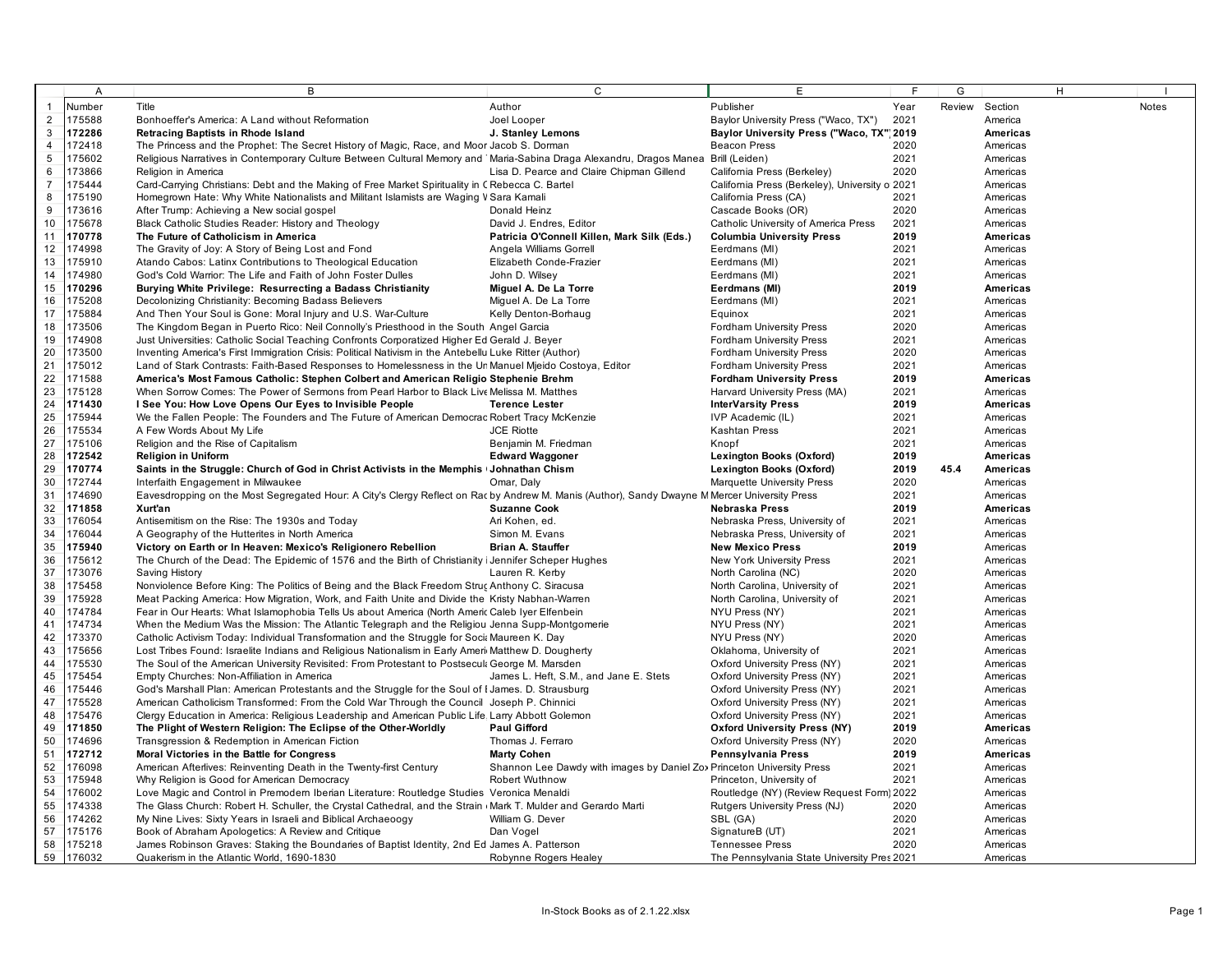|            | $\overline{A}$   | B                                                                                                                                                                         | $\mathsf{C}$                                                                                   | E                                           |              | G | H.                                                   |              |
|------------|------------------|---------------------------------------------------------------------------------------------------------------------------------------------------------------------------|------------------------------------------------------------------------------------------------|---------------------------------------------|--------------|---|------------------------------------------------------|--------------|
|            | Number           | Title                                                                                                                                                                     | Author                                                                                         | Publisher                                   | Year         |   | Review Section                                       | <b>Notes</b> |
| 60         | 176064           | The Souls of Womenfolk: The Religious Cultures of Enslaved Women in the   Alexis Wells-Oghoghomeh                                                                         |                                                                                                | The University of North Carolina Press 2021 |              |   | Americas                                             |              |
| 61         | 175988           | Public Confessions: The Religious Conversions That Changed American Poli Rebecca L. Davis                                                                                 |                                                                                                | The University of North Carolina Press      | 2021         |   | Americas                                             |              |
| 62         | 174186           | How the Streets were Made: Housing Segregation and Black Life in America Yelena Bailey                                                                                    |                                                                                                | UNC (NC)                                    | 2020         |   | Americas                                             |              |
| 63         | 171870           | Retelling Trickster in Naapi's Language                                                                                                                                   | Nimachia Howe                                                                                  | <b>University Press of Colorado</b>         | 2019         |   | Americas                                             |              |
| 64         | 175390           | Getting to the Promised Land: Black America and the Unfinished Work of the Kevin W. Cosby                                                                                 |                                                                                                | WJK (KY)                                    | 2021         |   | Americas                                             |              |
| 65         | 176062           | If God Still Breathes, Why Can't I?: Black Lives Matter and Biblical Authority Angela N. Parke                                                                            |                                                                                                | Wm. B. Eerdmans Publishing Co.              | 2021         |   | Americas                                             |              |
| 66         | 175986           | American Democratic Socialism: History, Politics, Religion, and Theory                                                                                                    | Gary Dorrien                                                                                   | <b>Yale University Press</b>                | 2021         |   | Americas                                             |              |
| 67         | 173660           | Old Testament Abstracts V. 43. No. 3, October 2020                                                                                                                        | Christopher Begg et al                                                                         | American Theoogical LIbrary Associatic 2020 |              |   | <b>Ancient Near East</b>                             |              |
| 68         | 171638           | Zoroastrianism: An Introduction                                                                                                                                           | Jenny Rose                                                                                     | <b>Bloomsbury (NY)</b>                      | 2019         |   | <b>Ancient Near East</b>                             |              |
| 69         | 175230           | Corpus Fontium Manichaeorum Biblia Manichaica II, The New Testament Go Nils Ame Pedersen, Rene Falkenberg, John Mc Brepols                                                |                                                                                                |                                             | 2020         |   | <b>Ancient Near East</b>                             |              |
| 70         | 176468           | Sensorivm: The Senses in Roman Polytheism (Religions in the Graeco-Roma Antón Alvar Nuño, Jaime Alvar Ezquerra, and G Brill (Leiden)                                      |                                                                                                |                                             | 2021         |   | <b>Ancient Near East</b>                             |              |
| 71         | 176482           | The Ur III Administrative Texts from Puzrish-Dagan Kept in the Harvard Muse Changyu Liu                                                                                   |                                                                                                | Brill (Leiden)                              | 2021         |   | <b>Ancient Near East</b>                             |              |
| 72         | 176456           | Urban Rituals in Sacred Landscapes in Hellenistic Asia Minor (Religions in the Christina G. Williamson                                                                    |                                                                                                | Brill (Leiden)                              | 2021         |   | <b>Ancient Near East</b>                             |              |
| 73         | 176034           | The Manichaean Church in Kellis: Social Networks and Religious Identity in It Håkon Fiane Teigen                                                                          |                                                                                                | Brill (Leiden)                              | 2021         |   | <b>Ancient Near East</b>                             |              |
| 74         | 176480           | From the Greeks to the Arabs and Beyond, volume 1, Graeco-Syriaca and A Hans Daiber                                                                                       |                                                                                                | Brill (Leiden)                              | 2021         |   | <b>Ancient Near East</b>                             |              |
| 75         | 176424           | From the Greeks to the Arabs and Beyond, volume 2, Islamic Philosophy Hans Daiber                                                                                         |                                                                                                | Brill (Leiden)                              | 2021         |   | <b>Ancient Near East</b>                             |              |
| 76         | 176462           | From the Greeks to the Arabs and Beyond, volume 3, From God's Wisdom to Hans Daiber                                                                                       |                                                                                                | Brill (Leiden)                              | 2021         |   | <b>Ancient Near East</b>                             |              |
| 77         | 176428           | Ergativity and Other Alignment Types in Neo-Aramaic: Investigating Morphos Paul M. Noorlander                                                                             |                                                                                                | Brill (Leiden)                              | 2021         |   | <b>Ancient Near East</b>                             |              |
| 78         | 176484           | Illuminations by Philo of Alexandria: Selected Studies on Interpretation in Ph Peder Borgen                                                                               |                                                                                                | Brill (Leiden)                              | 2021         |   | <b>Ancient Near East</b>                             |              |
| 79         | 175224           | Old Testament Abstracts, V. 44, No. 1, Feb. 2021                                                                                                                          | Christopher Begg (ed)                                                                          | Catholic Biblical Association (DC)          | 2021         |   | <b>Ancient Near East</b>                             |              |
| 80         | 175392           | Old Testament Abstracts V. 44 no.2 June 2021                                                                                                                              | Vincent T.M. Skemp, Kelley Coblentz Bautch                                                     | Catholic Biblical Association (DC)          | 2021         |   | <b>Ancient Near East</b>                             |              |
| 81         | 174800           | Urban Religion in Late Antiquity In: Religionsgeschichtliche Versuche und Vc Asuman Lätzer-Lasar and Emiliano Rubens Urc de Gruyter                                       |                                                                                                |                                             | 2020         |   | <b>Ancient Near East</b>                             |              |
| 82         | 176536           | Israel's Past Seen From the Present: Studies on History and Religion in Anci Bob Becking                                                                                  |                                                                                                | de Gruyter                                  | 2021         |   | <b>Ancient Near East</b>                             |              |
| 83<br>84   | 176554<br>176220 | Around the Hearth: Ritual and commensal Practices in the Mediterranean Iro Jérémy Lamaze, Maguelone Bastide, ed.                                                          |                                                                                                | de Gruyter                                  | 2021<br>2021 |   | <b>Ancient Near East</b>                             |              |
| 85         | 171566           | The Complexity of Conversion: Intersectional Perspectives on Religious Char Valérie Nicolet, Marianne Bjelland Kartzow, ed. Equinox<br><b>Opening Israel's Scriptures</b> | Ellen F. Davis                                                                                 | <b>Oxford University Press (NY)</b>         | 2019         |   | <b>Ancient Near East</b>                             |              |
| 86         | 175526           | To Savor the Meaning: The Theology of Literary Emotions in Medieval Kashr James D. Reich                                                                                  |                                                                                                | Oxford University Press (NY)                | 2021         |   | <b>Ancient Near East</b><br><b>Ancient Near East</b> |              |
| 87         | 175126           | The Imam of the Christians: The World of Dionysius of Tel-Mahre, C. 750-85 Philip Wood                                                                                    |                                                                                                | <b>Princeton University Press</b>           | 2021         |   | <b>Ancient Near East</b>                             |              |
| 88         | 171594           | Body as Landscape, Love as Intoxication: Conceptual Metaphors in the 'Brian P. Gault                                                                                      |                                                                                                | SBL (GA)                                    | 2019         |   | <b>Ancient Near East</b>                             |              |
| 89         | 173694           | Writings from the Ancient World: Women of Assur and Kanesh, Texts from th Cecile Michel                                                                                   |                                                                                                | SBL (GA)                                    | 2020         |   | <b>Ancient Near East</b>                             |              |
| 90         | 171074           | XVI Congress of the International Organization for Septuagint and Cogna Gideon R. Kotze, Wolfgang Kraus, Michael N. SBL (GA)                                              |                                                                                                |                                             | 2019         |   | <b>Ancient Near East</b>                             |              |
| 91         | 171290           | Prayers and the Construction of Israelite Identity                                                                                                                        | Susanne Gillmayr-Bucher and Maria Hausl                                                        | SBL (GA)                                    | 2019         |   | <b>Ancient Near East</b>                             |              |
| 92         | 169352           | Lucifer of Cagliari and the Text of 1-2 Kings                                                                                                                             | Tuukka Kauhanen                                                                                | SBL (GA)                                    | 2018         |   | <b>Ancient Near East</b>                             |              |
| 93         | 172292           | Joshua                                                                                                                                                                    | Carolyn J. Sharp                                                                               | Smyth & Helwys (GA)                         | 2019         |   | <b>Ancient Near East</b>                             |              |
| 94         | 175644           | From Polarization to Cohabitation in the New Middle East                                                                                                                  | Catalin-Stefan Popa and Adrian Mladinouiu (eds)                                                |                                             | 2020         |   | <b>Ancient Near East</b>                             |              |
| 95         | 171696           | Sanctuaries in Roman Dacia: Materiality and Religious Experience                                                                                                          | Casaba Szabo                                                                                   | Archaeopress Publishing Ltd.                | 2018         |   | <b>Arts &amp; Culture</b>                            |              |
| 96         | 171288           | On Music, Sense, Affect and Voice (Reading Augustine)                                                                                                                     | <b>Carol Harrison</b>                                                                          | <b>Bloomsbury (NY)</b>                      | 2019         |   | Arts & Culture                                       |              |
| 97         | 174276           | Bollywood Horrors: Religion, Violence, and Cinematic Fears in India                                                                                                       | Ellen Goldberg, Aditi Sen, Brian Collins (Eds)                                                 | Bloomsbury (NY)                             | 2021         |   | Arts & Culture                                       |              |
| 98         | 173104           | Sacred Music, Religious Desire and Knowledge of God                                                                                                                       | Julian Perlmutter                                                                              | Bloomsbury (NY)                             | 2020         |   | Arts & Culture                                       |              |
| 99         | 175966           | Imaging Pilgrimage: Art as Embodied Experience                                                                                                                            | Kathryn R. Barush                                                                              | Bloomsbury (NY)                             | 2021         |   | Arts & Culture                                       |              |
| 100        | 170800           | <b>Mimetic Theory and Film</b>                                                                                                                                            | Paolo Diego Bubbio, Chris Fleming (Eds.)                                                       | <b>Bloomsbury (NY)</b>                      | 2019         |   | <b>Arts &amp; Culture</b>                            |              |
| 101        | 173984           | Wisdom on the Move: Late antique Traditions in Multicultural conversation                                                                                                 | Susan Ashbrook Harvey et al (eds.)                                                             | Brill (Leiden)                              | 2020         |   | Arts & Culture                                       |              |
| 102        | 175360           | Thoreau's Religion: Walden Woods, Social Justice, and the Politics of Asceti Alda Balthrop-Lewis                                                                          |                                                                                                | Cambridge University Press (NY) - REV 2021  |              |   | Arts & Culture                                       |              |
| 103        | 172158           | The Cambridge Edition of the Works of Anne Finch Countess of Winchils Jennifer Keith, Claudia Thomas Kairoff                                                              |                                                                                                | Cambridge University Press (NY) - RI 2019   |              |   | <b>Arts &amp; Culture</b>                            |              |
| 104        | 174342           | This Precious Life: Encountering the Divine with Poetry and Prayer                                                                                                        | Alden Solovy                                                                                   | Central Conference of American Rabbis 2021  |              |   | Arts & Culture                                       |              |
| 105        | 174936           | Canones: The Art of Harmony: The Canon Tables of the Four Gospels                                                                                                         | Alessandro Bausi, Bruno Reudenbach, and Harde Gruyter                                          |                                             | 2020         |   | Arts & Culture                                       |              |
| 106        | 174928           | Chaos from the Ancient World to Early Modernity: Formations of the Formles: Andreas Hofele, Christoph Levin, Reinhard Mull de Gruyter                                     |                                                                                                |                                             | 2021         |   | Arts & Culture                                       |              |
| 107        | 175086           | Gods in the Time of Democracy                                                                                                                                             | Kajri Jain                                                                                     | <b>Duke University Press</b>                | 2021         |   | Arts & Culture                                       |              |
| 108        | 174988           | Becoming What We Sing: Formation through Contemporary Worship Music                                                                                                       | David Lemley                                                                                   | Eerdmans (MI)                               | 2021         |   | Arts & Culture                                       |              |
| 109        | 176090           | Religion and Touch                                                                                                                                                        | Christina Welch and Amy R. Whitehead ed.                                                       | Equinox                                     | 2021         |   | Arts & Culture                                       |              |
| 110        | 176144           | Religion and Senses of Place                                                                                                                                              | Graham Harvey and Opinderjit Kaur Takhar ed. Equinox                                           |                                             | 2021         |   | Arts & Culture                                       |              |
| 111        | 175548           | Between Form & Faith: Graham Greene and the Catholic Novel                                                                                                                | Martyn Sampson                                                                                 | Fordham University Press                    | 2021         |   | Arts & Culture                                       |              |
| 112        | 173504           | Arvo Pärt: Out of Silence                                                                                                                                                 | Peter C. Bouteneff                                                                             | Fordham University Press                    | 2020         |   | Arts & Culture                                       |              |
| 113        | 175594           | Beth: Legacy of Love                                                                                                                                                      | Jeffrey Young                                                                                  | <b>Fulton Books</b>                         | 2021         |   | Arts & Culture                                       |              |
| 114        | 175646           | God First and Last: Religious Traditions and Music of the Yareson of Guran 'Philip G Kreyenbroek, Yiannis Kanakis                                                         |                                                                                                | Harrassowitz Verlag (Germany)               | 2020         |   | Arts & Culture                                       |              |
| 115<br>116 | 176150<br>173780 | The Wayfarer: Perspectives on Forced Migration and Transformational Comn Barnabé Anzuruni Msabah                                                                          |                                                                                                | HippoBooks                                  | 2021<br>2020 |   | Arts & Culture<br>Arts & Culture                     |              |
|            | 117 176096       | The Rupture on Knowledge and Sublime<br>God in the Modern Wing: Viewing Art with Eyes of Faith                                                                            | Olivia Fane & John B. Harris<br>Cameron J. Anderson and G. Walter Hansen ec InterVarsity Press | Imprint Academic                            | 2021         |   | Arts & Culture                                       |              |
|            |                  |                                                                                                                                                                           |                                                                                                |                                             |              |   |                                                      |              |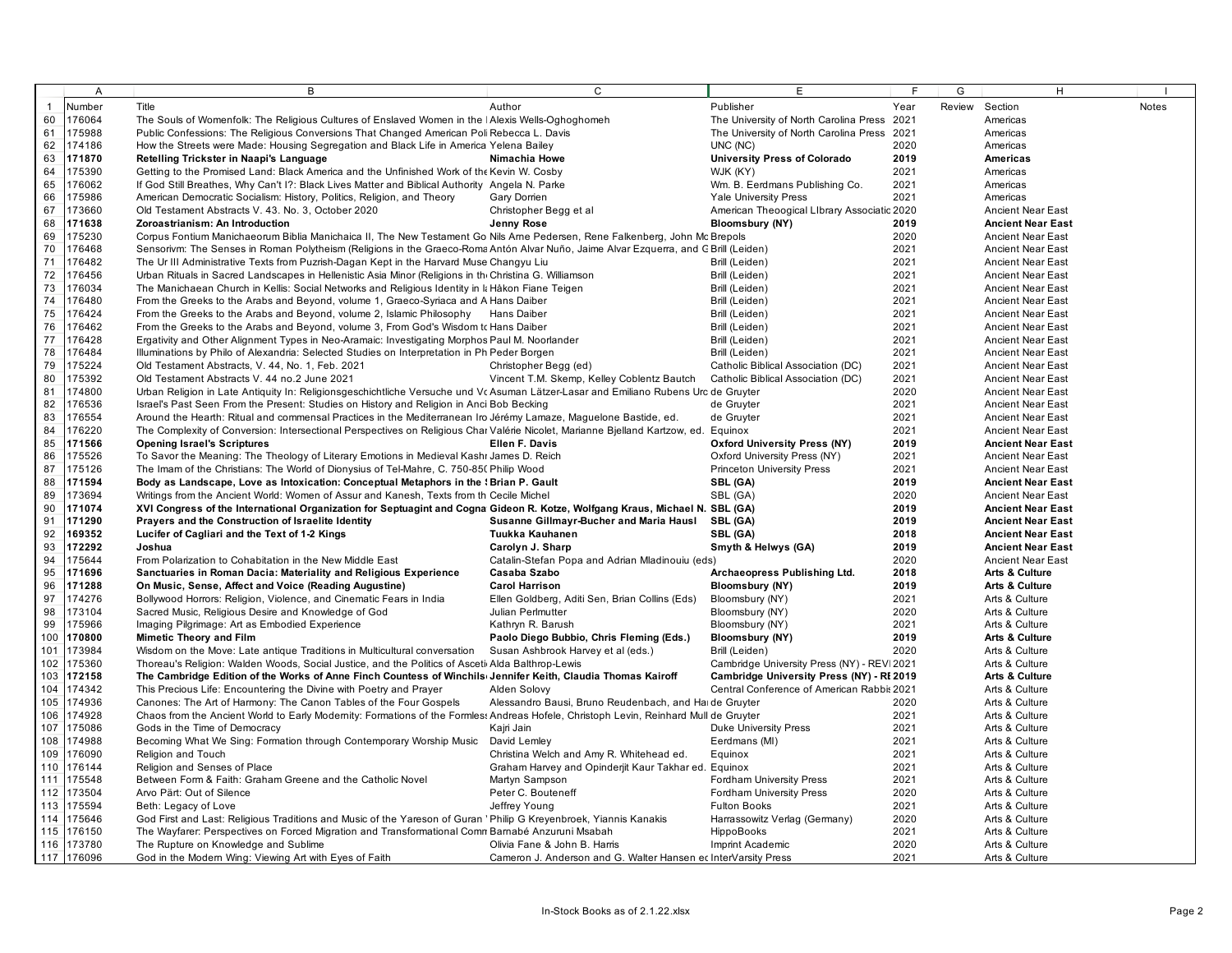|              | A                | B                                                                                                                                     | $\mathsf{C}$                                                                                | E                                              | $\mathsf{F}$ | G | H                         |              |
|--------------|------------------|---------------------------------------------------------------------------------------------------------------------------------------|---------------------------------------------------------------------------------------------|------------------------------------------------|--------------|---|---------------------------|--------------|
| $\mathbf{1}$ | Number           | Title                                                                                                                                 | Author                                                                                      | Publisher                                      | Year         |   | Review Section            | <b>Notes</b> |
|              | 118 175660       | Sermons that Sing: Music and the Practice of Preaching                                                                                | Noel A. Snyder                                                                              | IVP Academic (IL)                              | 2021         |   | Arts & Culture            |              |
|              | 119 173636       | The World Turned Upside Down: Finding the Gospel in Stranger Things                                                                   | Michael S. Heiser                                                                           | <b>Lexham Press</b>                            | 2019         |   | <b>Arts &amp; Culture</b> |              |
| 120          | 175554           | Sharing the Wisdom of Time                                                                                                            | by Pope Francis and Friends                                                                 | Loyola (IL)                                    | 2021         |   | Arts & Culture            |              |
| 121          | 175954           | Sacred City                                                                                                                           | Theodore C. Van Alst Jr.                                                                    | New Mexico Press                               | 2021         |   | Arts & Culture            |              |
|              | 122 172458       | Realist Ecstasy: Religion, Race, and Performance in American Literature                                                               | Lindsay V. Reckson                                                                          | New York University Press                      | 2020         |   | Arts & Culture            |              |
|              | 123 172088       | Religion in Vogue: Christianity and Fashion in America                                                                                | Lynn S. Neal                                                                                | <b>New York University Press</b>               | 2019         |   | <b>Arts &amp; Culture</b> |              |
|              | 124 171556       | God on the Big Screen: A History of Hollywood Prayer from The Silent El Terry Lindvall                                                |                                                                                             | <b>New York University Press</b>               | 2019         |   | <b>Arts &amp; Culture</b> |              |
|              | 125 171718       | Sacred and Secular Transactions in the Age of Shakespeare                                                                             | Katherine Steele Brokaw, Jay Zysk                                                           | Northwestern (IL)                              | 2019         |   | <b>Arts &amp; Culture</b> |              |
|              | 126 172026       | Beyond the Story: American Literary Fiction and the Limits of Materialisr Christina Bieber Lake                                       |                                                                                             | <b>Notre Dame Press</b>                        | 2019         |   | <b>Arts &amp; Culture</b> |              |
|              | 127 171656       | God's Patients: Chaucer, Agency and the Nature of Laws                                                                                | John Bugbee                                                                                 | <b>Notre Dame Press</b>                        | 2019         |   | Arts & Culture            |              |
|              | 128 171778       | <b>Looting or Missioning</b>                                                                                                          | Egil Mikkelsen                                                                              | <b>Oxbow Books (England)</b>                   | 2019         |   | <b>Arts &amp; Culture</b> |              |
|              | 129 168923       | Caves & Ritual in Medieval Europe, AD 500-1500                                                                                        | Knut Andreas Bergsvik & Marion Dowd (eds)                                                   | Oxbow Books (England)                          | 2018         |   | <b>Arts &amp; Culture</b> |              |
|              | 130 170650       | Crossing the Threshold: Architecture, Iconography and the Sacred Entra Madeleine Mumcuoglu, Yosef Garfinkel                           |                                                                                             | <b>Oxbow Books (England)</b>                   | 2018         |   | Arts & Culture            |              |
|              | 131 174698       | A History of the Church through its Buildings                                                                                         | Allan Doig                                                                                  | Oxford University Press (NY)                   | 2021         |   | Arts & Culture            |              |
| 132          | 174960           | Theological Stains: Art Music and the Zionist Project                                                                                 | Assaf Shelleg                                                                               | Oxford University Press (NY)                   | 2020         |   | Arts & Culture            |              |
|              | 133 175518       | Healing for the Soul: Richard Smallwood, the Vamp, and the Gospel Imagina Braxton D. Shelley                                          |                                                                                             | Oxford University Press (NY)                   | 2021         |   | Arts & Culture            |              |
| 134          | 176178           | City of Illusions: A History of Granada                                                                                               | Helen Rodgers and Stephen Cavendish                                                         | Oxford University Press (NY)                   | 2021         |   | Arts & Culture            |              |
| 135          | 175142           | Ringleaders of Redemption: How Medieval Dance Became Sacred                                                                           | Kathryn Dickason                                                                            | Oxford University Press (NY)                   | 2021         |   | Arts & Culture            |              |
| 136          | 175462           | Samuel Wesley & the Crisis of Tory Piety, 1685-1720                                                                                   | William Gibson                                                                              | Oxford University Press (NY)                   | 2021         |   | Arts & Culture            |              |
| 137          | 172030           | Black Metaphors: How Modern Racism Emerged from Medieval Race-Thi Cord J. Whitaker                                                    |                                                                                             | Pennsylvania Press                             | 2019         |   | <b>Arts &amp; Culture</b> |              |
| 138          | 175156           | Living I was Your Plague: Martin Luther's World and Legacy                                                                            | Lyndal Roper                                                                                | <b>Princeton University Press</b>              | 2021         |   | Arts & Culture            |              |
| 139          | 175550           | Sacred Views of Saint Francis: The Sacro Monte di Orta                                                                                | Cynthia O. Ho, Kathleen W. Peters, John McCla Punctum Books                                 |                                                | 2020         |   | Arts & Culture            |              |
| 140          | 170610           | Hell and Damnation: A Sinner's Guide to Eternal Torment                                                                               | <b>Marq de Viliers</b>                                                                      | <b>Regina Press</b>                            | 2019         |   | <b>Arts &amp; Culture</b> |              |
| 141          | 171022           | Avid Ears: Medieval Gossips, Sound, and the Art of Listening                                                                          | Christine M. Neufeld                                                                        | Routledge (NY) (Review Request Forn 2019       |              |   | <b>Arts &amp; Culture</b> |              |
|              | 142 170694       | the Bible in Crime Fiction and Drama: Murderous Texts                                                                                 | Caroline Blyth, Alison Jack (Eds.)                                                          | t&t clark (NY)                                 | 2019         |   | <b>Arts &amp; Culture</b> |              |
| 143          | 175860           | Visual Aggression: Images of Martyrdom in Late Medieval Germany                                                                       | <b>Assaf Pinkus</b>                                                                         | The Pennsylvania State University Pres 2021    |              |   | Arts & Culture            |              |
| 144          | 176024           | Titian's Icons: Tradition, Charisma, and Devotion in Renaissance Italy                                                                | Christopher J. Nygren                                                                       | The Pennsylvania State University Pres 2020    |              |   | Arts & Culture            |              |
| 145          | 176026           | Notre Dame Cathedral: Nine Centuries of History                                                                                       | Dany Sandron, Andrew Tallon                                                                 | The Pennsylvania State University Pres 2020    |              |   | Arts & Culture            |              |
| 146          | 176068           | The Prophetic Quest: The Stained Glass Windows of Jacob Landau                                                                        | David S. Herrstrom, Andrew D. Scrimgeour                                                    | The Pennsylvania State University Pres 2021    |              |   | Arts & Culture            |              |
| 147          | 176022           | Making Magic in Elizabethan England: Two Early Modern Vernacular Boc Frank Klaassen ed.                                               |                                                                                             | The Pennsylvania State University P: 2019      |              |   | Arts & Culture            |              |
|              | 148 176020       | Judaism, Race, and Ethics: Conversations and Questions                                                                                | Jonathan K. Crane, ed.                                                                      | The Pennsylvania State University Pres 2020    |              |   | Arts & Culture            |              |
| 149          | 175872           | Riemenschneider in Rothenburg: Sacred Space and Civic Identity in the Late Katherine M. Boivin                                        |                                                                                             | The Pennsylvania State University Pres 2021    |              |   | Arts & Culture            |              |
| 150          | 176070           | Framing the Church: The Social and Artistic Power of Buttresses in Fren Maile S. Hutterer                                             |                                                                                             | The Pennsylvania State University P 2019       |              |   | Arts & Culture            |              |
|              | 151 173136       | God on the Grounds                                                                                                                    | Harry Y. Gamble                                                                             | Virginia Press                                 | 2020         |   | Arts & Culture            |              |
|              | 152 171590       | Ireland, Enlightenment and the English Stage, 1740-1820                                                                               | David O'Shaughnessy                                                                         |                                                | 2019         |   | Arts & Culture            |              |
| 153          | 176048           | Shapeshifters in Medieval North Atlantic Literature                                                                                   | Santiago Barreiro, Luciana Cordo Russo                                                      | <b>Amsterdam University Press</b>              | 2019         |   | <b>Arts and Culture</b>   |              |
| 154          | 176588           | <b>Newsworthy: Poems</b>                                                                                                              | Deborah D.E.E.P. Mouton                                                                     | Bloomsday                                      | 2019         |   | <b>Arts and Culture</b>   |              |
| 155          | 176112           | Meanings of Water in Early Medieval England                                                                                           | Carolyn Twomey and Daniel Anlezark, ed.                                                     | <b>Brepols</b>                                 | 2021         |   | Arts and Culture          |              |
| 156<br>157   | 176486<br>176218 | Lived Religion, Pentecostalism, and Social Activism in Authoritarian Chile: Gi Joseph Florez<br>Savoring God: Comparative Theopoetics |                                                                                             | Brill (Leiden)<br>Oxford University Press (NY) | 2021<br>2021 |   | Arts and Culture          |              |
| 158          | 175366           | Tibetan Studies in Russia: A Historical Sketch                                                                                        | Gloria Maité Hernández<br>International Institute for Buddhist Studies (Tok Alexander Zorin |                                                | 2020         |   | Arts and Culture<br>Asia  |              |
| 159          | 172236           | Becoming Vaishnava in an Ideal Vedic City                                                                                             | John Fahy                                                                                   | Berghahn                                       | 2020         |   | Asia                      |              |
|              | 160 175090       |                                                                                                                                       | <b>Matthew Martin</b>                                                                       | Brill (Leiden)                                 | 2020         |   | Asia                      |              |
|              | 161 175256       | Annual Review of the Sociology of Religion, V. 11 Chinese Religions Going (Nanlai Cao, Giuseppe Giordan, Fenggang Yan Brill (Leiden)  |                                                                                             |                                                | 2021         |   | Asia                      |              |
|              | 162 176146       | Insistent Life: Principles for Bioethics in the Jain Tradition                                                                        | Brianne Donaldson and Ana Bajželj                                                           | California Press (CA)                          | 2021         |   | Asia                      |              |
|              | 163 171318       | The Emergence of Modern Hinduism: Religion on the Margins of Colonial Richard S. Weiss                                                |                                                                                             | California Press (CA)                          | 2019         |   | Asia                      |              |
|              | 164 175998       | Feeding Iran: Shi'i Families and the Making of the Islamic Republic                                                                   | Rose Wellman                                                                                | California Press (CA)                          | 2021         |   | Asia                      |              |
|              | 165 174946       | Primary Sources and Asian Pasts, Beyond Boundaries: Religion, Region, La Peter C. Bisschop and Elizabeth A. Cecil (eds) de Gruyter    |                                                                                             |                                                | 2021         |   | Asia                      |              |
| 166          | 173856           | Hindutva as Political Monotheism                                                                                                      | Anustup Basu                                                                                | <b>Duke University Press</b>                   | 2020         |   | Asia                      |              |
| 167          | 174900           | Translocal Lives and Religion: Connections between Asia and Europe in the Philippe Bornet                                             |                                                                                             | Equinox                                        | 2021         |   | Asia                      |              |
|              | 168 173630       | Envisioning Religion, race, and Asia Americans                                                                                        | David K. You and Khayati Y. Joshi (eds.)                                                    | Hawai'l Press                                  | 2020         |   | Asia                      |              |
|              | 169 171322       | Myanmar's Buddhist-Muslim Crisis: Rohingya, Arakanese, and Burmese John Clifford Holt                                                 |                                                                                             | <b>Hawai'l Press</b>                           | 2019         |   | Asia                      |              |
|              | 170 170104       | Buddhist and Islamic Orders in Southern Asia: Comparative Perspectiv R. Michael Feener, Anne M. Blackburn (Eds.) Hawai'l Press        |                                                                                             |                                                | 2019         |   | Asia                      |              |
|              | 171 170776       | Disrupting Kinship: Transnational Politics of Korean Adoption in the Unit Kimberly D. McKee                                           |                                                                                             | <b>Illinois Press</b>                          | 2019         |   | Asia                      |              |
|              | 172 175352       | The Hong Kong Protests and Political Theology                                                                                         | Rowman & Littlefield (MD)                                                                   | Kwok Pui-Lan, Francis Ching-Wah Yip (2021      |              |   | Asia                      |              |
|              | 173 176130       | Dialogue of Life: Social engagement as the Preferred Means to Incarnationa Khee-Vun Lin                                               |                                                                                             | Langham Publishing                             | 2020         |   | Asia                      |              |
|              | 174 176124       | Interpersonal Reconciliation between Christians in a Shame-Oriented Culture Mano Emmanuel                                             |                                                                                             | Langham Publishing                             | 2020         |   | Asia                      |              |
|              | 175 176140       | Journeys to New Life, Identity, and Community: Empowering Jesus Followers Peter Kwang-Hee Yun                                         |                                                                                             | Langham Publishing                             | 2021         |   | Asia                      |              |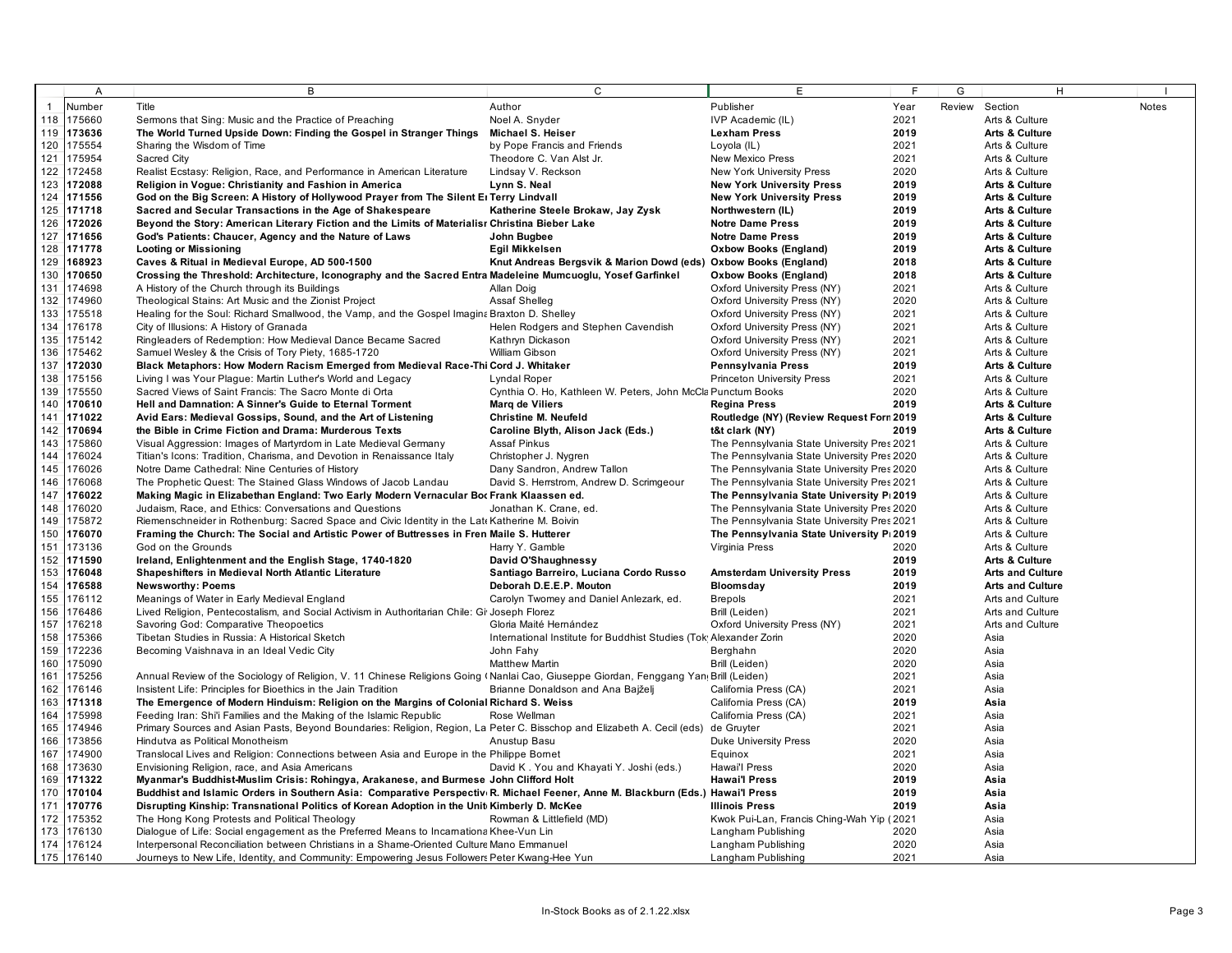|     | A          | B                                                                                                                    | $\mathsf{C}$                                                                                     | E                                           | E    | G      | H                        |              |
|-----|------------|----------------------------------------------------------------------------------------------------------------------|--------------------------------------------------------------------------------------------------|---------------------------------------------|------|--------|--------------------------|--------------|
|     | Number     | Title                                                                                                                | Author                                                                                           | Publisher                                   | Year | Review | Section                  | <b>Notes</b> |
| 176 | 170820     | The Regulation of Religion and the Making of Hinduism in Colonial Trinid Alexander Rocklin                           |                                                                                                  | North Carolina (NC)                         | 2019 |        | Asia                     |              |
| 177 | 172750     | Cat in the Agraharam and Other Stories                                                                               | Dilip Kumar                                                                                      | Northwestern (IL)                           | 2020 |        | Asia                     |              |
| 178 | 171564     | The Tao of Asian American Belonging: A Yinist Spirituality                                                           | Young Lee Hertig                                                                                 | Orbis Books (NY)                            | 2019 |        | Asia                     |              |
| 179 | 174766     | Ownership and Inheritance in Sanskrit Jurisprudence                                                                  | Christopher T. Fleming (Author)                                                                  | Oxford University Press (NY)                | 2021 |        | Asia                     |              |
| 180 | 170756     | The Making of a Modern Temple and a Hindu City: Kalighat and Kolkata Deonnie Moodie                                  |                                                                                                  | <b>Oxford University Press (NY)</b>         | 2019 |        | Asia                     |              |
| 181 | 171438     | Sayings of Gorakhnath: Annotated Translation of the Gorakh                                                           | Gordon Djurdjevic, Shukdev Singh (Translatc Oxford University Press (NY)                         |                                             | 2019 |        | Asia                     |              |
| 182 | 175460     | Shared Devotion, Shared Food: Equality and the Bhakti-Caste Question in V Jon Keune                                  |                                                                                                  | Oxford University Press (NY)                | 2021 |        | Asia                     |              |
| 183 | 175240     | Defending God in Sixteenth Century India: The Saiva Oeuvre of Appaya Kik Jonathan Duquette                           |                                                                                                  | Oxford University Press (NY)                | 2021 |        | Asia                     |              |
| 184 | 171446     | The Profound Reality of Interdependence: An Overview of the Wisdom CI Kunzang Sonam                                  |                                                                                                  | <b>Oxford University Press (NY)</b>         | 2019 |        | Asia                     |              |
| 185 | 175480     | The Cherished Five in Sikh History                                                                                   | Louis E. Fenech                                                                                  | Oxford University Press (NY)                | 2021 |        | Asia                     |              |
| 186 | 169930     | Feeding a Thousand Souls: Women, Ritual, and Ecology in India - An Ex Vijaya Nagarajan                               |                                                                                                  | <b>Oxford University Press (NY)</b>         | 2019 |        | Asia                     |              |
| 187 | 171852     | Religious Freedom and Mass Conversion in India                                                                       | <b>Laura Dudley Jenkins</b>                                                                      | Pennsylvania Press                          | 2019 |        | Asia                     |              |
| 188 | 175174     | This Suffering is My Joy: The Underground Church in Eighteenth-Century Ch D.E. Mungello                              |                                                                                                  | Rowman & Littlefield (MD)                   | 2021 |        | Asia                     |              |
| 189 | 170924     | Landscapes of Korean and Korean American Biblical Interpretation                                                     | John Ahn (Ed.)                                                                                   | SBL (GA)                                    | 2019 |        | Asia                     |              |
| 190 | 170636     | A Filipino Resistance Reading of Joshua 1:1-9                                                                        | Lily Fetalsana-Apura                                                                             | SBL (GA)                                    | 2019 |        | Asia                     |              |
| 191 | 176056     | Xuanzang: China's Legendary Pilgrim and Translator                                                                   | Benjamin Brose                                                                                   | Shambhala (MA)                              | 2021 |        | Asia                     |              |
| 192 | 173812     | S. N. Goenka: Emissary of Insight                                                                                    | Daniel M. Stuart                                                                                 | Shambhala (MA)                              | 2020 |        | Asia                     |              |
| 193 | 173816     | Lion of Speech: The Life of Mipham Rinpoche                                                                          | Dilgo Khyentse                                                                                   | Shambhala (MA)                              | 2020 |        | Asia                     |              |
| 194 | 172224     | The First Free Women: Poems of the Early Buddhist Nuns                                                               | Matty Weingast                                                                                   | Shambhala (MA)                              | 2020 | 47.3   | Asia                     |              |
| 195 | 174336     | The Treasury of Precious Instructions: Essential Teachings of the Eight Prac Jamgon Kongtrul (Ed)                    |                                                                                                  | Snow Lion (NY)                              | 2020 |        | Asia                     |              |
| 196 | 172160     | Naropa's Wisdom: His Life and Teachings of Mahamudra                                                                 | <b>Khenchen Thrangu</b>                                                                          | Snow Lion (NY)                              | 2019 |        | Asia                     |              |
| 197 | 172162     | Tilopa's Wisdom: His Life and Teachings on the Ganges Mahamudra                                                      | <b>Khenchen Thrangu</b>                                                                          | Snow Lion (NY)                              | 2019 |        | Asia                     |              |
| 198 | 172760     | <b>Spiritual Subjects</b>                                                                                            | Lale Can                                                                                         | Standford University Press (CA)             | 2020 |        | Asia                     |              |
| 199 | 175984     | Pious Peripheries: Runaway Women in Post-Taliban Afghanistan                                                         | Sonia Ahsan-Tirmizi                                                                              | Stanford University Press (CA)              | 2021 |        | Asia                     |              |
| 200 | 175074     | Winged Stallions and Wicked Mares: Horses in Indian Myth and History                                                 | <b>Wendy Doniger</b>                                                                             | Virginia (VA)                               | 2021 |        | Asia                     |              |
| 201 | 170602     | Ghandi's Search for the Perfect Diet: Eating with the world in mind                                                  | <b>Nico Slate</b>                                                                                | <b>Washington Press</b>                     | 2019 |        | Asia                     |              |
| 202 | 173862     | The Ends of Kinship: Connecting Himalayan Live between Nepal and New Y Siennar R. Craig                              |                                                                                                  | <b>Washington Press</b>                     | 2020 |        | Asia                     |              |
| 203 | 171256     | Climate Change and the Art of Devotion: Geoaesthetics in the Land of Kri Sugata Ray                                  |                                                                                                  | <b>Washington Press</b>                     | 2019 |        | Asia                     |              |
| 204 | 172278     | China Gothic: The Bishop of Beijing and His Cathedral                                                                | Anthony E. Clark                                                                                 | <b>Washington Press (WA)</b>                | 2019 | 46.4   | Asia                     |              |
| 205 | 171114     | Mountain Temples and Temple Mountains: Architecture, Religion, and Na Nachiket Chanchani                             |                                                                                                  | <b>Washington Press (WA)</b>                | 2019 |        | Asia                     |              |
| 206 | 175108     | Yasodhara and the Buddha                                                                                             | Vanessa R. Sasson                                                                                | Bloomsbury (NY)                             | 2021 |        | <b>Buddhism</b>          |              |
| 207 | 175992     | Other Lives: Mind and World in Indian Buddhism                                                                       | Sonam Kachru                                                                                     | <b>Columbia University Press</b>            | 2021 |        | <b>Buddhism</b>          |              |
| 208 | 175492     | Powers of Protection: The Buddhist Tradition of Spells in the Dharanisamgra Gergely Hidas                            |                                                                                                  | de Gruyter                                  | 2021 |        | <b>Buddhism</b>          |              |
| 209 | 175368     | Bulletin of the International Institute for Buddhist Studies V. 3 (BIIBS)                                            | International Institute for Buddhist Studies (Tok International Institute for Buddhist Stud 2020 |                                             |      |        | <b>Buddhism</b>          |              |
| 210 | 174334     | Be the Refuge: Raising the Voices of Asian American Buddhists                                                        | Chenxing Han                                                                                     | North Atlantic Books                        | 2021 |        | <b>Buddhism</b>          |              |
| 211 | 174898     | Buddhism and Scepticism: Historical, Philosophical, and Comparative Perspe Oren Hanner                               |                                                                                                  | Projekt Verlag                              | 2020 |        | <b>Buddhism</b>          |              |
| 212 | 174990     | Deep Hope: Zen Guidance for Staying Steadfast When the World Seems   Diane Eshin Rizzetto                            |                                                                                                  | Shambhala (MA)                              | 2019 |        | <b>Buddhism</b>          |              |
| 213 | 174134     | Peaceful Heart: The Buddhist Practice of Patience                                                                    | Dzigar Kongtrul                                                                                  | Shambhala (MA)                              | 2020 |        | <b>Buddhism</b>          |              |
| 214 | 175202     | Silent Illumination: A Chan Buddhist Path to Natural Awakening                                                       | Guo Gu                                                                                           | Shambhala (MA)                              | 2021 |        | <b>Buddhism</b>          |              |
| 215 | 174132     | Black & Buddhist: What Buddhism can teach us about Race, Resilience, Tra Pamela Ayo Yetunde & Cheryl A. Giles (eds.) |                                                                                                  | Shambhala (MA)                              | 2020 |        | <b>Buddhism</b>          |              |
| 216 | 175432     | Secularizing Buddhism: New Perspectives on a Dynamic Tradition                                                       | Richard K. Payne                                                                                 | Shambhala (MA)                              | 2021 |        | <b>Buddhism</b>          |              |
| 217 | 173562     | The Third Karmapa Rangjung Dorje Master of Mahamudra                                                                 | <b>Ruth Gamble</b>                                                                               | Shambhala (MA)                              | 2020 |        | <b>Buddhism</b>          |              |
| 218 | 173760     | Buddhist Magic: Divination, Healing, and Enchantment through the Ages                                                | Sam Van Schalk                                                                                   | Shambhala (MA)                              | 2020 |        | <b>Buddhism</b>          |              |
| 219 | 176184     | sunlight Speech That Dispels the Darkness of Doubt: Sublime Prayers, F Thinley Norbu, ed.                            |                                                                                                  | Shambhala (MA)                              | 2015 |        | <b>Buddhism</b>          |              |
| 220 | 171864     | <b>Revelation as Civil Disobedience</b>                                                                              | <b>Thomas B. Slater</b>                                                                          | Abingdon Press (TN)                         | 2019 |        | <b>Christian Origins</b> |              |
| 221 | 176524     | Abraham's Silence: The Binding of Isaac, the Suffering of Job, and How to TJ. Richard Middleton                      |                                                                                                  | Baker Academic (MI)                         | 2021 |        | Christian Origins        |              |
| 222 | 172456     | A Boundless God: The Spirit According to the Old Testament                                                           | Jack Levison                                                                                     | Baker Academic (MI)                         | 2020 |        | Christian Origins        |              |
| 223 | 176522     | How Scripture Interprets Scripture: What Biblical Writers Can Teach Us about Michael Graves                          |                                                                                                  | Baker Academic (MI)                         | 2021 |        | <b>Christian Origins</b> |              |
| 224 | 175890     | Our Brother Beloved: Purpose and Community in Paul's Letter to Philemon Stephen E. Young                             |                                                                                                  | Baylor University Press ("Waco, TX")        | 2021 |        | Christian Origins        |              |
| 225 | 175234     | Divine Scripture and Human Emotion in Maximus the Confessor: Exegesis of Andrew J. Summerson                         |                                                                                                  | Brill (Leiden)                              | 2021 |        | <b>Christian Origins</b> |              |
| 226 | 176546     | Prophets, Priests, and Promises: Essays on the Deuteronomistic History, Chr Gary N. Knoppers                         |                                                                                                  | Brill (Leiden)                              | 2021 |        | Christian Origins        |              |
| 227 | 175252     | Rhetoric and Scripture in Augustine's Homiletic Strategy: Tracing the Narrativ Michael Glowasky                      |                                                                                                  | Brill (Leiden)                              | 2021 |        | <b>Christian Origins</b> |              |
| 228 | 176528     | Jesus in Context: Making Sense of the Historical Figure                                                              | David Wenham                                                                                     | Cambridge University Press (NY) - REV 2021  |      |        | Christian Origins        |              |
| 229 | 176526     | The Death Wish in the Hebrew Bible: Rhetorical Strategies for Survival                                               | Hanne Løland Levinson                                                                            | Cambridge University Press (NY) - REV 2021  |      |        | <b>Christian Origins</b> |              |
| 230 | 174302     | Bemard of Clairvaux: An Inner Life                                                                                   | <b>Brian Patrick McGuire</b>                                                                     | Cornell University Press (NY) - ONLINE 2020 |      |        | Christian Origins        |              |
| 231 | 176552     | Entering God's Kingdom (Not) Like a Little Child: Images of the Child in Mattl Eunyung Lim                           |                                                                                                  | de Gruyter                                  | 2021 |        | <b>Christian Origins</b> |              |
| 232 | 176534     | Transforming Authority: Concepts of Leadership in Prophetic and Chronistic   Katharina Pyschny, sarah Schulz, ed.    |                                                                                                  | de Gruyter                                  | 2021 |        | Christian Origins        |              |
|     | 233 174798 | Volume 18 Mass - Midnight In: Encyclopedia of the Bible and Its Reception na                                         |                                                                                                  | de Gruyter                                  | 2020 |        | Christian Origins        |              |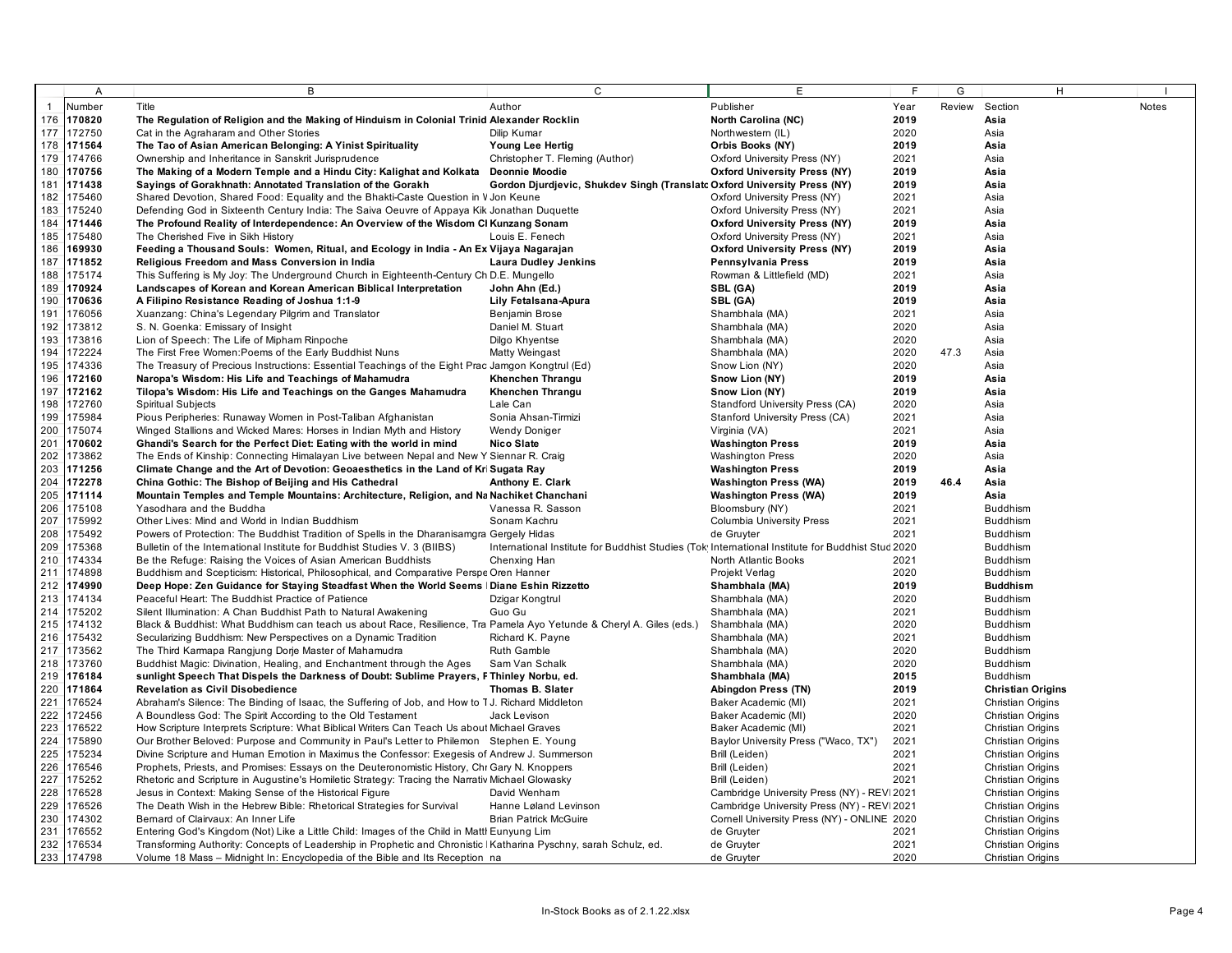|                | Α          | В                                                                                                                                                                       | $\mathsf{C}$                                                                                  | E                                             | E    | G      | H                        |       |
|----------------|------------|-------------------------------------------------------------------------------------------------------------------------------------------------------------------------|-----------------------------------------------------------------------------------------------|-----------------------------------------------|------|--------|--------------------------|-------|
| $\overline{1}$ | Number     | Title                                                                                                                                                                   | Author                                                                                        | Publisher                                     | Year | Review | Section                  | Notes |
| 234            | 176412     | Emotion Made Right: Hellenistic Moral Progress and the (Un)Emotional Jesus Richard James Hicks                                                                          |                                                                                               | de Gruyter                                    | 2021 |        | Christian Origins        |       |
|                | 235 176564 | The Textual History of 2 Kings 17                                                                                                                                       | Timo Tapani Tekoniemi                                                                         | de Gruyter                                    | 2021 |        | Christian Origins        |       |
| 236            | 176556     | Ezekiel's Visionary Temple in Babylonian Context                                                                                                                        | <b>Tova Ganzel</b>                                                                            | de Gruyter                                    | 2021 |        | <b>Christian Origins</b> |       |
| 237            | 175964     | Discovering Isaiah: Content, Interpretation, Reception                                                                                                                  | Andrew T. Abernethy                                                                           | Eerdmans (MI)                                 | 2021 |        | Christian Origins        |       |
| 238            | 171156     | Sleuthing the Bible: Clues that Unlock the Mysteries of the Text                                                                                                        | John Kaltner, Steven L. McKenzie                                                              | Eerdmans (MI)                                 | 2019 |        | <b>Christian Origins</b> |       |
| 239            | 172974     | <b>Hearing Paul's Voice</b>                                                                                                                                             | M. Eugene Boring                                                                              | Eerdmans (MI)                                 | 2020 |        | Christian Origins        |       |
| 240            | 172188     | Paul and the Language of Faith                                                                                                                                          | Nijay K. Gupta                                                                                | Eerdmans (MI)                                 | 2020 | 47.1   | Christian Origins        |       |
| 241            | 176222     | Social and Cognitive Perspectives on the Sermon on the Mount                                                                                                            | Rikard Roitto, Colleen Shantz, Petri Luomanen, Equinox                                        |                                               | 2021 |        | Christian Origins        |       |
| 242            | 171906     | The Garb of Being: Embodiment and the Pursuit of Holiness in Late Ancient Georgia Frank, Susan R. Holman, Andrew S. Ja Fordham University Press                         |                                                                                               |                                               | 2020 |        | <b>Christian Origins</b> |       |
| 243            | 173378     | God Has Chosen: The Doctrine of Election through Christian History                                                                                                      | Mark R. Lindsay                                                                               | InterVarsity Press                            | 2020 |        | <b>Christian Origins</b> |       |
| 244            | 174904     | The 1662 Book of Common Prayer: International Edition                                                                                                                   | Samuel L. Bray (Editor), Drew N. Keane (Editor) IVP Academic (IL)                             |                                               | 2021 |        | Christian Origins        |       |
| 245            | 176160     | Ephesians: A Pastoral and Contextual Commentary                                                                                                                         | Brian Wintle with Ken Gnanakan                                                                | Langham Publishing                            | 2020 |        | <b>Christian Origins</b> |       |
| 246            | 176134     | Work and Community in the Thessalonian Correspondence: An African Comr Gift Mtukwa                                                                                      |                                                                                               | Langham Publishing                            | 2021 |        | Christian Origins        |       |
| 247            | 176138     | Focalization in the Old Testament Narratives with Specific Examples from the Konstantin Nazarov                                                                         |                                                                                               | Langham Publishing                            | 2021 |        | Christian Origins        |       |
| 248            | 174688     | Revelation and the Marble Economy of Roman Ephesus A People's History / ANNA M. V. BOWDEN                                                                               |                                                                                               | Lexington Books (Oxford)                      | 2020 |        | Christian Origins        |       |
| 249            | 174352     | Crainte de Dieu, Sagesse et Loi: Aspects theologiques a partir de Si 10, 19- Katharina Lentz                                                                            |                                                                                               | SBL (GA)                                      | 2020 |        | <b>Christian Origins</b> |       |
|                | 173142     |                                                                                                                                                                         |                                                                                               |                                               |      |        |                          |       |
| 250<br>251     |            | On Christian Origins                                                                                                                                                    | Paul George                                                                                   | Vivid Publishing                              | 2020 |        | Christian Origins        |       |
|                | 173622     | Can We Trust the Bible on the Historical Jesus?                                                                                                                         | Bart D. Herman et al.                                                                         | WJK (KY)                                      | 2020 |        | Christian Origins        |       |
|                | 252 171666 | James                                                                                                                                                                   | Martha L. Moore-Keish                                                                         | WJK (KY)                                      | 2019 |        | <b>Christian Origins</b> |       |
| 253            | 176494     | Eastern Christianity: A Reader                                                                                                                                          | J. Edward Walters                                                                             | Wm. B. Eerdmans Publishing Co.                | 2021 |        | <b>Christian Origins</b> |       |
|                | 254 173232 | Fertility and Faith: The Demographic Revolution and the Transformation of W Philip Jenkins                                                                              |                                                                                               | Baylor University Press ("Waco, TX")          | 2020 |        | Comparative Methodology  |       |
| 255            | 172216     | Atlantic Perspectives: Places, Spirits and Heritage                                                                                                                     | Markus Balkenhol, Ruy Llera Blanes, Ramon Sa Berghahn                                         |                                               | 2020 |        | Comparative Methodology  |       |
| 256            | 173700     | Biblical Exegesis without Authorial Intention?: Interdisciplinary Approac Clarissa Breu (ed.)                                                                           |                                                                                               | Brill (Leiden)                                | 2019 |        | Comparative Methodology  |       |
| 257            | 176458     | The Life and Work of Emesto De Martino: Italian Perspectives on Apocalypsi Flavio A. Geisshuesler                                                                       |                                                                                               | Brill (Leiden)                                | 2021 |        | Comparative Methodology  |       |
| 258            | 172464     | <b>Crossing Confessional Boundaries</b>                                                                                                                                 | John Renard                                                                                   | California Press (CA)                         | 2020 |        | Comparative Methodology  |       |
| 259            | 174930     | The Concept of Peace in Judaism, Christianity, and Islam, Key Concepts in I Georges Tamer (ed)                                                                          |                                                                                               | de Gruyter                                    | 2020 |        | Comparative Methodology  |       |
| 260            | 176560     | The Concept of Just War in Judaism, Christianity and Islam: Key Concepts in Georges Tamer, Katja Thörner, ed.                                                           |                                                                                               | de Gruyter                                    | 2021 |        | Comparative Methodology  |       |
| 261            | 174796     | Discourse Research and Religion Disciplinary Use and Interdisciplinary Dialoc Jay Johnston and Kocku von Stuckrad                                                       |                                                                                               | de Gruyter                                    | 2020 |        | Comparative Methodology  |       |
| 262            | 174940     | Mediation and Immediacy: A Key Issue for the Semiotics of Religion                                                                                                      | Jenny Ponzo, Robert A. Yelle, Massimo Leone de Gruyter                                        |                                               | 2021 |        | Comparative Methodology  |       |
|                | 263 176540 | Evaluating Interreligious Peacebuilding and dialogue: Methods and Framew Mohammed Abu-Nimer, Renáta Katalin Nelson, de Gruyter                                          |                                                                                               |                                               | 2021 |        | Comparative Methodology  |       |
| 264            | 176544     | Interpreting and Explaining Transcendence: Interdisciplinary Approaches to 1 Robert A. Yelle, Jenny Ponzo, ed.                                                          |                                                                                               | de Gruyter                                    | 2021 |        | Comparative Methodology  |       |
| 265            | 176548     | Troubling Topics, Sacred Texts: Readings in Hebrew Bible, New Testament, Roberta Sterman Sabbath, ed.                                                                   |                                                                                               | de Gruyter                                    | 2021 |        | Comparative Methodology  |       |
| 266            | 176562     | Digital Humanities and Christianity: An Introduction, Introductions to Digital H Tim Hutchings, Claire Clivaz, ed.                                                      |                                                                                               | de Gruyter                                    | 2021 |        | Comparative Methodology  |       |
| 267            | 176558     | Interplay of Things: Religion, Art, and Presence Together                                                                                                               | Anthony B. Pinn                                                                               | <b>Duke University Press</b>                  | 2021 |        | Comparative Methodology  |       |
| 268            | 173502     | Shibboleth: Judges, Derrida, Celan (Lit Z)                                                                                                                              | Marc Redfield                                                                                 | Fordham University Press                      | 2020 |        | Comparative Methodology  |       |
| 269            | 172680     | Chrysostom's Devil                                                                                                                                                      | Samantha L. Miller                                                                            | InterVarsity Press                            | 2020 |        | Comparative Methodology  |       |
| 270            | 174786     | Public Intellectuals and the Common Good Christian Thinking for Human Flor Edited by Todd C. Ream, Jerry A. Pattengale, a IVP Academic (IL)                             |                                                                                               |                                               | 2021 |        | Comparative Methodology  |       |
|                | 271 172620 | Method as Identity: Manufacturing Distance in the Academic Study of Rel Christopher M. Driscoll, Monica R. Miller                                                       |                                                                                               | <b>Lexington Books (Oxford)</b>               | 2019 | 46.3   | Comparative Methodology  |       |
| 272            | 173140     | With this Root About My Person                                                                                                                                          | Jennifer Reid, David Carrasco                                                                 | New Mexico (AZ)                               | 2020 |        | Comparative Methodology  |       |
| 273            | 174300     | Horizons of Difference: Engaging with Others                                                                                                                            | <b>Fred Dallmayr</b>                                                                          | Notre Dame (IN)                               | 2020 |        | Comparative Methodology  |       |
| 274            | 176232     | The Oxford Handbook of Humanism                                                                                                                                         | Anthony B. Pinn, ed                                                                           | Oxford University Press (NY)                  | 2021 |        | Comparative Methodology  |       |
| 275            | 173972     | Rhetoric & Religious Identify in Late Antiquity                                                                                                                         | Richard Flower & Morwenna Ludlow                                                              | Oxford University Press (NY)                  | 2020 |        | Comparative Methodology  |       |
| 276            | 173364     | Religion, mythe et politiique en Islande medievale                                                                                                                      | Nicolas meylan                                                                                | Presses Unversitaires de Liege                | 2020 |        | Comparative Methodology  |       |
| 277            | 176180     | A Joyfully Serious Man: The Life of Robert Bellah                                                                                                                       | Matteo Bortolini                                                                              | <b>Princeton University Press</b>             | 2021 |        | Comparative Methodology  |       |
| 278            | 175088     | Rhetoric and Scripture: Collected Essays of Thomas H. Olbricht                                                                                                          | Lauri Thuren (Ed)                                                                             | SBL (GA)                                      | 2021 |        | Comparative Methodology  |       |
| 279            | 175220     | Responding to the Sacred: An Inquiry into the Limits of Rhetoric                                                                                                        | Michael Bernard-Donals and Kyle Jensen                                                        | The Pennsylvania State University Pres 2021   |      |        | Comparative Methodology  |       |
| 280            | 173758     | Journal of the International College for Postgraduate Buddhist Studies Vol X The INternational College for Postgraduate Bud International College for Postgraduate 2020 |                                                                                               |                                               |      |        | Duplicates               |       |
| 281            | 173474     | Eugen Pander und seine lamaistische Sammlung (Bibliographia Philoloc Hartmut Walravens                                                                                  |                                                                                               | International Institute for Buddhist Sti 2019 |      |        | <b>Duplicates</b>        |       |
|                | 282 173472 | Bulletin of the International Institute for Buddhist Studies V. 2(BIIBS)                                                                                                | International Institute for Buddhist Studies of International Institute for Buddhist Sti 2019 |                                               |      |        | <b>Duplicates</b>        |       |
| 283            | 171628     | Kenyan, Christian, Queer: Religion, LGBT Activism, and Arts of Resistan Adriaan van Klinken                                                                             |                                                                                               | <b>Penn State University Press</b>            | 2019 | 46.3   | <b>Duplicates</b>        |       |
|                | 284 172738 | <b>That Most Precious Merchandise</b>                                                                                                                                   | <b>Hannah Barker</b>                                                                          | Pennsylvania Press                            | 2019 |        | <b>Duplicates</b>        |       |
| 285            | 174258     | Chaos and Compromise: The Evolution of the Mississippi Budgeting Process Brian A. Pugh                                                                                  |                                                                                               | University Press of Mississippi               | 2020 |        | Duplicates               |       |
| 286            | 172776     | Chinese Buddhism: A Thematic History                                                                                                                                    | Chun-fang Yu                                                                                  | $\pmb{\mathsf{X}}$                            | 2020 | 46.3   | <b>Duplicates</b>        |       |
|                | 287 170614 | <b>Cultural Apologetics</b>                                                                                                                                             | Paul M. Gould                                                                                 | Zondervan (MI)                                | 2019 |        | <b>Duplicates</b>        |       |
|                | 288 171172 | Reformed Ethics: Created, Fallen, and Converted Humanity                                                                                                                | Herman Bavinck (John Bolt, Ed.)                                                               | <b>Baker Academic (MI)</b>                    | 2019 |        | <b>Ethics</b>            |       |
|                | 289 176788 | Reformed Ethics V. II: The Duties of the Christian Life                                                                                                                 | John Bolt (Ed), Herman Bavinck                                                                | Baker Academic (MI)                           | 2021 |        | Ethics                   |       |
|                | 290 173806 | The Joy of Humanity: The Beginning and End of the Virtues                                                                                                               | Drew Collins, Ryan McAnnally-Linzz, & Evan C. Baylor University Press ("Waco, TX")            |                                               | 2020 |        | Ethics                   |       |
|                | 291 171168 | <b>Engaging Evil: A Moral Anthropology</b>                                                                                                                              | William C. Olsen, Thomas J. Csordas (Eds.) Berghahn                                           |                                               | 2019 |        | <b>Ethics</b>            |       |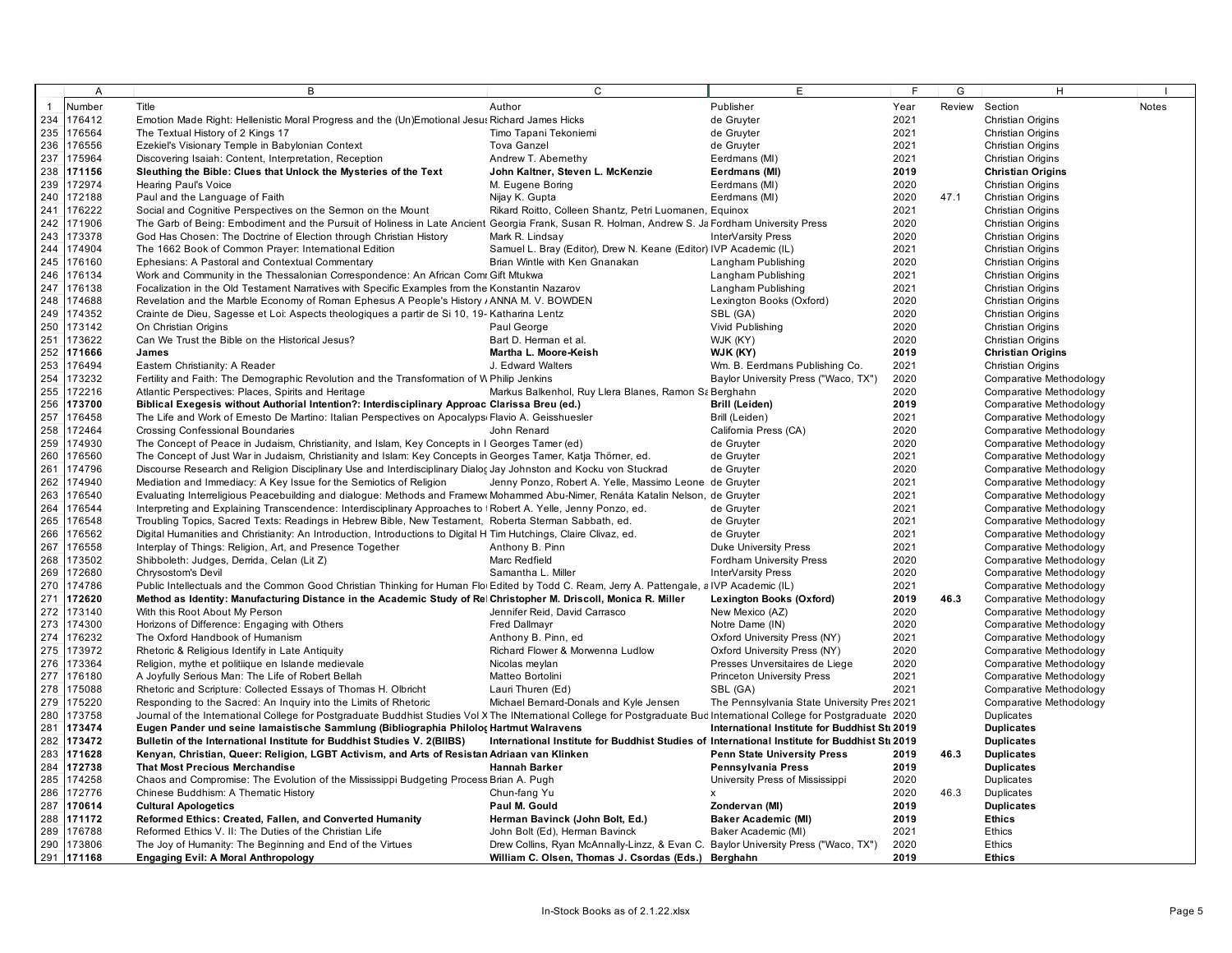|     | $\overline{A}$ | B                                                                                                                     | $\overline{c}$                                               | E                                         | E    | G    | H.                                  |              |
|-----|----------------|-----------------------------------------------------------------------------------------------------------------------|--------------------------------------------------------------|-------------------------------------------|------|------|-------------------------------------|--------------|
|     | Number         | Title                                                                                                                 | Author                                                       | Publisher                                 | Year |      | Review Section                      | <b>Notes</b> |
| 292 | 171658         | Solving the Evolutionary Puzzle on Human Cooperation                                                                  | Glenn Barenthin                                              | Bloomsbury (NY)                           | 2020 |      | Ethics                              |              |
| 293 | 171934         | Mimesis and Sacrifice: Applying Girard's Mimetic Theory Across the Discipline Marcia Pally                            |                                                              | Bloomsbury (NY)                           | 2020 |      | Ethics                              |              |
| 294 | 173876         | Following Jesus in a Culture of Fear: Choosing Trust over Safety in an Anxio Scott Bader-Saye                         |                                                              | Brazos Press (MI)                         | 2020 |      | Ethics                              |              |
| 295 | 175496         | Look at Me and Be Appalled: Essays on Job, Theology, and Ethics: An Intel Samuel E. Balentine                         |                                                              | Brill (Leiden)                            | 2021 |      | Ethics                              |              |
| 296 | 175236         | Key Approaches to Biblical Ethics: An Interdisciplinary Dialogue                                                      | Volker Rabens, Jacqueline N. Grey, Mariam Kar Brill (Leiden) |                                           | 2021 |      | Ethics                              |              |
| 297 | 173626         | Subordinated Ethics: Natural law and moral Miscellany in Aquinas and Dosto Caitlin Smith Gilson                       |                                                              | Cascade Books (OR)                        | 2020 |      | Ethics                              |              |
| 298 | 171542         |                                                                                                                       | Jennifer Herdt                                               |                                           | 2019 | 47.1 | <b>Ethics</b>                       |              |
| 299 | 170424         | Forming Humanity: Redeeming the German Bildung Tradition                                                              | <b>Brian S. Powers</b>                                       | <b>Chicago Press</b>                      | 2019 |      | <b>Ethics</b>                       |              |
| 300 | 172404         | Full Darkness: Original Sin, Moral Injury, and Wartime Violence                                                       |                                                              | Eerdmans (MI)                             | 2020 |      | Ethics                              |              |
| 301 | 175882         | The God Who Acts in History: The Significance of Sinai                                                                | Craig G. Bartholomew                                         | Eerdmans (MI)                             | 2021 |      | Ethics                              |              |
| 302 | 171896         | God / Terror: Ethics and Aesthetics in Contexts of Conflict and Reconciliation Volker Kuster                          |                                                              | Equinox                                   | 2020 |      |                                     |              |
|     |                | The Doctor and Mrs. A                                                                                                 | Sarah Pinto                                                  | Fordham University Press                  |      |      | Ethics                              |              |
| 303 | 176600         | The Ethics of Paul Tillich                                                                                            | Ronald H. Stone                                              | <b>Mercer University Press</b>            | 2021 |      | Ethics                              |              |
| 304 | 171070         | Introduction to Catholic Theological Ethics: Foundations and Application Todd A. Salzman, Michael G. Lawler           |                                                              | Orbis Books (NY)                          | 2019 |      | <b>Ethics</b>                       |              |
| 305 | 175436         | Ethics Out of Law: Hermann Cohen and the "Neighbor"                                                                   | Dana Hollander                                               | Toronto Press, University of              | 2021 |      | Ethics                              |              |
| 306 | 176476         | Christian Ethics: A New covenant Model                                                                                | Hak Joon Lee                                                 | Wm. B. Eerdmans Publishing Co.            | 2021 |      | Ethics                              |              |
| 307 | 172164         | Birth Control Battles: How Race and Class Divided American Religion                                                   | Melissa L. Wilde                                             | California Press (Berkeley)               | 2020 |      | Gender and Sexuality Studies        |              |
| 308 | 175188         | The Passion of Perpetua and Felicitas in Late Antiquity                                                               | Stephanie Cobb                                               | California Press (CA)                     | 2021 |      | Gender and Sexuality Studies        |              |
| 309 | 175388         | What Jesus Learned from Women                                                                                         | James F McGrath                                              | Cascade Books (OR)                        | 2021 |      | <b>Gender and Sexuality Studies</b> |              |
| 310 | 174950         | Embracing Disruptive Coherence: Coming Out as Erotic Ethical Practice Kathleen T. Talvacchia                          |                                                              | Cascade Books (OR)                        | 2019 |      | <b>Gender and Sexuality Studies</b> |              |
| 311 | 175676         | The Complementarity of Women and Men: Philosophy, Theology, Psycholog Paul C. Vitz                                    |                                                              | Catholic University of America Press      | 2021 |      | Gender and Sexuality Studies        |              |
| 312 | 172394         | The Shape of Sex: Nonbinary Gender from Genesis to the Renaissance                                                    | Leah DeVun                                                   | <b>Columbia University Press</b>          | 2020 |      | Gender and Sexuality Studies        |              |
| 313 | 173070         | Archives of Conjure                                                                                                   | Solimar Otero                                                | <b>Columbia University Press</b>          | 2020 |      | Gender and Sexuality Studies        |              |
| 314 | 175474         | Thinking Queerly: Medievalism, Wizardry, and Neurodiversity in Young Adult Jes Battis                                 |                                                              | de Gruyter                                | 2021 |      | Gender and Sexuality Studies        |              |
| 315 | 172332         | The Lonely Letters                                                                                                    | Ashon Crawley                                                | <b>Duke University Press</b>              | 2020 |      | Gender and Sexuality Studies        |              |
| 316 | 175918         | Queer Political Theologies: A Journal of Lesbian and Gay Studies, V. 27, Nu Ricky Varghese, David K Seitz, and Fan Wu |                                                              | <b>Duke University Press</b>              | 2021 |      | Gender and Sexuality Studies        |              |
| 317 | 170658         | Consider the women: A provocative Guide to Three Matriarchs of the Bib Debbie Blue                                    |                                                              | Eerdmans (MI)                             | 2019 |      | <b>Gender and Sexuality Studies</b> |              |
| 318 | 174700         | Affirming: A Memoir of Faith, Sexuality, and Staying in the Church                                                    | Sally Gary                                                   | Eerdmans (MI)                             | 2021 |      | Gender and Sexuality Studies        |              |
| 319 | 175934         | Pray, Pain and Religion: Creating Gestalt through Kink Encounter                                                      | Alison Robertson                                             | Equinox                                   | 2021 |      | Gender and Sexuality Studies        |              |
| 320 | 176182         | Women and Religiosity in Orthodox Christianity                                                                        | Ina Merdianova, ed.                                          | <b>Fordham University Press</b>           | 2021 |      | Gender and Sexuality Studies        |              |
| 321 | 172390         | Conceiving Agency: Reproductive Authority among Haredi Women                                                          | Michal Raucher                                               | Indiana University Press (IN)             | 2020 |      | Gender and Sexuality Studies        |              |
| 322 | 176170         | Power Women: Stories of Motherhood, Faith and the Academy                                                             | Nancy Wang Yuen and Deshonna Collier-Goub InterVarsity Press |                                           | 2021 |      | Gender and Sexuality Studies        |              |
| 323 | 174274         | Confessions of a Gay Priest: A Memoir of Sex, Love, Abuse, and Scandal in Tom Rastrelli                               |                                                              | Iowa Press                                | 2020 |      | Gender and Sexuality Studies        |              |
| 324 | 172308         | Gender and Religious Leadership: Women Rabbis, Pastors and Ministers Bomhoff, Eger, Ehrensperger, Homolka             |                                                              | Lexington Books (Oxford)                  | 2019 |      | <b>Gender and Sexuality Studies</b> |              |
| 325 | 172312         | <b>Gendered Paradigms in Theological Survival</b>                                                                     | <b>Mariam Youssef</b>                                        | Lexington Books (Oxford)                  | 2019 |      | <b>Gender and Sexuality Studies</b> |              |
| 326 | 172386         | Feminist Praxis against U.S. Militarism                                                                               | Nami Kim, Wonhee Anne Joh                                    | Lexington Books (Oxford)                  | 2019 |      | <b>Gender and Sexuality Studies</b> |              |
| 327 | 176602         | Charlotte Atlee White Rowe: The Story of America's First Appointed Woman   Reid S. Trulson                            |                                                              | <b>Mercer University Press</b>            | 2021 |      | Gender and Sexuality Studies        |              |
| 328 | 171258         | Queer Faith: Reading Promiscuity and Race in the Secular Love Traditio Melissa E. Sanchez                             |                                                              | <b>New York University Press</b>          | 2019 |      | <b>Gender and Sexuality Studies</b> |              |
| 329 | 173916         | Heavenly Sex: Sexuality and the Jewish Tradition                                                                      | Ruth K. Westheimer and Jonathan Mark                         | New York University Press                 | 2020 |      | <b>Gender and Sexuality Studies</b> |              |
| 330 | 176598         | Eruptions of Inanna: Justice, Gender, and Erotic Power                                                                | Judy Grahn                                                   | <b>Nightboat Books</b>                    | 2021 |      | Gender and Sexuality Studies        |              |
| 331 | 172314         | Islam, Gender and Democracy in Comparative Practice                                                                   | Cesari, Casanova                                             | <b>Oxford University Press (NY)</b>       | 2019 |      | <b>Gender and Sexuality Studies</b> |              |
| 332 | 172310         | Gender, Governance and Islam                                                                                          | Kandiyoti, Al-Ali, Spellman-Poots                            | <b>Oxford University Press (NY)</b>       | 2019 |      | <b>Gender and Sexuality Studies</b> |              |
| 333 | 175448         | Preacher Woman: A Critical Look at Sexism Without Sexists                                                             | Katie Lauve-Moon                                             | Oxford University Press (NY)              | 2021 |      | Gender and Sexuality Studies        |              |
| 334 | 172320         | Possessed by the Virgin: Hinduism, Roman Catholicism, and Marian Pos Kristin C. Bloomer                               |                                                              | <b>Oxford University Press (NY)</b>       | 2019 |      | <b>Gender and Sexuality Studies</b> |              |
| 335 | 175464         | Teaching Moral Sex: A History of Religion and Sex Education in the United SKristy L. Slominski                        |                                                              | Oxford University Press (NY)              | 2021 |      | <b>Gender and Sexuality Studies</b> |              |
| 336 | 172340         | Your Sister in the Gospel: The Life of Jane Manning James, a Nineteenth Quincy D. Newell                              |                                                              | <b>Oxford University Press (NY)</b>       | 2019 |      | <b>Gender and Sexuality Studies</b> |              |
| 337 | 175516         | Texts After Terror: Rape, Sexual Violence, & the Hebrew Bible                                                         | Rhiannon Graybill                                            | Oxford University Press (NY)              | 2021 |      | Gender and Sexuality Studies        |              |
| 338 | 169964         | Bisexuality and the Western Christian Church: The Damage of Silence Carol A. Shepherd                                 |                                                              | Palgrave (NY)                             | 2019 |      | <b>Gender and Sexuality Studies</b> |              |
| 339 | 175514         | Corps et religions Panorama International                                                                             | Brigitte Feuillet-Liger and Aurelien Rissel                  | Presses Universitaires de Rennes          | 2021 |      | Gender and Sexuality Studies        |              |
| 340 | 172328         | Religion and Sexualities: Theories, Themes and Methodologies                                                          | Sarah-Jane page, Heather Shipley                             | Routledge (NY) (Review Request Form) 2020 |      |      | Gender and Sexuality Studies        |              |
| 341 | 172338         | Women in Fundamentalism: Modesty, Marriage and Motherhood                                                             | <b>Maxine L. Margolis</b>                                    | Rowman & Littlefield (MD)                 | 2019 |      | <b>Gender and Sexuality Studies</b> |              |
|     | 342 171026     | Bodies on the Verge: Queering Pauline Epistles                                                                        | Joseph A. Marchal (Ed.)                                      | SBL (GA)                                  | 2019 |      | <b>Gender and Sexuality Studies</b> |              |
| 343 | 171722         | Women and the Society of Biblical Literature                                                                          | Nicole L. Tilford                                            | SBL (GA)                                  | 2019 |      | <b>Gender and Sexuality Studies</b> |              |
| 344 | 170442         | Women of Faith and Religious Identity in Fin-de-Siecle France                                                         | <b>Emily Machen</b>                                          | <b>Syracuse University Press</b>          | 2019 |      | <b>Gender and Sexuality Studies</b> |              |
| 345 | 170896         | Encountering the Sacred: Feminist Reflections on Women's Lives                                                        | Rebecca Todd Peteres, Grace Y. Kao (Eds.)                    | t&t clark (NY)                            | 2019 |      | <b>Gender and Sexuality Studies</b> |              |
| 346 | 170864         | One Faith, Two Authorities: Tension between Female Religious and Male Jeanine E. Kraybill                             |                                                              | Temple U (PA)                             | 2019 |      | <b>Gender and Sexuality Studies</b> |              |
| 347 | 170890         | A Women's History of the Christian Church: Two Thousand Years of Fem Elizabeth Gillan Muir                            |                                                              | <b>Toronto Press</b>                      | 2019 |      | <b>Gender and Sexuality Studies</b> |              |
| 348 | 172584         | The Laywoman Project                                                                                                  | Mary J. Henold                                               | UNC (NC)                                  | 2020 |      | <b>Gender and Sexuality Studies</b> |              |
|     | 349 171912     | Abortion and the Christian Tradition: A Pro-Choice Theological Ethic                                                  | Margaret D. Kamitsuka                                        | WJK (KY)                                  | 2019 |      | <b>Gender and Sexuality Studies</b> |              |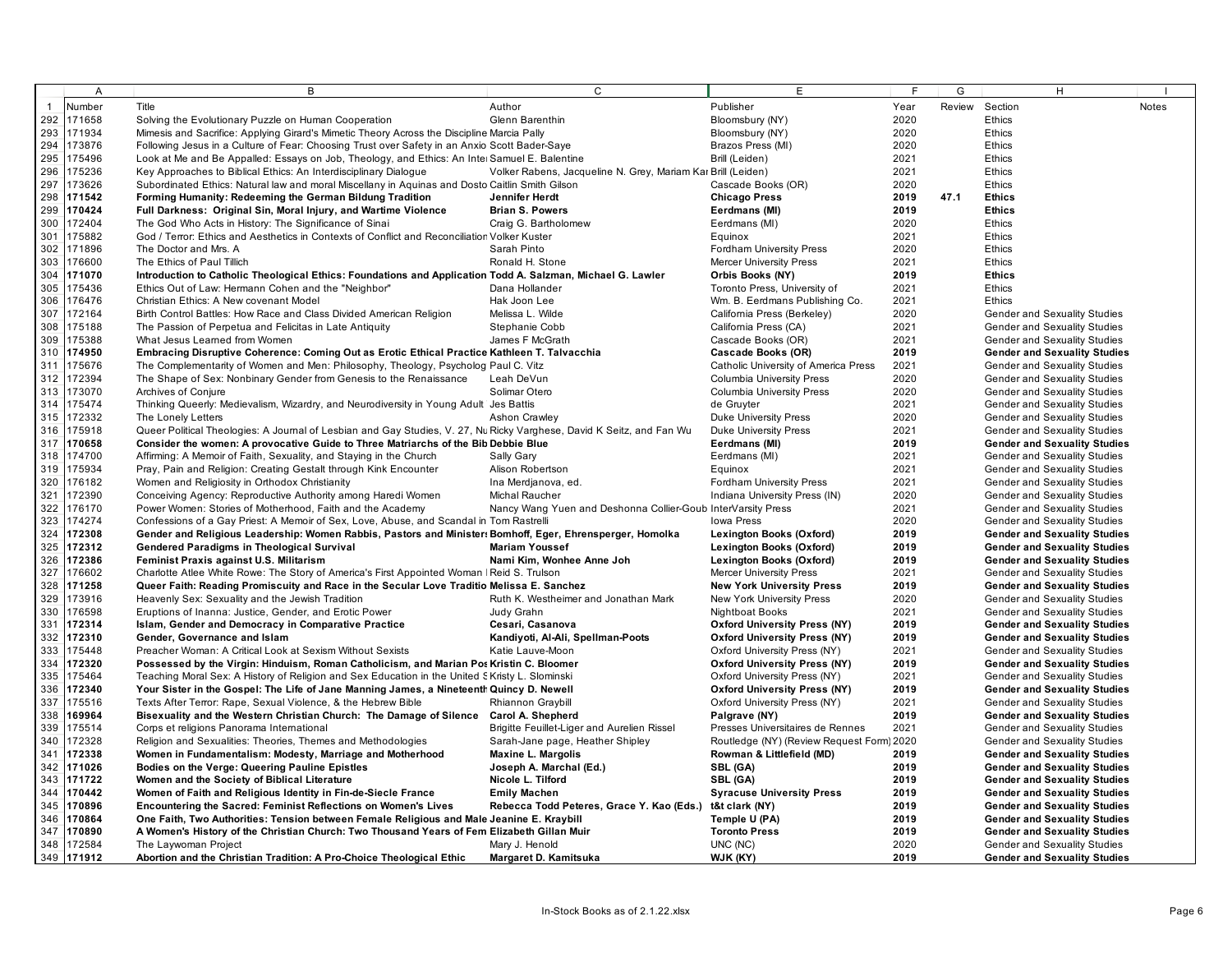|              | $\overline{A}$ | B                                                                                                                                      | C                                                                       | E                                             | F    | G | H                                     |                                  |
|--------------|----------------|----------------------------------------------------------------------------------------------------------------------------------------|-------------------------------------------------------------------------|-----------------------------------------------|------|---|---------------------------------------|----------------------------------|
| $\mathbf{1}$ | Number         | Title                                                                                                                                  | Author                                                                  | Publisher                                     | Year |   | Review Section                        | Notes                            |
|              | 350 175610     | Beyond the Battle: A Man's Guide to His Identity in Christ in an Over sexualiz Noah Filipiak                                           |                                                                         | Zondervan (MI)                                | 2021 |   | Gender and Sexuality Studies          |                                  |
| 351          | 173360         | For the Body                                                                                                                           | <b>Timothy Tennent</b>                                                  | Zondervan (MI)                                | 2020 |   | Gender and Sexuality Studies          |                                  |
|              | 352 175936     | Early North African Christianity: Turning Points in the Development of the Chi David L. Eastman                                        |                                                                         | Baker Academic (MI)                           | 2021 |   | Greece, Rome, Greco-Roman Period      |                                  |
|              | 353 172362     | Jesuit Prison Ministry in the Witch Trials of the Holy Roman Empire                                                                    | <b>Frank Sobiech</b>                                                    | Bibliotheca Instituti Historici Societal 2019 |      |   |                                       | Greece, Rome, Greco-Roman Period |
|              | 354 174644     |                                                                                                                                        |                                                                         |                                               | 2020 |   |                                       |                                  |
|              |                | Pilgrimage and economy in the ancient Mediterranean                                                                                    | Anna Collar, Troels Myrup Kristensen,                                   | Brill (Leiden)                                |      |   | Greece, Rome, Greco-Roman Period      |                                  |
|              | 355 175294     | Est Insolitum Inquirere Taliter: Latin and German Documents from Heinricus I Christopher S. Mackay                                     |                                                                         | Brill (Leiden)                                | 2021 |   | Greece, Rome, Greco-Roman Period      |                                  |
|              | 356 175144     | La Splendeur Des Dieux: Quatre Études Iconographiques Sur l'Hellénisme É Gaëlle Tallet (Author)                                        |                                                                         | Brill (Leiden)                                | 2020 |   | Greece, Rome, Greco-Roman Period      |                                  |
| 357          | 174968         | Christian Teachers in Second-Century Rome: Schools and Students in the A H. Gregory Snyder                                             |                                                                         | Brill (Leiden)                                | 2020 |   | Greece, Rome, Greco-Roman Period      |                                  |
|              | 358 173906     | Context and catholicism in the science and religion Debate: Intercultural Con Klaas Bom and Bennon van den Toren                       |                                                                         | Brill (Leiden)                                | 2020 |   | Greece, Rome, Greco-Roman Period      |                                  |
| 359          | 175102         | The Catechumenate in Late Antique Africa (4th-6th Centuries): Augustine of Matthew Pignot                                              |                                                                         | Brill (Leiden)                                | 2020 |   | Greece, Rome, Greco-Roman Period      |                                  |
| 360          | 173974         | The Greek Fire: American-Ottoman Relations and Democratic Fervor in the A Maureen Connors Santelli                                     |                                                                         | Cornell University Press (NY)                 | 2020 |   | Greece, Rome, Greco-Roman Period      |                                  |
| 361          | 175354         | Christian Zionism in Africa                                                                                                            | Lexington Books (Oxford)                                                | Cynthia Holder Rich (ed)                      | 2020 |   | Greece, Rome, Greco-Roman Period      |                                  |
| 362          | 171558         | Ancient Medicine: from Mesopotamia to Rome                                                                                             | Laura M. Zucconi                                                        | Eerdmans (MI)                                 | 2019 |   |                                       | Greece, Rome, Greco-Roman Period |
| 363          | 175662         | The Egyptian Priests of the Graeco-Roman Period: An Analysis on the Basis Marina Escolano-Poveda                                       |                                                                         | Harrassowitz Verlag (Germany)                 | 2020 |   | Greece, Rome, Greco-Roman Period      |                                  |
|              | 364 173618     | Remaking Islam in African Portugal: Lisbon, Mecca, Bissau                                                                              | Michelle Johnson                                                        | Indiana University Press (IN)                 | 2020 |   | Greece, Rome, Greco-Roman Period      |                                  |
| 365          | 175896         | An Argument in Defence of a Strictly Scientific Study of Religion: The Contra Donald Wiebe                                             |                                                                         | Institute for the Advanced Study of Rel 2021  |      |   | Greece, Rome, Greco-Roman Period      |                                  |
| 366          | 175552         | Cradling Abundance: One African Christian's Story of Empowering Women a Monique Misenga Ngoie Mukuna with Elsie Tshi IVP Academic (IL) |                                                                         |                                               | 2021 |   | Greece, Rome, Greco-Roman Period      |                                  |
| 367          | 176264         | Religion in the Roman Empire (Die Religionen Der Menschheit)                                                                           | Jörg Rüpke and Greg Woolf, ed.                                          | Kohlhammer                                    | 2021 |   | Greece, Rome, Greco-Roman Period      |                                  |
|              | 368 176132     | Church and Mission in the Context of War: A Descriptive Missiological Study (Eraston Kambale Kighoma                                   |                                                                         | Langham Publishing                            | 2021 |   | Greece, Rome, Greco-Roman Period      |                                  |
| 369          | 176136         | Women in Mission: SIM/ECWA Women in Nigeria 1923-2013                                                                                  | Lami Rikwe Ibrahim Bakari                                               | Langham Publishing                            | 2021 |   | Greece, Rome, Greco-Roman Period      |                                  |
|              | 370 176126     | Biblical Shalom for Sustainable Holistic Transformational Development in Nigi Stephen Z. Yashim                                        |                                                                         | Langham Publishing                            | 2020 |   | Greece, Rome, Greco-Roman Period      |                                  |
| 371          | 174192         | Roman self-Representation and the Lukan Kingdom of God                                                                                 | Michael Kochenash                                                       | Lexington Books (Oxford)                      | 2020 |   | Greece, Rome, Greco-Roman Period      |                                  |
| 372          | 173638         | Sacred Disobedience: A Jungian Analysis of the Saga of Pan and the Devil Sharon L. Coggan                                              |                                                                         | Lexington Books (Oxford)                      | 2020 |   | Greece, Rome, Greco-Roman Period      |                                  |
| 373          | 176470         | Reimagining Christianity and Sexual Diversity in Africa                                                                                | Adriaan Van Klinken & Ezra Chitando                                     | Oxford University Press (NY)                  | 2021 |   | Greece, Rome, Greco-Roman Period      |                                  |
|              | 374 174194     | Religion & Classical Warfare: Archaic and Classical Greece                                                                             | Matthew Dillon et al                                                    | Pen and Sword                                 | 2020 |   | Greece, Rome, Greco-Roman Period      |                                  |
| 375          | 168757         | Family Empires, Roman and Christian (Vol 1)                                                                                            | <b>Susan Elliott</b>                                                    | Polebridge Press (CA)                         | 2018 |   |                                       | Greece, Rome, Greco-Roman Period |
| 376          | 172540         | Medievalia et Humanistica                                                                                                              | Glei, Goth, Schulke                                                     | Rowman & Littlefield (MD)                     | 2020 |   | Greece, Rome, Greco-Roman Period      |                                  |
| 377          | 171844         | Plotinus on Beauty (Enneads 1.6 and 5.8.1-2)                                                                                           | <b>Andrew Smith</b>                                                     | SBL (GA)                                      | 2019 |   |                                       | Greece, Rome, Greco-Roman Period |
| 378          | 170286         | The Deepest Border: The Strait of Gibraltar and the Making of the Modern Sasha D. Pack                                                 |                                                                         | <b>Standford University Press (CA)</b>        | 2019 |   |                                       | Greece, Rome, Greco-Roman Period |
| 379          | 174526         | A Time to Heal: Missionary Nurses in Church of Christ Southeastern Nigeria (Martha E. Farrar Highfield                                 |                                                                         | Sulis International                           | 2020 |   | Greece, Rome, Greco-Roman Period      |                                  |
| 380          | 175876         | Christian Intellectuals and the Roman Empire: From Justin Martyr to Origen Jared Secord                                                |                                                                         | The Pennsylvania State University Pres 2020   |      |   | Greece, Rome, Greco-Roman Period      |                                  |
| 381          | 174994         | Deep Knowledge: Ways of Knowing in Sufism and Ifa, Two West African Inte Oludamini Ogunnaike                                           |                                                                         | The Pennsylvania State University Pres 2020   |      |   | Greece, Rome, Greco-Roman Period      |                                  |
| 382          | 174916         | The Gods of the Greeks                                                                                                                 | Erika Simon, trans Jakob Zeyl, ed. Alan Shapiro Wisconsin Press         |                                               | 2021 |   | Greece, Rome, Greco-Roman Period      |                                  |
| 383          | 174178         |                                                                                                                                        |                                                                         | <b>Wisconsin Press</b>                        | 2020 |   | Greece, Rome, Greco-Roman Period      |                                  |
|              | 176474         | Holding The World Together: African Women in the Changing Perspective Nwando Achebe and Claire Robertson (eds.)                        |                                                                         |                                               |      |   |                                       |                                  |
| 384          |                | Turning Points: In the Expansion of Christianity From Pentecost to the Prese Alice T. Ott                                              |                                                                         | Baker Academic (MI)                           | 2021 |   | History of Christianity, EARLY        |                                  |
| 385          | 171714         | The Story of Creeds and Confessions: Tracing the Development of the CI Donald Fairbairn, Ryan M. Reeves                                |                                                                         | <b>Baker Academic (MI)</b>                    | 2019 |   | <b>History of Christianity, EARLY</b> |                                  |
| 386          | 173380         | Justice and Charity: An Introduction to Aguinas's Moral, Economic, and Politi Michael P. Krom                                          |                                                                         | Baker Academic (MI)                           | 2020 |   | History of Christianity, EARLY        |                                  |
| 387          | 173798         | The Catholic Biblical Quarterly V. 82 No. 4 October 2020                                                                               | Richter et al                                                           | Baker Academic (MI)                           | 2020 |   | History of Christianity, EARLY        |                                  |
| 388          | 176016         | Between Hearing and Silence: A Study in Old Testament Theology                                                                         | John Kessler                                                            | Baylor University Press ("Waco, TX")          | 2021 |   | History of Christianity, EARLY        |                                  |
| 389          | 173904         | The Hagiographical Experiment: Developing Discourse of Sainthood                                                                       | Christa Gray and James Corke-wesbster (eds.)                            | Brill (Leiden)                                | 2020 |   | History of Christianity, EARLY        |                                  |
| 390          | 173594         | The Coptic Life of Aaron: Critical Edition, Translation an Commentary                                                                  | Jitse H.F. Van Der Viliet                                               | Brill (Leiden)                                | 2020 |   | History of Christianity, EARLY        |                                  |
| 391          | 174972         | Textual and Literary Criticism of the Books of Kings: Collected Essays                                                                 | Julio Trebolle Barrera                                                  | Brill (Leiden)                                | 2020 |   | History of Christianity, EARLY        |                                  |
| 392          | 175258         | World Christianity: Methodological Considerations                                                                                      | Martha Frederiks and Dorottya Nagy (eds)                                | Brill (Leiden)                                | 2021 |   | History of Christianity, EARLY        |                                  |
| 393          | 175100         | Johann Jakob Wettstein's Principles for New Testament Textual Criticism: A F Silvia Castelli                                           |                                                                         | Brill (Leiden)                                | 2020 |   | History of Christianity, EARLY        |                                  |
| 394          | 174184         | Illuminating the Jaredite Records                                                                                                      | Daniel L. Belnap                                                        | BYU (UT)                                      | 2020 |   | History of Christianity, EARLY        |                                  |
| 395          | 176582         | Holy War: The Untold Story of Catholic Italy's Crusade Against The Ethiopian lan Campbell                                              |                                                                         | C. Hurst & Co                                 | 2021 |   | History of Christianity, EARLY        |                                  |
| 396          | 173672         | The Life of the Syrian Saint Barsauma: Eulogy of a Hero of the Resistance to Andrew N Palmer (Trans.)                                  |                                                                         | California Press (Berkeley)                   | 2020 |   | History of Christianity, EARLY        |                                  |
| 397          | 171104         | The History of the Church                                                                                                              | Eusebius of Caesarea (Jeremy M. Schott, tra California Press (Berkeley) |                                               | 2019 |   | <b>History of Christianity, EARLY</b> |                                  |
| 398          | 175580         | Making Christian History: Eusebius of Caesarea and His Readers                                                                         | Michael J. Hollerich                                                    | California Press (CA)                         | 2021 |   | History of Christianity, EARLY        |                                  |
| 399          | 176460         | Performing Early Christian Literature: Audience Experience and Interpretatiol Kelly R. Iverson                                         |                                                                         | Cambridge University Press (NY) - REV 2021    |      |   | History of Christianity, EARLY        |                                  |
| 400          | 175080         | The Catholic Biblical Quarterly V. 83 No 2 April 2021                                                                                  | Leslie J. Hoppe (ed)                                                    | <b>Catholic America Press</b>                 | 2021 |   | History of Christianity, EARLY        |                                  |
| 401          | 175222         | The Catholic Biblical Quarterly Vol. 83 No 1 January 2021                                                                              | Leslie J Hoppe (ed)                                                     | Catholic Biblical Association (DC)            | 2021 |   | History of Christianity, EARLY        |                                  |
| 402          | 175682         | Mysteries of the Lord's Prayer: Wisdom from the Early Church                                                                           | John Gavin SJ                                                           | Catholic University of America Press          | 2021 |   | History of Christianity, EARLY        |                                  |
|              | 403 172156     | <b>Suspect Saints and Holy Heretics</b>                                                                                                | Janine Larmon Peterson                                                  | <b>Cornell University Press (NY)</b>          | 2019 |   | <b>History of Christianity, EARLY</b> |                                  |
|              | 404 172270     | Reconsidering the Book of the Four                                                                                                     | N. Werse                                                                | de Gruyter                                    | 2019 |   | <b>History of Christianity, EARLY</b> |                                  |
|              | 405 176550     | A Tale of Two Churches: Distinctive Social and Economic Dynamics at Thess UnChan Jung                                                  |                                                                         | de Gruyter                                    | 2021 |   | History of Christianity, EARLY        |                                  |
|              | 406 175150     | Discovering Revelation: Content, Interpretation, Reception, Discovering Biblic David A. DeSilva                                        |                                                                         | Eerdmans (MI)                                 | 2021 |   | History of Christianity, EARLY        |                                  |
|              | 407 172036     | The Bible in Medieval Tradition: The Book of Revelation                                                                                | David Burr                                                              | Eerdmans (MI)                                 | 2019 |   | <b>History of Christianity, EARLY</b> |                                  |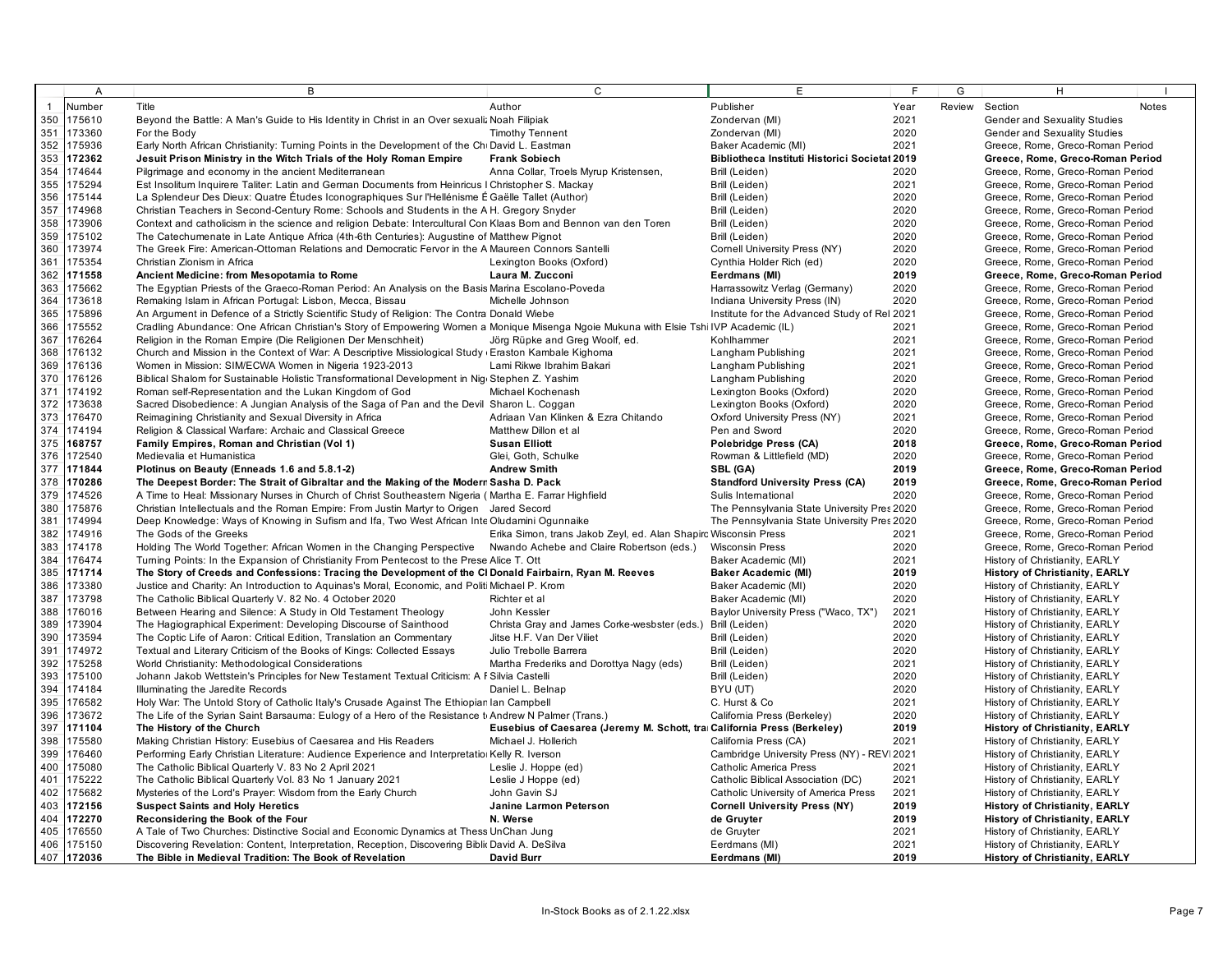|                | $\overline{A}$   | В                                                                                                                                                                     | C                                                                          | E                                                                                | F.           | G | H                                                                                |              |
|----------------|------------------|-----------------------------------------------------------------------------------------------------------------------------------------------------------------------|----------------------------------------------------------------------------|----------------------------------------------------------------------------------|--------------|---|----------------------------------------------------------------------------------|--------------|
| $\overline{1}$ | Number           | Title                                                                                                                                                                 | Author                                                                     | Publisher                                                                        | Year         |   | Review Section                                                                   | <b>Notes</b> |
|                | 408 175152       | Discovering Exodus: Content, Interpretation, Reception                                                                                                                | Ralph K. Hawkins                                                           | Eerdmans (MI)                                                                    | 2021         |   | History of Christianity, EARLY                                                   |              |
|                | 409 174270       | Fate of the Flesh: Secularization and Resurrection in the Seventeenth Centu Daniel Juan Gil                                                                           |                                                                            | <b>Fordham University Press</b>                                                  | 2021         |   | History of Christianity, EARLY                                                   |              |
| 410            | 175902           | Religious Plurality and Interreligious Contacts in the Middle Ages                                                                                                    | Ana Echevarria Arsuaga, Dorothea Weltecke (e Harrassowitz Verlag (Germany) |                                                                                  | 2020         |   | History of Christianity, EARLY                                                   |              |
|                | 411 175900       | The Cultural History of the Reformations: Theories and Applications                                                                                                   | Susan C. Karant-Nunn, Ute Lotz-Heumann (eds Harrassowitz Verlag (Germany)  |                                                                                  | 2021         |   | History of Christianity, EARLY                                                   |              |
| 412            | 173602           | Unity in Faith? Edioverie, Russian Orthodoxy, and Old Belief, 1800-1918                                                                                               | J.M. White                                                                 | Indiana University Press (IN)                                                    | 2020         |   | History of Christianity, EARLY                                                   |              |
|                | 413 173614       | Moravian Soundscapes: A Sonic History of the Moravian Missions in Early Pe Sera Justina Eyerly                                                                        |                                                                            | Indiana University Press (IN)                                                    | 2020         |   | History of Christianity, EARLY                                                   |              |
| 414            | 173374           | Retrieving Augustine's Doctrine of Creation: Ancient Wisdom for Current Con Gavin Ortlund                                                                             |                                                                            | InterVarsity Press                                                               | 2020         |   | History of Christianity, EARLY                                                   |              |
| 415            | 174768           | Conspicuous in His Absence: Studies in the Song of Songs and Esther                                                                                                   | Chloe T. Sun (Author)                                                      | IVP Academic (IL)                                                                | 2021         |   | History of Christianity, EARLY                                                   |              |
| 416            | 173800           | "Here Are Your Gods": Faithful Discipleship in Idolatrous Times                                                                                                       | Christopher J. H. Wright                                                   | IVP Academic (IL)                                                                | 2020         |   | History of Christianity, EARLY                                                   |              |
|                | 417 175192       | Obadiah, Jonah and Micah, Tyndale Old Testament Commentaries                                                                                                          | Daniel C. Timmer                                                           | IVP Academic (IL)                                                                | 2021         |   | History of Christianity, EARLY                                                   |              |
| 418            | 174808           | Exploring the New Testament: A Guide to the Gospels and Acts (Exploring th David Wenham (Author), Steve Walton (Author) IVP Academic (IL)                             |                                                                            |                                                                                  | 2020         |   | History of Christianity, EARLY                                                   |              |
| 419            | 175120           | Christian History in Seven Sentences                                                                                                                                  | Jennifer Woodruff Tait                                                     | IVP Academic (IL)                                                                | 2021         |   | History of Christianity, EARLY                                                   |              |
| 420            | 174694           | Worshiping with the Reformers                                                                                                                                         | Karin Maag                                                                 | IVP Academic (IL)                                                                | 2021         |   | History of Christianity, EARLY                                                   |              |
| 421            | 175440           | Isaiah: Tyndale Old Testament Commentaries                                                                                                                            | Paul D. Wegner                                                             | IVP Academic (IL)                                                                | 2021         |   | History of Christianity, EARLY                                                   |              |
| 422            | 176810           | Reading the Book of Revelation: Five Principles for Interpretation                                                                                                    | Alexander E. Stewart                                                       | Lexham Press                                                                     | 2021         |   | History of Christianity, EARLY                                                   |              |
| 423            | 176570           | Paul, Community, and Discipline: Establishing Boundaries and Dealing with t Adam G. White                                                                             |                                                                            | Lexington Books (Oxford)                                                         | 2021         |   | History of Christianity, EARLY                                                   |              |
| 424            | 174148           | Fighting in God's Name: Religion and Conflict in Local-Global Perspectives Afe Adogame, Olufunke Adeboye, Corey L. Will Lexington Books (Oxford)                      |                                                                            |                                                                                  | 2021         |   | History of Christianity, EARLY                                                   |              |
| 425            | 174914           | Word, Silence, and the Climate Emergency: God, Ekklesia, and Christian Do Timothy J. Gorringe                                                                         |                                                                            | Lexington Books (Oxford)                                                         | 2020         |   | History of Christianity, EARLY                                                   |              |
| 426            | 170524           | A Critical Study of the Rule of Benedict, Volume 3: Liturgy, Sleeping Arra Adalbert de Vogue                                                                          |                                                                            | New City Press (NY)                                                              | 2019         |   | <b>History of Christianity, EARLY</b>                                            |              |
| 427            | 171162           | Varieties of Monastic Experience in Byzantium, 800-1453                                                                                                               | <b>Alice-Mary Talbot</b>                                                   | <b>Notre Dame Press</b>                                                          | 2019         |   | <b>History of Christianity, EARLY</b>                                            |              |
| 428            | 172240           | The Bir Messaouda Basilica                                                                                                                                            | Richard Miles, Simon Greenslade                                            | Oxbow Books (England)                                                            | 2020         |   | History of Christianity, EARLY                                                   |              |
| 429            | 175484           | Melania The Younger: From Rome to Jerusalem                                                                                                                           | Elizabeth A. Clark                                                         | Oxford University Press (NY)                                                     | 2021         |   | History of Christianity, EARLY                                                   |              |
| 430            | 170746           | <b>Figuring Racisms in Medieval Christianity</b>                                                                                                                      | M. Lindsay Kaplan                                                          | <b>Oxford University Press (NY)</b>                                              | 2019         |   | History of Christianity, EARLY                                                   |              |
| 431            | 173690           | The Slaves of the Churches: A History                                                                                                                                 | Mary E. Sommar                                                             | Oxford University Press (NY)                                                     | 2020         |   | History of Christianity, EARLY                                                   |              |
|                | 432 174958       | The Bible: What Everyone Needs to Know                                                                                                                                | Michael Coogan                                                             | Oxford University Press (NY)                                                     | 2021         |   | History of Christianity, EARLY                                                   |              |
| 433            | 175924           | The Consistory and Social Discipline in Calvin's Geneva                                                                                                               | Jeffrey R. Watt                                                            | Rochester Press, University of                                                   | 2020         |   | History of Christianity, EARLY                                                   |              |
|                | 434 174806       | Paul, Politics, and New Creation Reconsidering Paul and Empire                                                                                                        | NAJEEB T. HADDAD                                                           | Rowman & Littlefield (MD)                                                        | 2020         |   | History of Christianity, EARLY                                                   |              |
| 435            | 174332           | Conquered Conquerers: Love and War in the Song of Songs                                                                                                               | Danilo Verde                                                               | SBL (GA)                                                                         | 2020         |   | History of Christianity, EARLY                                                   |              |
| 436            | 174804           | The Identity of Israel's God in Christian Scripture                                                                                                                   | Don Collett, Mark Elliott, Mark Gignilliat, and Epl SBL (GA)               |                                                                                  | 2020         |   | History of Christianity, EARLY                                                   |              |
| 437            | 174256           | Welcoming the Nations: International Sociorhetorical Explorations (Internation Vernon K. Robbins and Roy R. Jeal (Ed)                                                 |                                                                            | SBL (GA)                                                                         | 2020         |   | History of Christianity, EARLY                                                   |              |
|                | 438 173510       | Invoking the Akelarre: Voices of the Accused in the Basque Witch-Craze Emma Wilby                                                                                     |                                                                            | <b>Sussex Academic Press</b>                                                     | 2019         |   | History of Christianity, EARLY                                                   |              |
| 439            | 172538           | British Catholic Merchants in the Commercial Age, 1670-1714                                                                                                           | Giada Pizzoni                                                              | The Boydell Press                                                                | 2020         |   | History of Christianity, EARLY                                                   |              |
| 440            | 175922           | The Rood: In Medieval Britain and Ireland, C. 800 - c. 1500                                                                                                           | Philippa Turner and Jane Hawkes                                            | The Boydell Press                                                                | 2020         |   | History of Christianity, EARLY                                                   |              |
| 441            | 175688           | The Long Life of Magical Objects: A Study in the Solomonic Tradition                                                                                                  | Allegra lafrate                                                            | The Pennsylvania State University P: 2019                                        |              |   | History of Christianity, EARLY                                                   |              |
| 442            | 175686           | War and Memory at the Time of the Fifth Crusade                                                                                                                       | <b>Megan Cassidy-Welch</b>                                                 | The Pennsylvania State University P: 2019                                        |              |   | History of Christianity, EARLY                                                   |              |
| 443            | 173358           | Producing Ancient Scripture: Joseph Smith's Translation Projects in the Deve Michael Hubbard MacKay, Mark Ashurst-McGee Utah Press                                    |                                                                            |                                                                                  | 2020         |   | History of Christianity, EARLY                                                   |              |
| 444            | 174772           | An Introduction to the Old Testament: The Canon and Christian Imagination Walter Brueggemann                                                                          |                                                                            | Westminster John Knox Press                                                      | 2021         |   | History of Christianity, EARLY                                                   |              |
| 445            | 176094           | The Letter to the Romans: A Short Commentary                                                                                                                          | Frederick Dale Bruner                                                      | Wm. B. Eerdmans Publishing Co.                                                   | 2021         |   | History of Christianity, EARLY                                                   |              |
| 446            | 172180           | Christianity and Punk: Identity and Performance                                                                                                                       | Ibrahim Abraham                                                            | Bloomsbury (NY)                                                                  | 2020         |   | History of Christianity: Modern/Global                                           |              |
| 447            | 171184           | Popular Catholicism in 20th-Century Ireland: Locality, Identity, Cultur                                                                                               | Sile de Cleir                                                              | <b>Bloomsbury (NY)</b>                                                           | 2019         |   | History of Christianity: Modern/Global                                           |              |
| 448            | 173884           | Casting Down the Host of heaven: The rhetoric of ritual Failure in the Polemi Cat Quine                                                                               |                                                                            | Brill (Leiden)                                                                   | 2020         |   | History of Christianity: Modern/Global                                           |              |
| 449            | 174144           | Jesus and Addiction to Origins: Toward an Anthropocentric Study of Religion Rusell T. McCutcheon                                                                      |                                                                            | Equinox                                                                          | 2020         |   | History of Christianity: modern/Global                                           |              |
| 450            | 170784           | Remembering Wolsey: A History of Commemorations and Representatiol J. Patrick Hornbeck II                                                                             |                                                                            | <b>Fordham University Press</b>                                                  | 2019         |   | History of Christianity: Modern/Global                                           |              |
| 451            | 173650           | Theosemiotic: Religion, Reading, and the Gift of Meaning                                                                                                              | Michael L. Raposa                                                          | <b>Fordham University Press</b>                                                  | 2020         |   | History of Christianity: Modern/Global                                           |              |
| 452            | 171054           | Unknowing Fanaticism: Reformation Literatures of Self-Annhilation                                                                                                     | Ross Lerner                                                                | <b>Fordham University Press</b>                                                  | 2019         |   | History of Christianity: Modern/Global                                           |              |
| 453            | 173804           | Splendour in the Dark: C.S Lewis's Dymer in his Life and Work                                                                                                         | Jerry Root                                                                 | IVP Academic (IL)                                                                | 2020         |   | History of Christianity: Modern/Global                                           |              |
| 454            | 175118           | Penser l'histoire religieuse au XXIe siècle, Thinking about Religious History ir sous la direction d'Yves KRUMENACKER et de LARHRA - Maison des Sciences de l'Hc 2020 |                                                                            |                                                                                  |              |   | History of Christianity: Modern/Global                                           |              |
| 455            | 173686           | The Work of Faith: Divine Grace and Human Agency in Martin Luther's Preac Justin Nickel                                                                               |                                                                            | Lexington Books (Oxford)                                                         | 2020         |   | History of Christianity: Modern/Global                                           |              |
| 456<br>457     | 171052<br>171118 | Scandal in the Parish: Priests and Parishioners Behaving Badly in Eight Karen E. Carter<br>The Public Work of Christmas                                               |                                                                            | <b>McGill-Queen's University Press</b><br><b>McGill-Queen's University Press</b> | 2019<br>2019 |   | History of Christianity: Modern/Global                                           |              |
|                | 458 175228       | Religious Transformation in May Guatemala: Cultural Collapse and Christian John P. Hawkins (Ed)                                                                       | Pamela E. Klassen, Monique Scheer (Eds.)                                   | New Mexico Press                                                                 | 2021         |   | History of Christianity: Modern/Global<br>History of Christianity: Modern/Global |              |
| 459            | 175666           | Stretching the Heavens: The Life of Eugene England and the Crisis of Mode Terryl L. Givens                                                                            |                                                                            | North Carolina, University of                                                    | 2021         |   | History of Christianity: Modern/Global                                           |              |
| 460            | 175198           | Ivan Illich: An Intellectual Journey                                                                                                                                  | David Cayley                                                               | Pennsylvania Press                                                               | 2021         |   | History of Christianity: Modern/Global                                           |              |
| 461            | 174000           | The Pope in Poland: The Pilggrimages of John Paul 11, 1979-19991                                                                                                      | James Ramon Felak                                                          | Pittsburgh                                                                       | 2020         |   | History of Christianity: Modern/Global                                           |              |
| 462            | 175894           | The Trinity Circle: Anxiety, Intelligence, and Knowledge Creation in Nineteen William J. Ashworth                                                                     |                                                                            | Pittsburgh, University of                                                        | 2021         |   | History of Christianity: Modern/Global                                           |              |
| 463            | 175674           | Patriarch Daniel: Rebuilding Orthodoxy in Romania                                                                                                                     | Patriarch Daniel, Chad Hatfield (ed)                                       | St. Vladimir's Seminary Press                                                    | 2021         |   | History of Christianity: Modern/Global                                           |              |
|                | 464 175672       | On Prayer: Reflections of a Modern Saint                                                                                                                              | Saint Sophrony, Rosemary Edmonds (trans)                                   | St. Vladimir's Seminary Press                                                    | 2020         |   | History of Christianity: Modern/Global                                           |              |
|                | 465 175670       | Father Arseny: Priest, Prisoner, Spiritual Father, Revised Edition                                                                                                    | Vera Bouteneff (Trans)                                                     | St. Vladimir's Seminary Press                                                    | 2020         |   | History of Christianity: Modern/Global                                           |              |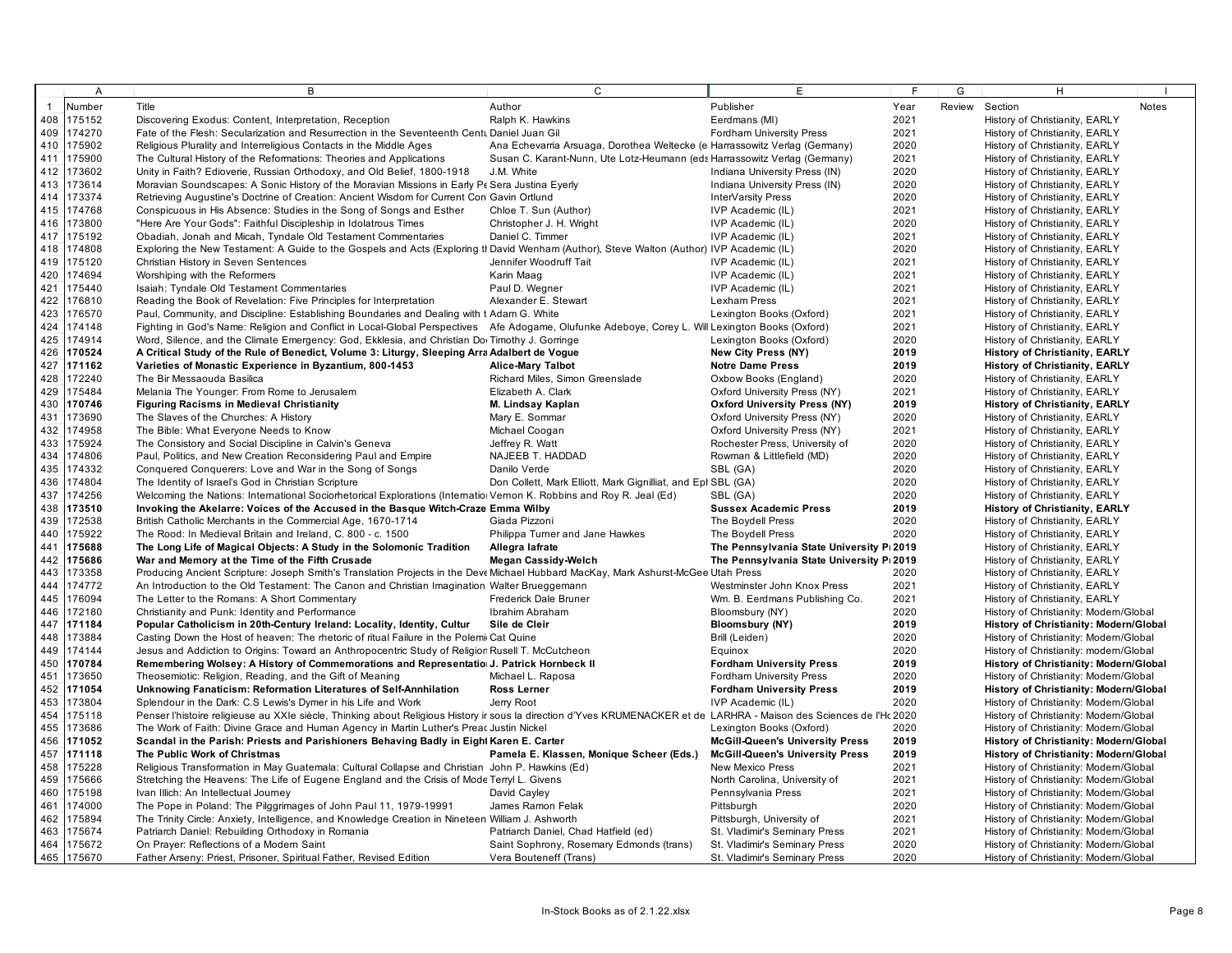|              | Α          | В                                                                                                                                                    | C                                                                       | E                                    | F.   | G      | н                                      |              |
|--------------|------------|------------------------------------------------------------------------------------------------------------------------------------------------------|-------------------------------------------------------------------------|--------------------------------------|------|--------|----------------------------------------|--------------|
| $\mathbf{1}$ | Number     | Title                                                                                                                                                | Author                                                                  | Publisher                            | Year | Review | Section                                | <b>Notes</b> |
| 466          | 175920     | The Clergy in Early Modern Scotland                                                                                                                  | Chris R. Langley, Catherine E. McMillan, Russel The Boydell Press       |                                      | 2021 |        | History of Christianity: Modern/Global |              |
| 467          | 173802     | Christian Citizens: Reading Bible in Black and White in the Postemancipation Elizabeth L. Jemison                                                    |                                                                         | The North Carolina Press             | 2020 |        | History of Christianity: Modern/Global |              |
| 468          | 175002     | Heavenly Fatherland: German Missionary Culture and Globalization in the Ac Jeremy Best                                                               |                                                                         | <b>Toronto Press</b>                 | 2021 |        | History of Christianity: Modern/Global |              |
| 469          | 176004     | The Accountant's Tale: A Reading of the History of Biblical Religion                                                                                 | Andrew P. Porter                                                        | Wipf & Stock                         | 2021 |        | History of Christianity: Modern/Global |              |
| 470          | 175298     | Wearing the Nigab: Muslim Women in the UK and the US                                                                                                 | Anna Piela                                                              |                                      | 2021 |        | Islam                                  |              |
| 471          | 174966     |                                                                                                                                                      |                                                                         | Bloomsbury (NY)                      | 2020 |        |                                        |              |
|              |            | Minding Their Place: Space and Religious Hierarchy in Ibn al-Qayyim's Ahkar Antonia Bosanquet                                                        |                                                                         | Brill (Leiden)                       |      |        | Islam                                  |              |
|              | 472 173986 | Philosophical Theology in Islam: Later Ash'arim East and West                                                                                        | Ayman Shihadeh & Jan Thiele (ed.)                                       | Brill (Leiden)                       | 2020 |        | Islam                                  |              |
| 473          | 173890     | Muslim Subjectivities in Global Modernity: Islamic traditions and the Construct Dietrich Jung and Kirstine Sinclair (ed.)                            |                                                                         | Brill (Leiden)                       | 2020 |        | Islam                                  |              |
|              | 474 173894 | Keys to the Sciences: A Gift for the Muzaffarid Shah Shuja on the Definition: Gholamreza Dadkhah                                                     |                                                                         | Brill (Leiden)                       | 2020 |        | Islam                                  |              |
| 475          | 175238     | Ali ibn Sahl Rabban at-Tabari s Health Regimen or Book of the Pearl: Arabic Oliver Kahl                                                              |                                                                         | Brill (Leiden)                       | 2021 |        | Islam                                  |              |
| 476          | 176036     | People of the Book: Prophet Muhammad's Encounters with Christians                                                                                    | Craig Considine                                                         | C. Hurst & Co                        | 2021 |        | Islam                                  |              |
| 477          | 174632     | Global Middle East                                                                                                                                   | Asef Bayat and Linda Herrera (editors)                                  | California Press (Berkeley)          | 2021 |        | Islam                                  |              |
| 478          | 172756     | Muhammad and the Empires of Faith                                                                                                                    | Sean W. Anthony                                                         | California Press (CA)                | 2020 |        | Islam                                  |              |
| 479          | 175582     | Sovereign Attachments: Masculinity, Muslimness, and Affective Politics in Pa Shenila Khoja-Moolji                                                    |                                                                         | California Press (CA)                | 2021 |        | Islam                                  |              |
| 480          | 173822     | Modem sufis and the State: The Politics of Islam in the state                                                                                        | Katherine Pratt Ewing and RoseMary R. Corbett Columbia University Press |                                      | 2020 |        | Islam                                  |              |
| 481          | 175898     | A Culture of Ambiguity: An Alternative History of Islam                                                                                              | <b>Thomas Bauer</b>                                                     | <b>Columbia University Press</b>     | 2021 |        | Islam                                  |              |
| 482          | 174790     | A History of Muslim Views of the Bible The First Four Centuries                                                                                      | Martin Whittingham                                                      | de Gruyter                           | 2020 |        | Islam                                  |              |
| 483          | 174166     | Philosophy and Language in the Islamic World: Volume 2                                                                                               | Nadja Germann and Mostafa Najafi (eds.)                                 | de Gruyter                           | 2020 | 47.1   | Islam                                  |              |
| 484          | 173498     | Channeling Moroccanness: Language and the Media of Sociality                                                                                         | Becky L. Schulthies                                                     | <b>Fordham University Press</b>      | 2020 |        | Islam                                  |              |
| 485          | 175648     | Approaches to Ibadi Exegetical Tradition                                                                                                             | Ismail Albayrak                                                         | Harrassowitz Verlag (Germany)        | 2020 |        | Islam                                  |              |
| 486          | 175438     | The Deepest Dye: Obeah, Hosay, and Race in the Atlantic World                                                                                        | Aisha Khan                                                              | Harvard University Press (MA)        | 2021 |        | Islam                                  |              |
| 487          | 176038     | Muslims in the Movies: A Global Anthology                                                                                                            | Kristian Peterson, ed.                                                  | <b>Ilex Foundation</b>               | 2021 |        | Islam                                  |              |
| 488          | 173588     | Deconstructing Islamic studies                                                                                                                       | Majid Daneshgar & Aaron w. Hughes (eds.)                                | Ilex Foundation                      | 2020 |        | Islam                                  |              |
| 489          | 173606     | Teaching Islamic studies in the Age of ISIS: Islamophobia and the Intern Courtney M. Darrell                                                         |                                                                         | <b>Indiana University Press (IN)</b> | 2019 |        | Islam                                  |              |
| 490          | 173778     | Representing Islam: Hip-Hop of the September 11 Generation                                                                                           | Kamaludeen Mohammed Nasir                                               | Indiana University Press (IN)        | 2020 |        | Islam                                  |              |
|              | 491 172414 | Overcoming Boko Haram: Faith, Society and Islamic Radicalization in Norther Abdul Raufu Mustaph, Kate Meagher                                        |                                                                         | James Curry                          | 2020 |        | Islam                                  |              |
| 492          | 176156     | The Religious Other: A Biblical Understanding of Islam, the Qur'an and Muha Martin Accad and Jonathan Andrews, ed.                                   |                                                                         | Langham Publishing                   | 2020 |        | Islam                                  |              |
| 493          | 172570     | Islam and Democracy: Voices of Muslims Amongst Us                                                                                                    | Amedee Runer, Davide Tacchini                                           | <b>Mimesis International</b>         | 2019 |        | Islam                                  |              |
| 494          | 175350     | Opposing the Imam: The Legacy of the Nawasib in Islamic Literature                                                                                   | Cambridge University Press (NY) - REVIEW COF Nebil Husayn               |                                      | 2021 |        | Islam                                  |              |
| 495          | 173426     | Muslim American City: Gender and Religion in Metro Detroit                                                                                           | Alisa Perkins                                                           | New York University Press            | 2020 |        | Islam                                  |              |
|              | 496 172128 | Muslim American Politics and the Future of US Democracy                                                                                              | <b>Edward E. Curtis IV</b>                                              | <b>New York University Press</b>     | 2019 |        | Islam                                  |              |
|              | 168945     |                                                                                                                                                      |                                                                         |                                      | 2018 |        |                                        |              |
| 497          |            | Islam without Europe: Traditions of Reform in Eighteenth-Century Islamic Ahmad Dallal                                                                |                                                                         | North Carolina (NC)                  |      |        | Islam                                  |              |
| 498          | 173574     | Muhammad's Body: Baraka Networks and the Prophetic Assemblage                                                                                        | Michael Muhammed Knight                                                 | North Carolina (NC)                  | 2020 |        | Islam                                  |              |
| 499          | 172740     | Muhammad Reconsidered                                                                                                                                | Anna Bonta Moreland                                                     | Notre Dame (IN)                      | 2020 |        | Islam                                  |              |
|              | 500 175478 | The Muhammad Avatara: Salvation History, Translation, and the Making of E Ayesha A. Irani                                                            |                                                                         | Oxford University Press (NY)         | 2021 |        | Islam                                  |              |
| 501          | 175424     | Conversion to Islam: Competing Themes in Early islamic Historiography                                                                                | Ayman S. Ibrahim                                                        | Oxford University Press (NY)         | 2021 |        | Islam                                  |              |
| 502          | 170750     | The Missing Martyrs: Why are there so few Muslim Terrorists? (2nd Editi Charles Kurzman                                                              |                                                                         | <b>Oxford University Press (NY)</b>  | 2019 |        | Islam                                  |              |
|              | 503 175488 | Under the Banner of Islam: Turks, Kurds, and the Limits of Religious Unity                                                                           | Gulay Turkmen                                                           | Oxford University Press (NY)         | 2021 |        | Islam                                  |              |
|              | 504 175428 | God Save the USSR: Soviet Muslims and the Second World War                                                                                           | Jeff Eden                                                               | Oxford University Press (NY)         | 2021 |        | Islam                                  |              |
| 505          | 174956     | Agents of God: Boundaries and Authority in Muslim and Christian Schools                                                                              | Jeffrey Guhin                                                           | Oxford University Press (NY)         | 2021 |        | Islam                                  |              |
|              | 506 175426 | Transformations of Tradition: Islamic Law in Colonial Modemity                                                                                       | Junaid Quadri                                                           | Oxford University Press (NY)         | 2021 |        | Islam                                  |              |
| 507          | 175010     | Islamic Law: A Very Short Introduction                                                                                                               | Mashood A. Baderin                                                      | Oxford University Press (NY)         | 2021 |        | Islam                                  |              |
|              | 508 175466 | Al- Razi: Great Medieval Thinkers                                                                                                                    | Peter Adamson                                                           | Oxford University Press (NY)         | 2021 |        | Islam                                  |              |
| 509          | 172288     | The Organization of Islamic Cooperation and Human Rights                                                                                             | Marie Juul Petersen, Turan Kayaoglu                                     | Pennsylvania Press                   | 2019 |        | Islam                                  |              |
| 510          | 174982     | Black Wave: Saudi Arabia, Iran, and the Forty-Year Rivalry That Unraveled C Kim Ghattas                                                              |                                                                         | Picador (UK)                         | 2020 |        | Islam                                  |              |
|              | 511 170812 | The Apple of His Eye: Converts from Islam in the Reign of Louis IX                                                                                   | William Chester Jordan                                                  | <b>Princeton University Press</b>    | 2019 |        | Islam                                  |              |
|              | 512 173582 | Between Mulims: religious Difference in Iraqi Kurdistan                                                                                              | LJ. Andrew Bush                                                         | Standford University Press (CA)      | 2020 |        | Islam                                  |              |
|              | 513 173702 | Say What Your Longing Heart Desires: Women, Prayer & Poetry in Iran                                                                                  | Niloofar Haeri                                                          | Standford University Press (CA)      | 2021 |        | Islam                                  |              |
| 514          | 173584     | Graveyard of clerics: Everyday Activism in Arabia                                                                                                    | Pascal Menoret                                                          | Standford University Press (CA)      | 2020 |        | Islam                                  |              |
| 515          | 173980     | Archive wars: The Politics of History in Saudi Arabia                                                                                                | Rosie Bsheer                                                            | Standford University Press (CA)      | 2020 |        | Islam                                  |              |
|              | 516 175994 | Whose Islam?: The Western University and Modern Islamic Thought in Indon Megan Brankley Abbas                                                        |                                                                         | Stanford University Press (CA)       | 2021 |        | Islam                                  |              |
|              | 517 173768 | Realizing Islam: The Tijaniyya in North Africa and the Eighteenth-Century Mu ZACHARY valentine Wright                                                |                                                                         | The North Carolina Press             | 2020 |        | Islam                                  |              |
|              | 518 171612 | Truth Over Fear: Combating the Lies about Islam                                                                                                      | <b>Charles Kimball</b>                                                  | WJK (KY)                             | 2019 |        | Islam                                  |              |
|              | 519 175082 | Women and Gender in Islam: Historical Roots of a Modern Debate, veritas et Leila Ahmed                                                               |                                                                         | <b>Yale University Press</b>         | 2021 |        | Islam                                  |              |
|              | 520 174140 | Between Dixie and Zion: Southern Baptist and Palestine before Israel                                                                                 | <b>Walter Robins</b>                                                    | Alabama (AL)                         | 2020 |        | Judaism                                |              |
|              | 521 171178 | God's Favorites: Judaism, Christianity, and the Myth of Divine Chosenne Michael Coogan                                                               |                                                                         | <b>Beacon Press</b>                  | 2019 |        | Judaism                                |              |
|              | 522 171420 | All Religion Is Inter-Religion: Engaging the Work of Steven M. Wasserstro Kambiz GhaneaBassiri, Paul Robertson                                       |                                                                         | <b>Bloomsbury (NY)</b>               | 2019 |        | Judaism                                |              |
|              | 523 173464 | Understanding Covenants and Communities: Jews and Latter-day Saints in I Mark S. Diamond (Author), Andrew C. Reed (Au Brigham Young University Press |                                                                         |                                      | 2020 |        | Judaism                                |              |
|              |            |                                                                                                                                                      |                                                                         |                                      |      |        |                                        |              |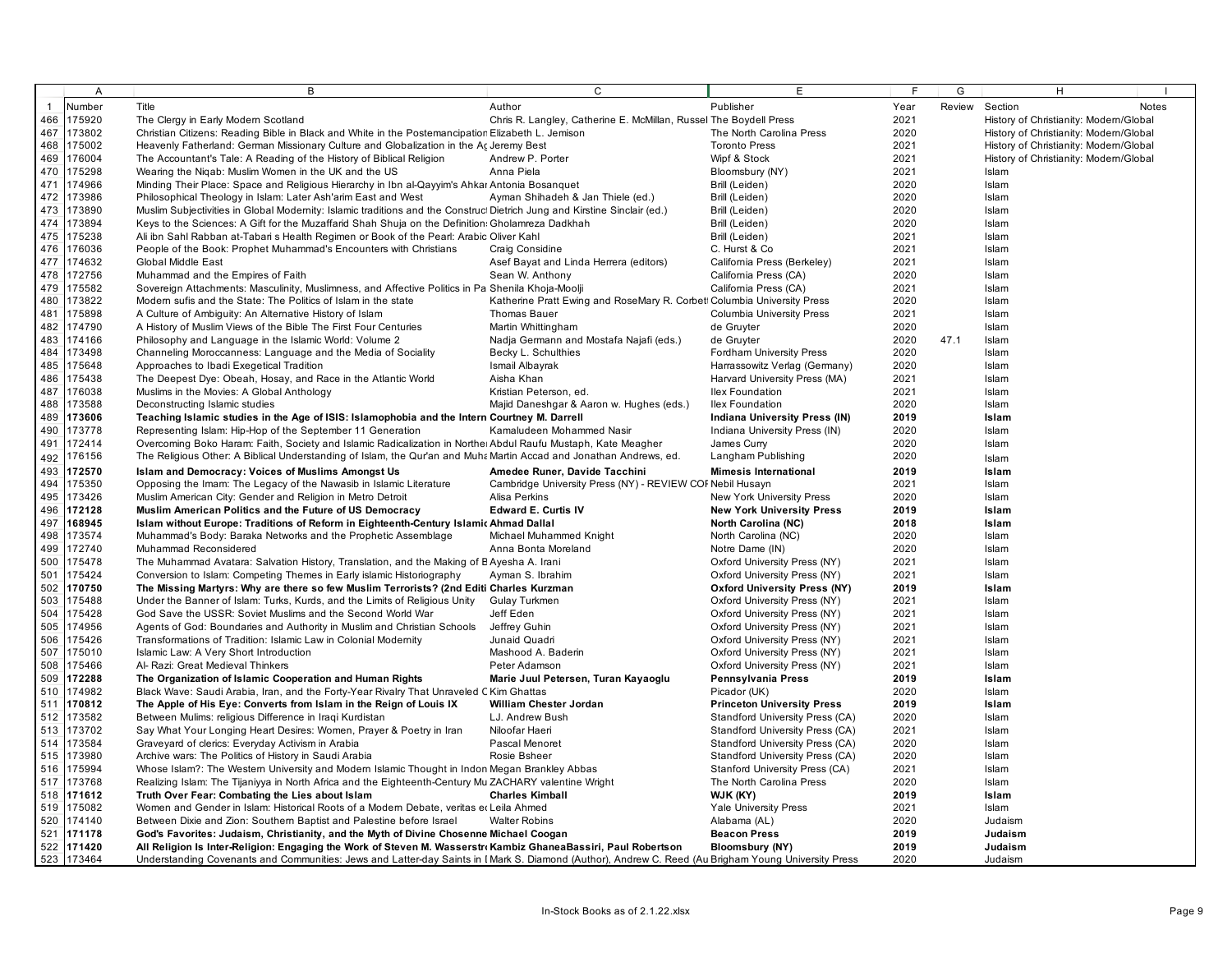|              | A          | B                                                                                                                                         | $\mathsf{C}$                                                                           | E                                           | E    | G              | H. |              |
|--------------|------------|-------------------------------------------------------------------------------------------------------------------------------------------|----------------------------------------------------------------------------------------|---------------------------------------------|------|----------------|----|--------------|
| $\mathbf{1}$ | Number     | Title                                                                                                                                     | Author                                                                                 | Publisher                                   | Year | Review Section |    | <b>Notes</b> |
| 524          | 173896     | Proverbs: A Commentary based on Paraimiai in Codex Vaticanus                                                                              | Al Wolters                                                                             | Brill (Leiden)                              | 2020 | Judaism        |    |              |
| 525          | 175094     | Uncovering Jewish Creativity in Book III of the Sibylline Oracles: Gender, Inte Ashley L. Bacchi                                          |                                                                                        | Brill (Leiden)                              | 2020 | Judaism        |    |              |
| 526          | 173994     | Strategies of Persuasion in Herodotus' Histories and Genesis-Kings: Evoking Eat Tyrell                                                    |                                                                                        | Brill (Leiden)                              | 2020 | Judaism        |    |              |
| 527          | 173912     | Multiple Authorship of the Septuagint Pentateuch: The Original translators of Hayeon Kim                                                  |                                                                                        | Brill (Leiden)                              | 2020 | Judaism        |    |              |
| 528          | 175470     | Linguistic Studies on Biblical Hebrew: Brill Studies in Semitic Languages and Robert D. Holmstedt                                         |                                                                                        | Brill (Leiden)                              | 2021 | Judaism        |    |              |
| 529          | 175084     | Studies in Rabbinic Narratives: Volume 1                                                                                                  | Jeffrey L. Rubenstein (ed)                                                             | <b>Brown Judiac Studies</b>                 | 2021 | Judaism        |    |              |
| 530          | 171882     | <b>Praying Legally</b>                                                                                                                    | Shalom E. Holtz                                                                        | <b>Brown Judiac Studies</b>                 | 2019 | Judaism        |    |              |
| 531          | 176118     | Migrating Tales: The Talmud's Narratives and Their Historical Context 2021 Richard Kalmin                                                 |                                                                                        | California Press (CA)                       | 2021 | Judaism        |    |              |
| 532          | 176148     | Tales of High Priests and Taxes: The Books of the Maccabees and the J Sylvie Honigman                                                     |                                                                                        | California Press (CA)                       | 2014 | Judaism        |    |              |
| 533          | 172714     | Israel's Jewish Identity Crisis                                                                                                           | Yaacov Yadgar                                                                          | Cambridge University Press (NY) - REVI 2020 |      | Judaism        |    |              |
| 534          | 174902     | Mishkan ha-seder = Mishkan haseder: a poetry Haggadah                                                                                     | Rabbi Hara Person (ed), Jessica Greenbaum (e Central Conference of American Rabbi 2021 |                                             |      | Judaism        |    |              |
| 535          | 173120     | Inscribed: Encounters with the Ten Commandments                                                                                           | Rabbi Oren Hayon                                                                       | Central Conference of American Rabbi: 2020  |      | Judaism        |    |              |
| 536          | 174942     | Tsimtsum and Modernity: Lurianic Heritage in Modern Philosophy and Theolc Agata Bielik-Robson, Daniel H. Weiss (eds)                      |                                                                                        | de Gruyter                                  | 2021 | Judaism        |    |              |
| 537          | 174912     | Confronting Antisemitism from the Perspectives of Christianity, Islam, and Juc Armin Lange, kerstin Mayerhofer, Dina Porat, la de Gruyter |                                                                                        |                                             | 2020 | Judaism        |    |              |
| 538          | 174932     | Beyond the Glory: Community Rabbis in Eastern Europe                                                                                      | Mordechai Zalkin                                                                       | de Gruyter                                  | 2021 | Judaism        |    |              |
| 539          | 175490     | Tracing the Jerusalem Code: V. 3: The Promised Land, Christian Cultures in Ragnhild Johnsrud Zorgati and Anna Bohlin (Ecde Gruyter        |                                                                                        |                                             | 2021 | Judaism        |    |              |
| 540          | 174934     | Sephardim and Ashkenazi: Jewish-Jewish Encounters in History and Literatu Sina Rauschenbach                                               |                                                                                        | de Gruyter                                  | 2020 | Judaism        |    |              |
| 541          | 174794     | Petitioners, Penitents, and Poets On Prayer and Praying in Second Temple Timothy J. Sandoval and Ariel Feldman                            |                                                                                        | de Gruyter                                  | 2020 | Judaism        |    |              |
| 542          | 174346     | Theological Dictionary of the Old Testament V. XVII                                                                                       | G. Johannes Botterweck, Helmer Ringgren, Heir Eerdmans (MI)                            |                                             | 2021 | Judaism        |    |              |
| 543          | 172752     | Jewish Mysticism                                                                                                                          | Marvin A. Sweeny                                                                       | Eerdmans (MI)                               | 2020 | Judaism        |    |              |
| 544          | 175384     | Our Father Abraham: Jewish Roots of the Christian Faith 2nd Ed                                                                            | Marvin R. Wilson                                                                       | Eerdmans (MI)                               | 2021 | Judaism        |    |              |
| 545          | 175590     | Mitka's Secret: A True Story of Child Slavery and Surviving the Holocaust                                                                 | Steven W. Brallier                                                                     | Eerdmans (MI)                               | 2021 | Judaism        |    |              |
| 546          | 172682     | From Tiberias, With Love: A Collection of Tiberian Hasidism                                                                               | Glazer, Polen                                                                          | FonsVitae                                   | 2019 | Judaism        |    |              |
| 547          | 175600     | The Herods: Murder, Politics, and the Art of Succession                                                                                   | <b>Bruce Chilton</b>                                                                   | Fortress Press (MN)                         | 2021 | Judaism        |    |              |
| 548          | 173634     | The Crown and the Courts: Separation of Powers in the Early Jewish Immagi David C. Flatto                                                 |                                                                                        | Harvard University Press (MA)               | 2020 | Judaism        |    |              |
| 549          | 172234     | Blood Libel: On the Trail of an Antisemitic Myth                                                                                          | Magda Teter                                                                            | Harvard University Press (MA)               | 2020 | Judaism        |    |              |
| 550          | 173610     | Blaming the Jews: Politics and Delusion                                                                                                   | <b>Bemard Harrison</b>                                                                 | Indiana University Press (IN)               | 2020 | Judaism        |    |              |
| 551          | 174146     | Holocaust Memory in Ultraorthodox society in Israel                                                                                       | Michal Shaul                                                                           | Indiana University Press (IN)               | 2020 | Judaism        |    |              |
| 552          | 175650     | A Short History of Christian Zionism: From the Reformation to the Twenty-Firs Donald M. Lewis                                             |                                                                                        | IVP Academic (IL)                           | 2021 | Judaism        |    |              |
| 553          | 173834     | Jewish Bible Translations: Personalities, Passions, Politics, Progress                                                                    | Leonard Greenspoon                                                                     | Jewish Publication Society (PA)             | 2020 | Judaism        |    |              |
| 554          | 176116     | The Jewish Family Ethics Textbook                                                                                                         | Rabbi Neal Scheindlin                                                                  | JPS of America (PA)                         | 2021 | Judaism        |    |              |
| 555          | 176158     | Getting to Grips with Biblical Hebrew: An Introductory Textbook                                                                           | David L. Baker                                                                         | Langham Publishing                          | 2020 | Judaism        |    |              |
| 556          | 176152     | Joel, Nahum, and Malachi: A Pastoral and Contextual Commentary (Asia Bib Joseph Too Shao and Rosa Ching Shao                              |                                                                                        | Langham Publishing                          | 2021 | Judaism        |    |              |
| 557          | 172044     | Rabbi on the Ganges                                                                                                                       | Alan Brill                                                                             | Lexington Books (Oxford)                    | 2020 | Judaism        |    |              |
| 558          | 173670     | The Animal at Unease with Itself: Death Anxiety and the Animal-Human Boullsaac M. Alderman                                                |                                                                                        | Lexington Books (Oxford)                    | 2020 | Judaism        |    |              |
| 559          | 171004     | Reinventing Maimonides in Contemporary Jewish Thought                                                                                     | James A. Diamond, Menachem Kellner                                                     | Littman Library of Jewish Civilization 2019 |      | Judaism        |    |              |
| 560          | 176010     | In the Midst of Civilized Europe: The Pogroms of 1918-1921 and the Onset (Jeffrey Veidlinger                                              |                                                                                        | Metropolitan Books                          | 2021 | Judaism        |    |              |
| 561          | 172238     | <b>Essentials of Jewish History</b>                                                                                                       | <b>Brandon Marlon</b>                                                                  | Mitchell Vallentine & Company               | 2020 | Judaism        |    |              |
| 562          | 171670     | Starstruck in the Promised Land: How the Arts Shaped American Passio Shalom Goldman                                                       |                                                                                        | North Carolina (NC)                         | 2019 | Judaism        |    |              |
| 563          | 174150     | Taking the Fight South: Chronicle of a Jew's Battle for Civil Rights in Mississit Howard Ball                                             |                                                                                        | Notre Dame Press                            | 2021 | Judaism        |    |              |
| 564          | 175486     | No Small Matter: Features of Jewish Childhood, Studies in Contemporary Jev Anat Helman                                                    |                                                                                        | Oxford University Press (NY)                | 2021 | Judaism        |    |              |
| 565          | 175008     | Dress, Adomment, and the Body in the Hebrew Bible                                                                                         | Laura Quick                                                                            | Oxford University Press (NY)                | 2021 | Judaism        |    |              |
| 566          | 175520     | When Near Becomes Fear: Old Age in Rabbinic Literature                                                                                    | Mira Balberg, Haim Weiss                                                               | Oxford University Press (NY)                | 2021 | Judaism        |    |              |
| 567          | 175510     | Third-Party Peacemakers in Judaism                                                                                                        | Text, Theory, and Practice                                                             | Oxford University Press (NY)                | 2021 | Judaism        |    |              |
| 568          | 175468     | Transcending Dystopia: Music, Mobility, and the Jewish Community in Germa Tina Fruhauf                                                    |                                                                                        | Oxford University Press (NY)                | 2021 | Judaism        |    |              |
| 569          | 170254     | Dominion Built of Praise: Panegyric and Legitimacy Among Jews in the Jonathan Decter                                                      |                                                                                        | Pennsylvania Press                          | 2018 | Judaism        |    |              |
| 570          | 172406     | The Lost Archive: Traces of a Caliphate in a Cairo Synagogue                                                                              | Marina Rustow                                                                          | <b>Princeton University Press</b>           | 2020 | Judaism        |    |              |
| 571          | 173814     | Authority and Dissent in Jewish Life                                                                                                      | Leonard J. Greenspoon (ed.)                                                            | <b>Purdue University Press</b>              | 2020 | Judaism        |    |              |
| 572          | 174348     | Wandering Jews: Global Jewish Migration                                                                                                   | Steven J Gold                                                                          | <b>Purdue University Press</b>              | 2020 | Judaism        |    |              |
| 573          | 171584     | <b>Exodus: Torah Encounters</b>                                                                                                           | Rabbi Daniel Pressman                                                                  | Rowman & Littlefield (MD)                   | 2019 | Judaism        |    |              |
|              | 574 173064 | Remix Judaism                                                                                                                             | Roberta Rosenthal Kwall                                                                | Rowman & Littlefield (MD)                   | 2020 | Judaism        |    |              |
| 575          | 171926     | Jewish Biblical Exegesis from Islamic Lands                                                                                               | Meira polliack, Athalya Brenner-Idan                                                   | SBL (GA)                                    | 2019 | Judaism        |    |              |
|              | 576 173868 | Encounters in the Dark: Identity Formation in the Jacob story                                                                             | Noel Forlini                                                                           | SBL (GA)                                    | 2020 | Judaism        |    |              |
| 577          | 173792     | Aseneth of Egypt: The Composition of Jewish Narrative                                                                                     | Patricia D. Aheame-Kroll                                                               | SBL (GA)                                    | 2020 | Judaism        |    |              |
|              | 578 174976 | With the Loyal You Show Yourself Loyal: Essays on Relationships in the Het T. M. Lemos, Jordan D. Rosenblum, Karen B. S SBL (GA)          |                                                                                        |                                             | 2021 | Judaism        |    |              |
|              | 579 173762 | Smyth & Helwys Bible: Genesis 25B-50                                                                                                      | Kathleen M. O' Connor                                                                  | Smyth & Helwys (GA)                         | 2020 | Judaism        |    |              |
|              | 580 172084 | Reading Israel, Reading America                                                                                                           | Omri Asscher                                                                           | Standford University Press (CA)             | 2020 | Judaism        |    |              |
|              | 581 175614 | The Light of the Eyes: Homilies on the Torah                                                                                              | Rabbi Menahem Nahum of Chemobyl                                                        | Standford University Press (CA)             | 2021 | Judaism        |    |              |
|              |            |                                                                                                                                           |                                                                                        |                                             |      |                |    |              |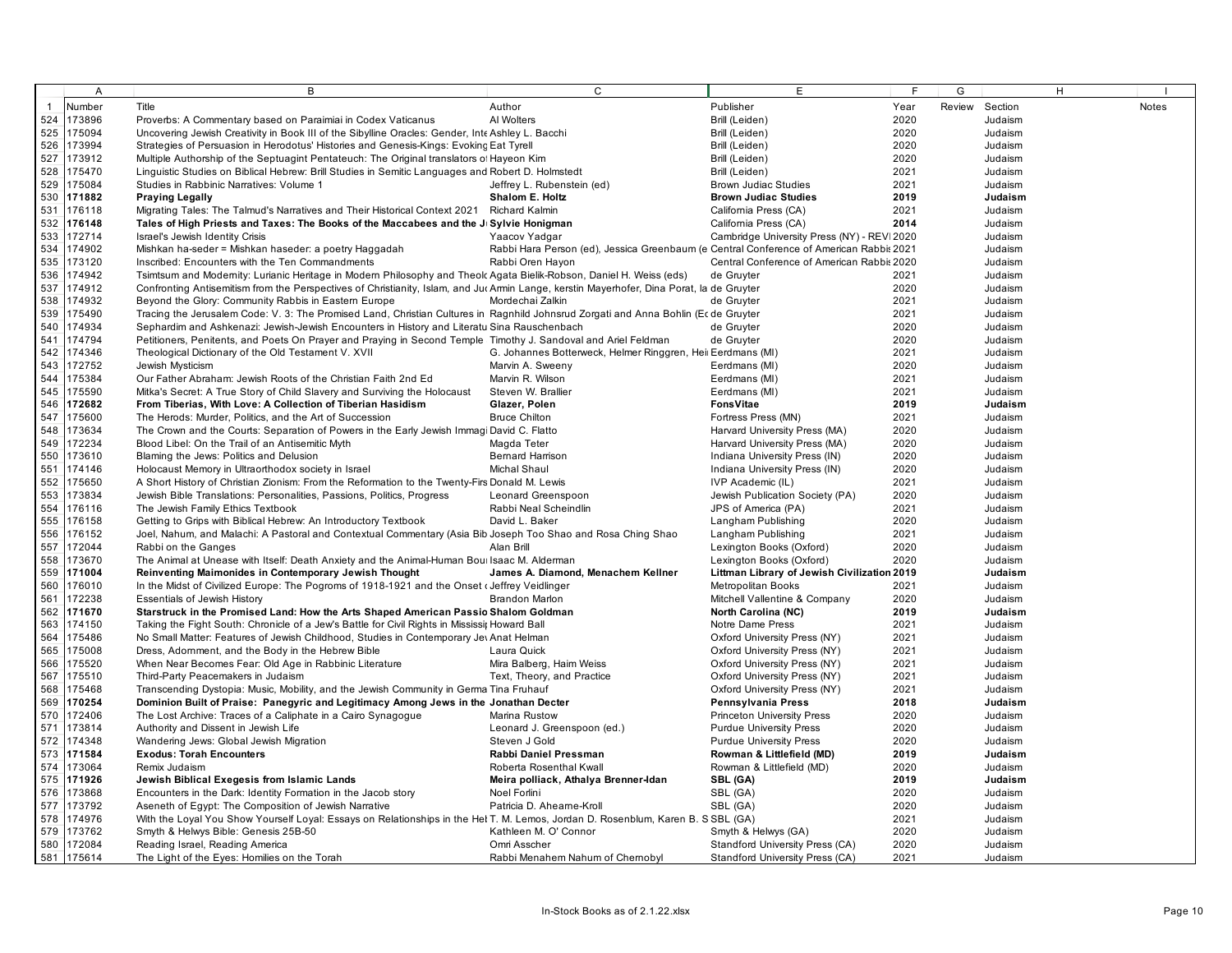|              | A                    | В                                                                                                                        | C                                                                    | E                                           | F            | G      | H                        |              |
|--------------|----------------------|--------------------------------------------------------------------------------------------------------------------------|----------------------------------------------------------------------|---------------------------------------------|--------------|--------|--------------------------|--------------|
| $\mathbf{1}$ | Number               | Title                                                                                                                    | Author                                                               | Publisher                                   | Year         | Review | Section                  | <b>Notes</b> |
|              | 582 176176           | Seekers of the Face: Secrets of the Idra Rabba (The Great Assembly) of the Melila Hellner-Eshed                          |                                                                      | Stanford University Press (CA)              | 2021         |        | Judaism                  |              |
| 583          | 173788               | Painted Pomegranates and Needlepoint Rabbis: How Jews Crafted Resilien (Jodi Eichler-Levine                              |                                                                      | The North Carolina Press                    | 2020         |        | Judaism                  |              |
| 584          | 176168               | Historical Implications of Jewish Surnames in the Old Kingdom of Romania Alexander Avram                                 |                                                                      | The Pennsylvania State University Pres 2021 |              |        | Judaism                  |              |
| 585          | 173828               | Translating the Bible in Plain Language: The Story of he Dutch Bijbel in Gew Matthijs J. de Jong                         |                                                                      | United Bible Societies Miami FL             | 2020         |        | Judaism                  |              |
| 586          | 175386               | Revolutionary Jews from Spinoza to Marx: The Fight for a Secular World of U Jonathan I. Israel                           |                                                                      | Washington Press, University of             | 2021         |        | Judaism                  |              |
| 587          | 173764               | Ethnicity and Inclusion: Religion, Race, and Whiteness in s of Jewish and Ch David G. Horrell                            |                                                                      | Wm. B. Eerdmans Publishing Co.              | 2020         |        | Judaism                  |              |
| 588          | 173644               | Discovering Psalms: Current, Interpretation, Reception                                                                   | Jerome F.D. Creach                                                   | Wm. B. Eerdmans Publishing Co.              | 2020         |        | Judaism                  |              |
| 589          | 176518               | The Blessings of Liberty: Human Rights and Religious Freedom in the Weste John Witte, Jr.                                |                                                                      | Cambridge University Press (NY) - REV 2022  |              |        | Law                      |              |
| 590          | 173362               | Church, State, Corporation: Construing Religion in US Law                                                                | Winnifred Fallers Sullivan                                           | Chicago Press                               | 2020         |        | Law                      |              |
| 591          | 174188               | Constitutions and Religion                                                                                               | Susanna Mancini (ed.)                                                | <b>Edgar Kent</b>                           | 2020         |        | Law                      |              |
|              | 592 171314           | Conversion and the Rehabilitation of the Penal System: A Theological Re Andrew Skotnicki                                 |                                                                      | <b>Oxford University Press (NY)</b>         | 2019         |        | Law                      |              |
| 593          | 175302               | Law, Rights, and Religion, 2nd Ed                                                                                        | Samantha Knights QC                                                  | Oxford University Press (NY)                | 2021         |        | Law                      |              |
| 594          | 176216               | Making a Case: The Practical Roots of Biblical Law                                                                       | Sara J. Milstein                                                     | Oxford University Press (NY)                | 2021         |        | Law                      |              |
| 595          | 175158               | Spiritual Entrepreneurs: Florida's Faith-Based Prisons and the American Car Brad Stoddard                                |                                                                      | The North Carolina Press                    | 2021         |        | Law                      |              |
| 596          | 175950               | There is No God: Atheism and Agnosticism, Exploring the Issues, Religion in Peter A. Huff                                |                                                                      | ABC-CLIO (CA)                               | 2021         |        | New and Alternative      |              |
| 597          | 175536               | Occult Roots of Religious Studies: On the Influence of non-Hegemonic Curre Yvs Muhlematter and Helmut Zander (eds)       |                                                                      | de Gruyter                                  | 2021         | 47.3   | New and Alternative      |              |
| 598          | 176046               | Magic: a History: From Alchemy to Witchcraft, from the Ice Age to the Presen Chris Gosden                                |                                                                      | Farrar, Straus & Giroux                     | 2020         |        | New and Alternative      |              |
| 599          | 172548               | <b>Mystic Modems</b>                                                                                                     | James H. Thrall                                                      | Lexington Books (Oxford)                    | 2020         |        | New and Alternative      |              |
| 600          | 175878               | The Magic of Rogues: Necromancers in Early Tudor England                                                                 | Frank Klaaseen and Sharon Hubbs Wright                               | The Pennsylvania State University Pres 2021 |              |        | New and Alternative      |              |
| 601          | 173664               | Mysticism and Experience                                                                                                 | Kohav                                                                |                                             |              |        | New and Alternative      |              |
| 602          | 174780               | A Bridge Between Spanish Benedictine Missionary Women in Australia                                                       | Katharine Massam                                                     | Australian National University              | 2020         |        | Oceania                  |              |
| 603          | 175212               | Engaging the Christian Scriptures: An Introduction to the Bible, 2nd Ed.                                                 | Andrew E. Arterbury, W.H. Bellinger Jr., Derek S Baker Academic (MI) |                                             | 2021         |        | Pedagogy                 |              |
|              | 604 173698           | God and the Teaching of Theology: Divine Pedagogy in 1 Corinthian 1-4 Steven Edward Harris                               |                                                                      | <b>Notre Dame Press</b>                     | 2019         |        | Pedagogy                 |              |
| 605          | 173642               | The Alchemy of Conquest: Science, Religion, and the Secrets of the New Ralph Bauer                                       |                                                                      | <b>Virginia Press</b>                       | 2019         |        | Pedagogy                 |              |
| 606          | 174344               | Charitable writing: Cultivating Virtue Through Our Words                                                                 | Richard Hughes Gibson, James Edward Beitler IVP Academic (IL)        |                                             | 2020         |        | Pegagogy                 |              |
| 607          | 175370               | Beyond Man: Race, Coloniality, and Philosophy of Religion                                                                | <b>Duke University Press</b>                                         | An Yountae and Eleanor Craig (eds)          | 2021         |        | Philosophy               |              |
| 608          | 170796               | Nietzsche and the Antichrist: Religion, Politics, and Culture in Late Mode Daniel Conway (Ed.)                           |                                                                      | <b>Bloomsbury (NY)</b>                      | 2019         |        | Philosophy               |              |
|              | 609 170794           | The Philosophy of Death Reader: Cross-cultural Readings on Immortality Markar Melkonian (Ed.)                            |                                                                      | <b>Bloomsbury (NY)</b>                      | 2019         |        | Philosophy               |              |
|              | 610 172966           | A Radical Pluralist Philosophy of Religion                                                                               | Mikel Burley                                                         | Bloomsbury (NY)                             | 2020         |        | Philosophy               |              |
|              | 611 171320           | Intellectual, Humanist and Religious Commitment: Acts of Assent                                                          | <b>Peter Forrest</b>                                                 | Bloomsbury (NY)                             | 2019         |        | Philosophy               |              |
|              | 612 171932           | Religious Language, Meaning and Use                                                                                      | Robert K. Bolger, Robert C. Coburn                                   | <b>Bloomsbury (NY)</b>                      | 2019         |        | Philosophy               |              |
|              | 613 172964           | Philosophical Mysticism in Plato, Hegel and the Present                                                                  | Robert M. Wallace                                                    | Bloomsbury (NY)                             | 2020         |        | Philosophy               |              |
|              | 614 175134           | Dialogue on Monarchy in the Gideon-Abimelech Narrative: Ideological Readi Albert Sui Hung Lee                            |                                                                      | Brill (Leiden)                              | 2021         |        | Philosophy               |              |
|              | 615 173982           | The Critique of religion and Religion Critique on Dialectical Religionlogy                                               | Dustin J. Byrd (ed.)                                                 | Brill (Leiden)                              | 2020         |        | Philosophy               |              |
|              | 616 172686           | Being-Moved: Rhetoric as the Art of Listening                                                                            | Daniel M. Gross                                                      | California Press (CA)                       | 2020         |        | Philosophy               |              |
|              | 617 170576           | Romanticism and the Re-Invention of Modern Religion: The Reconciliatio Alexander J.B. Hampton                            |                                                                      | Cambridge University Press (NY) - RI 2019   |              |        | Philosophy               |              |
|              | 618 175684           | In Reasonable Hope: Philosophical Reflections on Ultimate Meaning                                                        | Patrick Masterson                                                    | Catholic University of America Press        | 2021         |        | Philosophy               |              |
|              | 619 171442           | Contingency and the Limits of History: How Touch Shapes Experience a Liane Carlson                                       |                                                                      | <b>Columbia University Press</b>            | 2019         |        | Philosophy               |              |
| 620          | 175930               | Philosophy's Big Questions: Comparing Buddhist and Western Approaches Steven Emmanuel                                    |                                                                      | <b>Columbia University Press</b>            | 2021         |        | Philosophy               |              |
| 621          | 174264               | World Soul - Anima Mundi: On the Origins and Fortunes of a Fundamental Id Christoph Helmig (Ed)                          |                                                                      | de Gruyter                                  | 2020         |        | Philosophy               |              |
| 622          | 174792               | Exceeding Reason Freedom and Religion in Schelling and Nietzsche                                                         | Dennis Vanden Auweele                                                | de Gruyter                                  | 2020         |        | Philosophy               |              |
| 623          | 176542               | Humanity Divided: Martin Buber and the Challenges of Being Chosen                                                        | Manuel Duarte de Oliveira                                            | de Gruyter                                  | 2021         |        | Philosophy               |              |
| 624          | 174944               | Kierkegaard and Issues in Contemporary Ethics                                                                            | Melissa Fox-Muraton (ed)                                             | de Gruyter                                  | 2020         |        | Philosophy               |              |
| 625          | 176530               | The Severed Self: The Doctrine of Sin in the Works of Søren Kierkegaard                                                  | Michael Nathan Steinmetz                                             | de Gruyter                                  | 2021         |        | Philosophy               |              |
| 626          | 171916               | Kierkegaard and Spirituality: Accountability as the Meaning of Human E) C. Stephen Evans                                 |                                                                      | Eerdmans (MI)                               | 2019         |        | Philosophy               |              |
| 627          | 173106               | Loving Wisdom                                                                                                            | Paul Copan                                                           | Eerdmans (MI)                               | 2020         |        | Philosophy               |              |
| 629          | 628 173918           | Deconstruction in a Nutshell: A Conversation with Jacques Derrida                                                        | John D. Caputo (ed.)                                                 | <b>Fordham University Press</b>             | 2021         |        | Philosophy               |              |
|              | 171174               | Philosophies of Place: An Intercultural Conversation                                                                     | Peter D. Hershock, Roger T. Ames (Eds.)                              | <b>Hawai'l Press</b>                        | 2019         |        | Philosophy               |              |
| 631          | 630 171326<br>175146 | How Reason Can Lead to God: A Philosopher's Bridge to Faith                                                              | Joshua Rasmussen<br>Garrett J. DeWeese and J.P. Moreland             | <b>InterVarsity Press</b>                   | 2019<br>2021 |        | Philosophy               |              |
| 632          | 175586               | Philosophy Made Slightly Less Difficult, 2nd Ed<br>From Plato to Christ: How Platonic Thought Shaped the Christian Faith | Louis Markos                                                         | IVP Academic (IL)<br>IVP Academic (IL)      | 2021         |        | Philosophy<br>Philosophy |              |
| 633          | 175132               | Does God Exist? A History of Answers to the Question                                                                     | W. David Beck                                                        | IVP Academic (IL)                           | 2021         |        | Philosophy               |              |
|              | 634 173664           | Mysticism and Experience: Twenty-First Century Approaches                                                                | Alex S. Kohav (ed.)                                                  | Lexington Books (Oxford)                    | 2020         |        | Philosophy               |              |
| 635          | 176606               | Exceptionally Common Courage: Fear and Trembling and the Puzzle of Kierl Kevin Hoffman                                   |                                                                      | <b>Mercer University Press</b>              | 2021         |        | Philosophy               |              |
| 636          | 176604               | Why Tillich? Why Now?                                                                                                    | Thomas G. Bandy, ed.                                                 | <b>Mercer University Press</b>              | 2021         |        | Philosophy               |              |
| 637          | 175362               | An Yves R. Simon Reader: The Philosopher's Calling                                                                       | Yves R. Simon                                                        | Notre Dame (IN)                             | 2021         |        | Philosophy               |              |
|              | 638 170720           | How Things Count As The Same: Memory, Mimesis, and Metaphor                                                              | Adam B. Seligman, Robert P. Weller                                   | <b>Oxford University Press (NY)</b>         | 2019         |        | Philosophy               |              |
|              | 639 171862           | <b>Secularism and Hermeneutics</b>                                                                                       | Yael Almog                                                           | Pennsylvania Press                          | 2019         |        | Philosophy               |              |
|              |                      |                                                                                                                          |                                                                      |                                             |              |        |                          |              |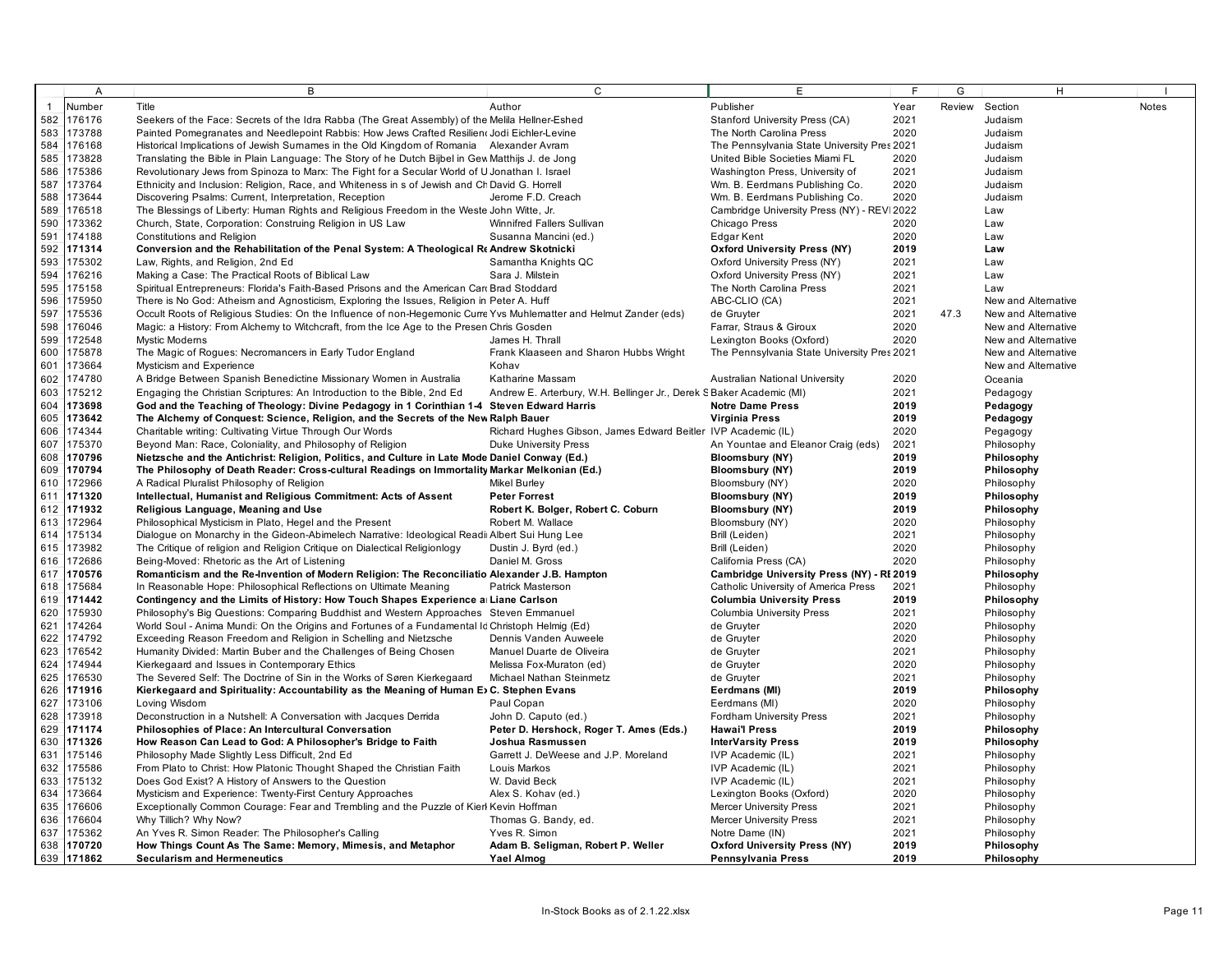|            | $\overline{A}$   | B                                                                                                                                                              | $\mathsf{C}$                                                                  | Е                                                 | F            | G      | H                         |              |
|------------|------------------|----------------------------------------------------------------------------------------------------------------------------------------------------------------|-------------------------------------------------------------------------------|---------------------------------------------------|--------------|--------|---------------------------|--------------|
|            | Number           | Title                                                                                                                                                          | Author                                                                        | Publisher                                         | Year         | Review | Section                   | <b>Notes</b> |
| 640        | 168958           | Kierkegaard's Journals and Notebooks (Volume 100                                                                                                               | <b>Bruce Kirmmse (ed)</b>                                                     | <b>Princeton University Press</b>                 | 2018         |        | Philosophy                |              |
| 641        | 173624           | Loss of Indigenous Eden and the Fall of Spirituality                                                                                                           | <b>Blair Stonedhild</b>                                                       | Regina Press                                      | 2020         |        | Philosophy                |              |
| 642        | 171240           | The Philosopher Converses with God                                                                                                                             | <b>Michael H. Mitias</b>                                                      | <b>Resource Publications</b>                      | 2019         |        | Philosophy                |              |
| 643        | 175982           | Early Modern Catholic Sources: Metaphysical Disputation I On the Nature of Francisco Suarez                                                                    |                                                                               | The Catholic America (DC)                         | 2021         |        | Philosophy                |              |
| 644        | 175874           | Civil Religion in Modem Political Philosophy: Machiavelli to Tocqueville                                                                                       | Steven Frankel & Martin D. Yaffe (Eds)                                        | The Pennsylvania State University Pres 2020       |              |        | Philosophy                |              |
| 645        | 176040           | Image: Three Inquiries in Technology and Imagination                                                                                                           | Mark C. Taylor, Mary-Jane Rubenstein, Thomas The University of Chicago Press  |                                                   | 2021         |        | Philosophy                |              |
| 646        | 173682           | Clandestine Philosophy: New Studies on Subversive Manuscripts in Early Mc Gianni Paganini, Margaret C. Jacob, and John (Toronto Press                          |                                                                               |                                                   | 2020         |        | Philosophy                |              |
| 647        | 176006           | Unanswerable Questions: Ambiguity and Interpersonhood                                                                                                          | Andrew P. Porter                                                              | Wipf & Stock                                      | 2021         |        | Philosophy                |              |
| 648        | 174778           | Turning to the Other                                                                                                                                           | Donovan D Johnson (Author)                                                    | Wipf & Stock                                      | 2020         |        | Philosophy                |              |
| 649        | 175114           | Simone Weil: For the Twenty-First Century                                                                                                                      | Eric O. Springsted                                                            | Notre Dame University Press                       | 2021         |        | Philosophy                |              |
| 650        | 175592           | Church Conflicts: The Cross, Apocalyptic, and Political Resistance                                                                                             | Ernst Kasemann                                                                | Baker Academic (MI)                               | 2021         |        | Political Theology        |              |
| 651        | 170858           | Apocalyptic Political Theology: Hegel, Taubes, and Malabou                                                                                                     | Thomas Lynch                                                                  | Bloomsbury (NY)                                   | 2019         |        | <b>Political Theology</b> |              |
| 652        | 174996           | Duty & Destiny: The Life and Faith of Winston Churchill                                                                                                        | Gary Scott Smith                                                              | Eerdmans (MI)                                     | 2021         |        | Political Theology        |              |
| 653        | 175214           | Anarchy and the Kingdom of God: From Eschatology to Orthodox Political TI davor Dzalto                                                                         |                                                                               | <b>Fordham University Press</b>                   | 2021         |        | <b>Political Theology</b> |              |
| 654        | 174770           | Refuge Reimagined: Biblical Kinship in Global Politics                                                                                                         | by Mark R. Glanville (Author), Luke Glanville (Au IVP Academic (IL)           |                                                   | 2021         |        | Political Theology        |              |
| 655        | 175608           | Religion, Secularism, and Political Belonging                                                                                                                  | Leerom Medovoi, Elizabeth Bentley                                             | <b>Duke University Press</b>                      | 2021         |        | Political Theology        |              |
| 656        | 174130           | Remembering J. Z. Smith: A Career and Its Consequence                                                                                                          | Emily D. Crews and Russell T. McCutcheon (eds Equinox                         |                                                   | 2020         |        | Psychology                |              |
| 657        | 175932           | The Psychology of the Yogas                                                                                                                                    | Gidi Ifergan                                                                  | Equinox                                           | 2021         |        | Psychology                |              |
| 658        | 175442           | Thriving with Stone Age Minds: Evolutionary Psychology, Christian Faith, anc Justin L. Barrett with Pamela Ebstyne King                                        |                                                                               | IVP Academic (IL)                                 | 2021         |        | Psychology                |              |
| 659        | 175658           | The Integration of Psychology & Christianity: A Domain-Based Approach                                                                                          | William L. Hathaway and Mark A. Yarhouse                                      | IVP Academic (IL)                                 | 2021         |        | Psychology                |              |
| 660        | 173118           | <b>Practicing Transcendence</b>                                                                                                                                | <b>Christopher Peet</b>                                                       | Palgrave (NY)                                     | 2019         |        | Psychology                |              |
| 661<br>662 | 174762<br>173586 | Journey of the Soul: A Practical Guide to Emotional and Spiritual Growth<br>Common Phantoms: An American History of Psychic science                            | by Bill Gaultiere (Author), Kristi Gaultiere (Autho Revell<br>Alicia Pugliesi | Standford University Press (CA)                   | 2021<br>2020 |        | Psychology<br>Psychology  |              |
| 663        | 175196           | Accessible Atonement: Disability, Theology, and the Cross of Christ                                                                                            | David McLachlan                                                               | Baylor University Press ("Waco, TX")              | 2021         |        | Science                   |              |
| 664        | 173114           | Why Science and Faith Need Each Other                                                                                                                          | Elaine Howard Ecklund                                                         | Brazos Press (MI)                                 | 2020         |        | Science                   | 2 copies     |
| 665        | 175246           | Research in the Social Scientific Study of Religion, V. 31, 2020, A Diversity c Ralph W. Hood Jr, Sariya Cheruvallil-Contractor Brill (Leiden)                 |                                                                               |                                                   | 2021         |        | Science                   |              |
| 666        | 175494           | Geography and Religious Knowledge in the Medieval World                                                                                                        | Christoph Mauntel                                                             | de Gruyter                                        | 2021         |        | Science                   |              |
| 667        | 175904           | Baby Dinosaurs on the Ark? The Bible and Modern Science and the Trouble Janet Kellogg Ray                                                                      |                                                                               | Eerdmans (MI)                                     | 2021         |        | Science                   |              |
| 668        | 175946           | In Quest of the Historical Adam: A Biblical and Scientific Exploration                                                                                         | William Lane Craig                                                            | Eerdmans (MI)                                     | 2021         |        | Science                   |              |
| 669        | 175154           | Science and the Doctrine of Creation: The Approaches of Ten Modern Theo Geoffrey H. Fulkerson, Joel Thomas Chopp (ed: IVP Academic (IL)                        |                                                                               |                                                   | 2021         |        | Science                   |              |
| 670        | 175394           | Called to Care: A Christian Vision for Nursing, 3rd Ed.                                                                                                        | Judith Allen Shelley, Arlene B. Miller, And KimbelVP Academic (IL)            |                                                   | 2021         |        | Science                   |              |
| 671        | 175310           | Faiths in Green: Religion, Environmental Change, and Environmental Conce Lukas Szrot                                                                           |                                                                               | Lexington Books (Oxford)                          | 2021         |        | Science                   |              |
| 672        | 173704           | Will Humanity Survive Religion?: Beyond Divisive Absolutes                                                                                                     | W. Royce Clark                                                                | Lexington Books (Oxford)                          | 2020         |        | Science                   |              |
| 673        | 172710           | <b>Untangling Twinning</b>                                                                                                                                     | Maureen L. Condic                                                             | Notre Dame Press                                  | 2020         |        | Science                   |              |
| 674        | 174774           | Creating the Creation Museum: How Fundamentalist Beliefs Come to Life                                                                                          | Kathleen C. Oberlin (Author)                                                  | NYU Press (NY)                                    | 2020         |        | Science                   |              |
| 675        | 171568           | Secularity and Science: What Scientists Around the World Really Think / Elaine Howard Ecklund, David R. Johnson, B Oxford University Press (NY)                |                                                                               |                                                   | 2019         |        | <b>Science</b>            |              |
| 676<br>677 | 175450           | Economics of Faith: Reforming Poor Relief in Early Modern Europe                                                                                               | Esther Chung-Kim                                                              | Oxford University Press (NY)                      | 2021         |        | Science<br>Science        |              |
| 678        | 175182<br>173674 | The Marvels of the World: An Anthology of Nature Writing Before 1700<br>Identity in a Secular Age: Science, Religion, and Public Perceptions                   | Rebecca Bushnell<br>Fem Elsdon-Baker and Bernard Lightman (eds. Pittsburgh    | Pennsylvania Press                                | 2021<br>2020 |        | Science                   |              |
| 679        | 171878           | Science, Religion and the Protestant Tradition: Retracing the Origins of Cames C. Ungureanu                                                                    |                                                                               | Pittsburgh                                        | 2019         |        | <b>Science</b>            |              |
| 680        | 174978           | Weather, Religion, and Climate Change, Routledge Environmental Humanitic Sigurd Bergmann                                                                       |                                                                               | Routledge (NY) (Review Request Form) 2021         |              |        | Science                   |              |
| 681        | 174986           | The Holy Spirit, Theology for the People of God                                                                                                                | Gregg R. Allison & Andreas J. Kostenberger                                    | <b>B&amp;H (TN)</b>                               | 2020         |        | Theology                  |              |
| 682        | 172572           | Baptists and the Catholic Tradition                                                                                                                            | Barry Harvey                                                                  | Baker Academic (MI)                               | 2020         |        | Theology                  |              |
| 683        | 171116           | Freedom under the Word: Karl Barth's Theological Exegesis                                                                                                      | Ben Rhodes, Martin Westerholm (Eds.)                                          | <b>Baker Academic (MI)</b>                        | 2019         |        | <b>Theology</b>           |              |
| 684        | 176166           | Why Did Jesus Live a Perfect Life?: The Necessity of Christ's Obedience for Brandon D. Crowe                                                                   |                                                                               | Baker Academic (MI)                               | 2021         |        | Theology                  |              |
| 685        | 175544           | Covenant: The Framework of God's Grand Plan of Redemption                                                                                                      | Daniel I. Block                                                               | Baker Academic (MI)                               | 2021         |        | Theology                  |              |
| 686        | 173144           | Already Sanctified                                                                                                                                             | Don J. Pavne                                                                  | Baker Academic (MI)                               | 2020         |        | Theology                  |              |
| 687        | 173054           | Thy Will be Done                                                                                                                                               | Gilbert Meilaender                                                            | Baker Academic (MI)                               | 2020         |        | Theology                  |              |
| 688        | 172290           | The Leader's Journey                                                                                                                                           | Jim Herrington, Trisha Taylor, R. Robert Creech Baker Academic (MI)           |                                                   | 2020         |        | Theology                  |              |
| 689        | 175538           | A Call to Christian Formation: How Theology Makes Sense of Our World                                                                                           | John C Clark, Marcus Peter Johnson                                            | Baker Academic (MI)                               | 2021         |        | Theology                  |              |
| 690<br>691 | 173062<br>170814 | The Basics of Christian Belief                                                                                                                                 | Joshua Strahan<br>Keith L. Johnson                                            | Baker Academic (MI)<br><b>Baker Academic (MI)</b> | 2020<br>2019 |        | Theology                  |              |
| 692        |                  | The Essential Karl Barth: A Reader and Commentary                                                                                                              |                                                                               |                                                   |              |        | <b>Theology</b>           |              |
| 693        | 175958<br>175122 | When Did Sin Begin? Human Evolution and the Doctrine of Original Sin<br>Preaching to People in Pain: How Suffering can Shape Your Sermons and C Matthew D. Kim | Loren Haarsma                                                                 | Baker Academic (MI)<br>Baker Academic (MI)        | 2021<br>2021 |        | Theology<br>Theology      |              |
| 694        | 175584           | Reformed Public Theology: A Global Vision for Life in the World                                                                                                | Matthew Kaemingk                                                              | Baker Academic (MI)                               | 2021         |        | Theology                  |              |
| 695        | 176574           | Called To Preach: Fulfilling the High Calling of Expository Preaching                                                                                          | Steven j. Lawson                                                              | <b>Baker Books</b>                                | 2021         |        | Theology                  |              |
| 696        | 176012           | Seeking What is Right: The Old Testament and the Good Life                                                                                                     | lain Provan                                                                   | Baylor University Press ("Waco, TX")              | 2020         |        | Theology                  |              |
| 697        | 176106           | Bonhoeffer's Black Jesus: Harlem Renaissance Theology and an Ethic of Re Reggie L. Williams                                                                    |                                                                               | Baylor University Press ("Waco, TX")              | 2021         |        | Theology                  |              |
| 698        | 176014           | God Becoming Human: Incarnation in the Christian Bible                                                                                                         | Reinhard Feldmeier, Hermann Spieckermann                                      | Baylor University Press ("Waco, TX")              | 2021         |        | Theology                  |              |
| 699        | 176018           | Atonement and the Death of Christ: An Exegetical, Historical, and Philosoph William Lane Craig                                                                 |                                                                               | Baylor University Press ("Waco, TX")              | 2020         |        | Theology                  |              |
|            | 700 170542       | Unnatural Theology: Religion, Art, and Media After the Death of God                                                                                            | <b>Charlie Gere</b>                                                           | Bloomsbury (NY)                                   | 2019         |        | <b>Theology</b>           |              |
|            | 701 173102       | Debating Christian Religious Epistemology                                                                                                                      | DePoe, McNabb                                                                 | Bloomsbury (NY)                                   | 2020         |        | Theology                  |              |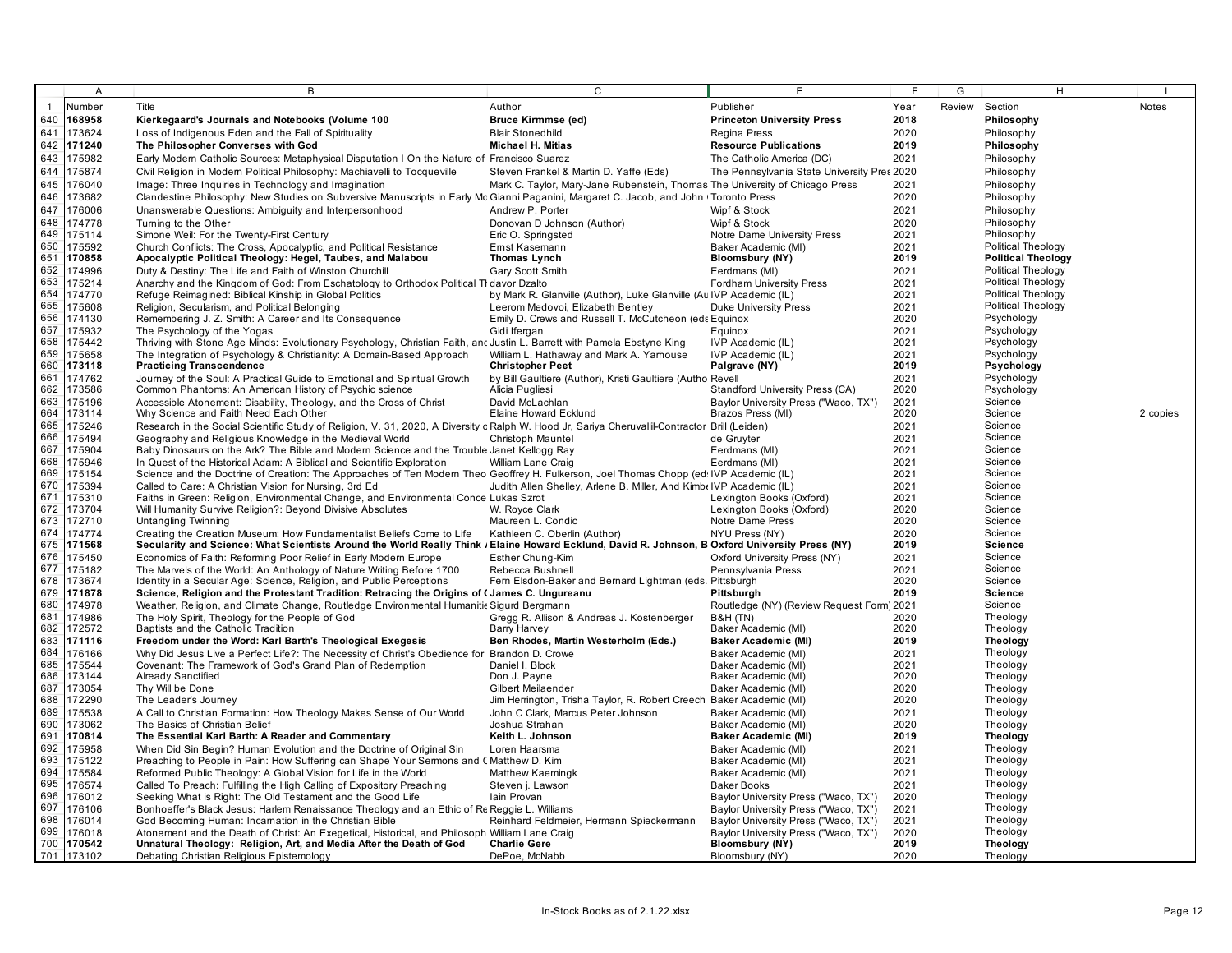|              | A          | B                                                                                                                                                                                       | $\mathsf{C}$                                                                            | E                                               | E    | G    |                      | H |              |
|--------------|------------|-----------------------------------------------------------------------------------------------------------------------------------------------------------------------------------------|-----------------------------------------------------------------------------------------|-------------------------------------------------|------|------|----------------------|---|--------------|
| $\mathbf{1}$ | Number     | Title                                                                                                                                                                                   | Author                                                                                  | Publisher                                       | Year |      | Review Section       |   | <b>Notes</b> |
|              | 702 173146 | Can we Still Believe in God?                                                                                                                                                            | Craig L. Blomberg                                                                       | Brazos Press (MI)                               | 2020 |      | Theology             |   |              |
| 703          | 173590     | The End of the Christian Life: How Embracing our Mortality Frees us to Truly J. todd billings                                                                                           |                                                                                         | Brazos Press (MI)                               | 2020 |      | Theology             |   |              |
|              | 704 173056 | Diary of a Pastor's Soul                                                                                                                                                                | M. Craig Barnes                                                                         | Brazos Press (MI)                               | 2020 |      | Theology             |   |              |
|              | 705 171698 | Gospel Allegiance: What Faith in Jesus Misses for Salvation in Christ                                                                                                                   | <b>Matthew W. Bates</b>                                                                 | <b>Brazos Press (MI)</b>                        | 2019 |      | <b>Theology</b>      |   |              |
|              |            |                                                                                                                                                                                         |                                                                                         |                                                 |      |      |                      |   |              |
| 706          | 173138     | All that God Cares About                                                                                                                                                                | Richard J. Mouw                                                                         | Brazos Press (MI)                               | 2020 |      | Theology             |   |              |
| 707          | 176092     | The Theological Profile of the Peshitta of Isaiah                                                                                                                                       | Attila Bodor                                                                            | Brill (Leiden)                                  | 2021 |      | Theology             |   |              |
| 708          | 176110     | Intimate Diversity: An Anglican Practical Theology of Interreligious Marriage                                                                                                           | Paul Aidan Smith                                                                        | Brill (Leiden)                                  | 2021 |      | Theology             |   |              |
| 709          | 174016     | The Gospel according to H.L.Hix                                                                                                                                                         | H. L. His                                                                               | <b>Broadstone</b>                               | 2020 |      | Theology             |   |              |
|              | 710 171774 | The Gospel of Climate Skepticism                                                                                                                                                        | Robin Globus Veldman                                                                    | <b>California Press (CA)</b>                    | 2019 |      | <b>Theology</b>      |   |              |
| 711          | 175906     | Blood Theology: Seeing Red in Body- and God-Talk                                                                                                                                        | Eugene F. Rogers, JR                                                                    | Cambridge University Press (NY) - REV 2021      |      |      | Theology             |   |              |
| 712          | 170288     | <b>Expanding Responsibility for the Just War: A Feminist Critique</b>                                                                                                                   | <b>Rosemary Kellison</b>                                                                | Cambridge University Press (NY) - RI 2019       |      |      | <b>Theology</b>      |   |              |
| 713          | 171030     | A Revitalization of Images: Theology and Human Creativity                                                                                                                               | Gregory C. Higgins                                                                      | Cascade Books (OR)                              | 2019 |      | Theology             |   |              |
|              | 714 172130 | The Absent Christ: An Anabaptist Theology of the Empty Tomb                                                                                                                             | Justin Heinzekehr                                                                       | Cascadia (PA)                                   | 2019 |      | Theology             |   |              |
|              | 715 174012 | Aquinas on God's Simplicity and Perfection: Questions 3-6 of Summa Theolc Michael Augros                                                                                                |                                                                                         | <b>Casemate Publishers</b>                      | 2020 |      | Theology             |   |              |
| 716          | 176262     |                                                                                                                                                                                         |                                                                                         |                                                 |      |      | Theology             |   |              |
|              |            | A Catechism for Business: Tough Ethical Questions & Insights from Catholic Andrew V. Abela and Joseph E. Capizzi, ed.                                                                   |                                                                                         | Catholic University of America Press            | 2021 |      |                      |   |              |
| 717          | 175914     | Bread from Heaven: An Introduction to the Theology of the Eucharist                                                                                                                     | Bernhard Blankenhorn, OP                                                                | Catholic University of America Press            | 2021 |      | Theology             |   |              |
|              | 718 176000 | Introduction to Sacramental Theology: Signs of Christ in the Flesh                                                                                                                      | José Granados                                                                           | Catholic University of America Press            | 2021 |      | Theology             |   |              |
| 719          | 175680     | Why Read Pascal?                                                                                                                                                                        | Paul J Griffiths                                                                        | Catholic University of America Press            | 2021 |      | Theology             |   |              |
| 720          | 175888     | Because My Soul Longs for You: Integrating Theology into Our Lives                                                                                                                      | Rabbi Edwin C Goldberg, Rabbi Elaine S. Zech Central Conference of American Rabbis 2021 |                                                 |      |      | Theology             |   |              |
| 721          | 175346     | Reformation Commentary on Scripture: New Testament V John. 13-21                                                                                                                        | IVP Academic (IL)                                                                       | Christopher Boyd Brown, Timothy Geor 2021       |      |      | Theology             |   |              |
| 722          | 172746     | God's Church for God's World                                                                                                                                                            | Heaney, Kafwanka, Kabia                                                                 | Church Publishing (NY)                          | 2020 |      | Theology             |   |              |
| 723          | 174984     | Foundations of Chaplaincy: A Practical Guide                                                                                                                                            | Alan T. Baker                                                                           | Eerdmans (MI)                                   | 2021 |      | Theology             |   |              |
| 724          | 174364     | Cruciform Scripture: Cross, Participation, and Mission                                                                                                                                  | Christopher W. Skinner, Nijay K. Gupta, Andy J. Eerdmans (MI)                           |                                                 | 2021 |      | Theology             |   |              |
|              | 725 171766 | <b>Faithful Friendships: Embracing Diversity in Christian Community</b>                                                                                                                 | Dana L. Robert                                                                          | Eerdmans (MI)                                   | 2019 |      | Theology             |   |              |
| 726          | 175926     | Nurturing Faith: A Practical Theology for Educating Christians                                                                                                                          | Fred P. Epie, Mark A. Lamport                                                           | Eerdmans (MI)                                   | 2021 |      | Theology             |   |              |
| 727          | 175912     | Fountain of Salvation: Trinity & Soteriology                                                                                                                                            | <b>Fred Sanders</b>                                                                     | Eerdmans (MI)                                   | 2021 |      | Theology             |   |              |
| 728          | 172546     | Reformed Theology and Evolutionary Theory                                                                                                                                               | Gijsbert Van Den Brink                                                                  | Eerdmans (MI)                                   | 2020 |      | Theology             |   |              |
| 729          | 172574     | We Were Spiritual Refugees                                                                                                                                                              | Katie Hays                                                                              | Eerdmans (MI)                                   | 2020 |      | Theology             |   |              |
| 730          | 172684     | Scandalous Witness: A Little Political Manifesto for Christians                                                                                                                         | Lee C. Camp                                                                             | Eerdmans (MI)                                   | 2020 |      | Theology             |   |              |
| 731          | 175892     | Five Models of Scripture                                                                                                                                                                | Mark Reasoner                                                                           | Eerdmans (MI)                                   | 2021 |      | Theology             |   |              |
| 732          | 175292     | A Companion to the Theology of John Webster                                                                                                                                             | Michael Allen, R. David Nelson (eds)                                                    | Eerdmans (MI)                                   | 2021 |      | Theology             |   |              |
| 733          | 174954     | Just Tell the Truth: A Call to Faith, Hope, and Courage                                                                                                                                 | <b>Richard Lischer</b>                                                                  | Eerdmans (MI)                                   | 2021 |      | Theology             |   |              |
|              | 734 170652 | Walk Humbly: Encouragements for living, working, and being                                                                                                                              | <b>Samuel Wells</b>                                                                     | Eerdmans (MI)                                   | 2019 |      | Theology             |   |              |
|              | 735 171762 | Aquinas on Theology and God's Existence: The First Two Questions of th Michael Augros                                                                                                   |                                                                                         | Eurospan                                        | 2019 |      | Theology             |   |              |
| 736          | 170100     | When God Was a Bird: Christianity, Animism, and the Re-Enchantment c Mark I. Wallace                                                                                                    |                                                                                         | <b>Fordham University Press</b>                 | 2019 | 47.3 | Theology             |   |              |
| 737          | 176260     | The Book of Tiny Prayer: Daily Meditations From the Plague Year                                                                                                                         | Micah Bucev                                                                             | <b>Fordham University Press</b>                 | 2022 |      | Theology             |   |              |
| 738          | 172624     | Pauline Ugliness: Jacob and the Turn to Paul                                                                                                                                            | Ole Jackob Loland                                                                       | <b>Fordham University Press</b>                 | 2020 |      | Theology             |   |              |
| 739          | 176464     | There is No God and Mary is His Mother: Rediscovering Religionless Christiar Thomas Cathcart                                                                                            |                                                                                         | Fortress Press (MN)                             | 2021 |      | Theology             |   |              |
| 740          | 172350     | All God's Animals: A Catholic Theological Framework for Animal Ethics Christopher Steck, SJ                                                                                             |                                                                                         | Georgetown University Press (D.C.)              | 2019 |      | <b>Theology</b>      |   |              |
| 741          | 172024     | From Adam and Israel to the Church: A Biblical Theology of the People o Benjamin L. Gladd                                                                                               |                                                                                         | <b>InterVarsity Press</b>                       | 2019 |      | <b>Theology</b>      |   |              |
| 742          | 176418     | To Think Christianly: A History of L'Abri, Regent College, and the Christian SI Charles e. Cotherman                                                                                    |                                                                                         | InterVarsity Press                              | 2020 |      | Theology             |   |              |
| 743          | 176420     | Enjoying the Old Testament: A Creative Guide to Encountering Scripture                                                                                                                  | Eric A. Seibert                                                                         | InterVarsity Press                              | 2021 |      | Theology             |   |              |
| 744          | 176416     | Restless Devices: Recovering Personhood, Presence, and Place in the Digit: Felicia Wu Song                                                                                              |                                                                                         | InterVarsity Press                              | 2021 |      | Theology             |   |              |
|              | 745 173068 | Seeing by the Light                                                                                                                                                                     | Ike Miller                                                                              | InterVarsity Press                              | 2020 |      | Theology             |   |              |
| 746          | 176478     | Christian Meditation in Clinical Practice: A Four-Step Model and Workbook fo Joshua J. Knabb                                                                                            |                                                                                         | InterVarsity Press                              | 2021 |      | Theology             |   |              |
| 747          | 173112     | The Future of Open Theism                                                                                                                                                               | <b>Richard Rice</b>                                                                     | InterVarsity Press                              | 2020 |      | Theology             |   |              |
| 748          | 176270     | Spiritual Formation for the Global Church: A Multi-denominational, Multi-ethni Ryan A. Brandt and john Frederick, ed.                                                                   |                                                                                         | InterVarsity Press                              | 2021 |      | Theology             |   |              |
| 749          | 172462     |                                                                                                                                                                                         |                                                                                         |                                                 | 2020 |      |                      |   |              |
| 750          | 172078     | Stewards of Eden: What Scripture Says About the Environment and Why it N Sandra L. Richter<br>The God Who Trusts: A Relational Theology of Divine Faith, Hope and Lo WM. Curtis Holtzen |                                                                                         | InterVarsity Press<br><b>InterVarsity Press</b> | 2019 |      | Theology<br>Theology |   |              |
| 751          |            |                                                                                                                                                                                         |                                                                                         |                                                 |      |      |                      |   |              |
|              | 175130     | The Path of Faith: A Biblical Theology of Covenant and Law                                                                                                                              | Brandon D. Crowe                                                                        | IVP Academic (IL)                               | 2021 |      | Theology             |   |              |
| 752          | 174008     | The Doctrine of Creation: A Constructive Kuyperian Approach                                                                                                                             | Bruce Riley Ashford and Craig G. Bartholomew IVP Academic (IL)                          |                                                 | 2020 |      | Theology             |   |              |
| 753          | 174260     | The Problem of the Old Testament: Hermeneutical, Schematic, and Theologi Duane A. Garrett                                                                                               |                                                                                         | IVP Academic (IL)                               | 2020 |      | Theology             |   |              |
| 754          | 175952     | Forming Resilient Children: The Role of Spiritual Formation for Healthy Devel Holly Catterton Allen                                                                                     |                                                                                         | IVP Academic (IL)                               | 2021 |      | Theology             |   |              |
|              | 755 175178 | Postmortem Opportunity: A Biblical and Theological Assessment of Salvation James Beilby                                                                                                 |                                                                                         | IVP Academic (IL)                               | 2021 |      | Theology             |   |              |
| 756          | 175312     | Reading the Times: A Literary and Theological Inquiry into the News                                                                                                                     | Jeffrey Bilbro                                                                          | IVP Academic (IL)                               | 2021 |      | Theology             |   |              |
| 757          | 175314     | T.F. Torrance as Missional Theologian: The Ascended Christ and the Ministry Joseph H. Sherrard                                                                                          |                                                                                         | IVP Academic (IL)                               | 2021 |      | Theology             |   |              |
|              | 758 173826 | Reimagining Apologetics; The beauty of Faith in a secular Age                                                                                                                           | Justin Bailey                                                                           | IVP Academic (IL)                               | 2020 |      | Theology             |   |              |
| 759          | 173808     | Rebels and Exiles: Biblical Theology of Sin and Restoration                                                                                                                             | Matthew S. Harmon                                                                       | IVP Academic (IL)                               | 2020 |      | Theology             |   |              |
| 760          | 175162     | The Paradox of Sonship: Christology in the Epistle to the Hebrews, Studies i R.B. Jamieson                                                                                              |                                                                                         | IVP Academic (IL)                               | 2021 |      | Theology             |   |              |
| 761          | 174358     | Planting a Church Without Losing Your Soul: Nine Questions for the Spiritua Tim Morey                                                                                                   |                                                                                         | IVP Academic (IL)                               | 2020 |      | Theology             |   |              |
|              | 762 174758 | An Introduction to Ecclesiology: Ecumenical, Historical & Global Perspectives Veli-Matti Kärkkäinen                                                                                     |                                                                                         | IVP Academic (IL)                               | 2020 |      | Theology             |   |              |
|              | 763 175344 | Changed into His Likeness: A Biblical Theology of Personal Transformation IVP Academic (IL)                                                                                             |                                                                                         | J. Gary Millar                                  | 2021 |      | Theology             |   |              |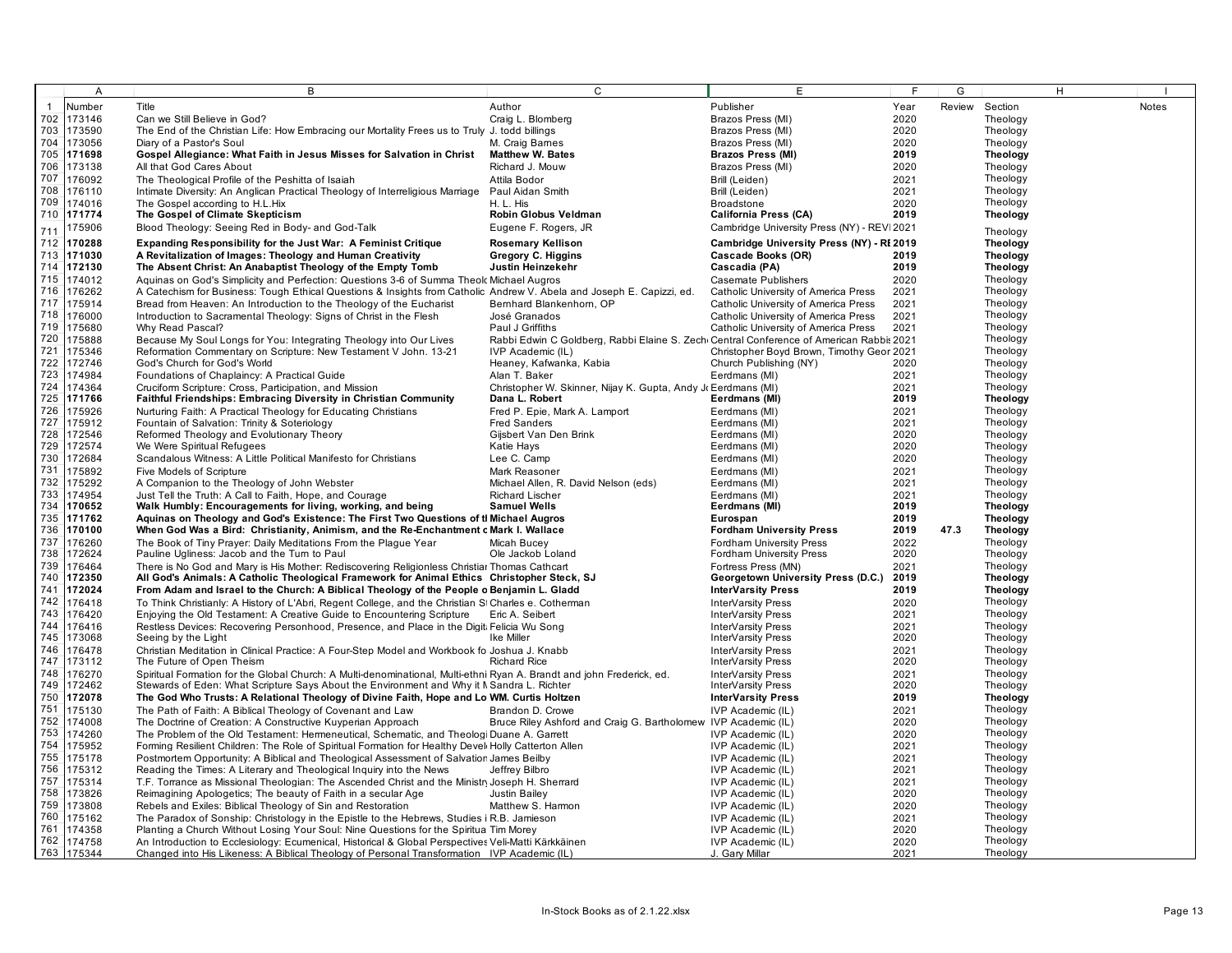|              | A                        | B                                                                                                                                                    | $\mathsf{C}$                                                                 | E                                                                | E            | G    |                             | H. |              |
|--------------|--------------------------|------------------------------------------------------------------------------------------------------------------------------------------------------|------------------------------------------------------------------------------|------------------------------------------------------------------|--------------|------|-----------------------------|----|--------------|
| $\mathbf{1}$ | Number                   | Title                                                                                                                                                | Author                                                                       | Publisher                                                        | Year         |      | Review Section              |    | <b>Notes</b> |
| 764          | 175372                   | Notes of a Native Daughter: Testifying in Theological Education                                                                                      | Eerdmans (MI)                                                                | Keri Day                                                         | 2021         |      | Theology                    |    |              |
| 765          | 176142                   | Dostoevsky's Convictional Theology Expressed in His Life and Literature                                                                              | Dumitru Sevastian                                                            | Langham Publishing                                               | 2021         |      | Theology                    |    |              |
| 766          | 176120                   | Sermon Listening: A New Approach Based on Congregational Studies and FEnoh Seba                                                                      |                                                                              | Langham Publishing                                               | 2021         |      | Theology                    |    |              |
| 767          | 176154                   | Blessing the Curse?: A Biblical Approach for Restoring Relationships in the CKsenija Magda                                                           |                                                                              | Langham Publishing                                               | 2020         |      | Theology                    |    |              |
| 768          | 176122                   | Revelation and Grace: A Critical Appraisal of Hendrik Kraemer's Theology of Philip Djung                                                             |                                                                              | Langham Publishing                                               | 2021         |      | Theology                    |    |              |
| 769          | 172352                   | An Agnostic in the Fellowship of Christ: The Ethical Mysticism of Albert ! David Goodin                                                              |                                                                              | Lexington Books (Oxford)                                         | 2019         |      | <b>Theology</b>             |    |              |
| 770          | 172544                   | At War in Prayer                                                                                                                                     | Fr. Anthony St. Shenouda                                                     | Lexington Books (Oxford)                                         | 2020         |      | Theology                    |    |              |
| 771          | 176208                   | Registres du Consistoire de Genève au temps de Calvin: Tome XV et XVI (1 Jeffrey R. Watt et Isabella M. Watt, ed.                                    |                                                                              | Libraire Droz                                                    | 2021         |      | Theology                    |    |              |
| 772          | 176520                   | Prophetic Witnesses to Joy: A Theology of the Vowed Life                                                                                             | Juliet Mousseau, RSCJ                                                        | Liturgical Press (MN)                                            | 2021         |      | Theology                    |    |              |
| 773          | 175316                   | Being Who You Are: Pondering A Course of Love                                                                                                        | Celia Hales                                                                  | Love & Miracles Publications                                     | 2020         |      | Theology                    |    |              |
| 774          | 166602                   | The Oil Has Not Run Dry: The Story of My Theological Pathway                                                                                         | <b>Gregory Baum</b>                                                          | <b>MQUP (NY)</b>                                                 | 2017         |      | <b>Theology</b>             |    |              |
| 775          | 170528<br>776 170526     | The Church: What is it? Who is it?<br>Transfiguring Time: Understanding Time in the Light of the Orthodox Tra Olivier Clement                        | Chiara Lubich (Brendan Leahy, Hubertus Blai New City Press (NY)              | New City Press (NY)                                              | 2019<br>2019 |      | Theology<br><b>Theology</b> |    |              |
| 777          | 171712                   | Francis of Assisi: Messenger for Today's World                                                                                                       | <b>Robert Waldron</b>                                                        | <b>New City Press (NY)</b>                                       | 2019         |      | <b>Theology</b>             |    |              |
|              | 778 172246               | The Church in Pluralist Society                                                                                                                      | Cornelius J. Casey, Fainche Ryan                                             | Notre Dame (IN)                                                  | 2019         |      | <b>Theology</b>             |    |              |
|              | 779 171946               | From the Underground Church to Freedom                                                                                                               | <b>Tomas Halik</b>                                                           | Notre Dame (IN)                                                  | 2019         |      | <b>Theology</b>             |    |              |
| 780          | 172214                   | Saving Fear in Christian Spirituality                                                                                                                | Ann W. Astell                                                                | Notre Dame Press                                                 | 2020         |      | Theology                    |    |              |
| 781          | 170314                   | The Infinity of God: New Perspectives in Theology and Philosophy                                                                                     | Benedikt Paul Gocke, Christian Tapp (Eds.)                                   | <b>Notre Dame Press</b>                                          | 2019         |      | <b>Theology</b>             |    |              |
|              | 782 171904               | I Want You to Be: On the God of Love                                                                                                                 | <b>Tomas Halik</b>                                                           | <b>Notre Dame Press</b>                                          | 2016         |      | <b>Theology</b>             |    |              |
| 783          | 176212                   | The Dreamer and the Dream: Afrofuturism and Black Religious Thought                                                                                  | Roger A. Sneed                                                               | Ohio State University Press                                      | 2021         |      | Theology                    |    |              |
|              | 784 170782               | A Theology of Southeast Asia: Liberation-Postcolonial Ethics in the Phili Agnes M. Brazal                                                            |                                                                              | Orbis Books (NY)                                                 | 2019         |      | <b>Theology</b>             |    |              |
|              | 785 171910               | New Paths for Interreligious Theology                                                                                                                | Alan Race, Paul Knitter                                                      | Orbis Books (NY)                                                 | 2019         |      | <b>Theology</b>             |    |              |
| 786          | 172148                   | <b>Street Homelessness and Catholic Theological Ethics</b>                                                                                           | James F. Keenan, Mark McGreevy                                               | Orbis Books (NY)                                                 | 2019         |      | Theology                    |    |              |
| 787          | 172736                   | The Ethics of Encounter                                                                                                                              | Marcus Mescher                                                               | Orbis Books (NY)                                                 | 2020         |      | Theology                    |    |              |
| 788          | 171928                   | Faith and Evolution: A Grace-filled Naturalism                                                                                                       | Roger Haight                                                                 | Orbis Books (NY)                                                 | 2019         |      | <b>Theology</b>             |    |              |
| 789          | 175916                   | The Innocence of Pontius Pilate: How the Roman Trial of Jesus Shaped Hist David Lloyd Dusenbury                                                      |                                                                              | Oxford University Press (NY)                                     | 2021         |      | Theology                    |    |              |
| 790          | 170724                   | Preaching and Popular Christianity: Reading the Sermons of John Chrys James Daniel Cook                                                              |                                                                              | <b>Oxford University Press (NY)</b>                              | 2019         |      | <b>Theology</b>             |    |              |
| 791<br>792   | 175456                   | The Flesh of the Word: The Extra Calvinism from Zwingli to Early Orthodoxy: K.J. Drake                                                               |                                                                              | Oxford University Press (NY)                                     | 2021         |      | Theology                    |    |              |
|              | 175116                   | Resources of Christianity                                                                                                                            | Francois Jullien                                                             | Polity Press (UK)                                                | 2021         |      | Theology                    |    |              |
| 793<br>794   | 171748<br>175542         | Washington Gladden's Church: The Minister Who made Modern American Pr David Mislin                                                                   |                                                                              | Rowman & Littlefield (MD)                                        | 2020<br>2021 |      | Theology<br>Theology        |    |              |
| 795          | 173678                   | Open and Relational Theology: An Introduction to Life-Changing Ideas<br>Theology and Anthropology in the Book of Sirach                              | Thomas Jay Oord<br>Bonifatia Fesche, Christian Lustig, and Gabriel (SBL (GA) | SacraSage Press                                                  | 2020         |      | Theology                    |    |              |
| 796          | 176058                   | My Journey: A Life in Quest of the Purpose of Life                                                                                                   | Ervin Laszlo                                                                 | SelectBooks, Inc.                                                | 2021         |      | Theology                    |    |              |
| 797          | 176060                   | Dawn of An Era of Well-being: New Paths to a Better World                                                                                            | Ervin Laszlo, Frederick Tsao                                                 | SelectBooks, Inc.                                                | 2021         |      | Theology                    |    |              |
| 798          | 173108                   | Thinking Nature and the Nature of Thinking                                                                                                           | Willemien Otten                                                              | Standford University Press (CA)                                  | 2020         |      | Theology                    |    |              |
| 799          | 176114                   | Green Mass: The Ecological Theology of St. Hildegard of Bingen                                                                                       | Michael Marder                                                               | Stanford University Press (CA)                                   | 2021         |      | Theology                    |    |              |
| 800          | 175374                   | The Art of Preaching Old Testament Narrative                                                                                                         | Baker Academic (MI)                                                          | Steven D. Mathewson                                              | 2021         |      | Theology                    |    |              |
| 801          | 152829                   | The End of Memory: Remembering Rightly in a Violent World, 2nd Ed                                                                                    | Eerdmans                                                                     | Volf. Miroslav                                                   | 2021         | 34.4 | Theology                    |    |              |
| 802          | 174686                   | Worship for the Whole People of God, Second Edition                                                                                                  | Ruth C. Duck                                                                 | Westminster John Knox Press                                      | 2021         |      | Theology                    |    |              |
| 803          | 172968                   | Neighbors: Christians and Muslims Building Community                                                                                                 | Deanna Ferree Womack                                                         | WJK (KY)                                                         | 2020         |      | Theology                    |    |              |
| 804          | 170164                   | Barth in Conversation: Volume 3: 1964-1968                                                                                                           | Karl Barth (by Karl Barth (Author), Eberhard EWJK (KY)                       |                                                                  | 2018         |      | <b>Theology</b>             |    |              |
| 805          | 172460                   | Truth and Hope: Essays for A Perilous Age                                                                                                            | Walter Brueggemann                                                           | WJK (KY)                                                         | 2020         |      | Theology                    |    |              |
| 806          | 174004                   | Mother of Modern Evangelism: The Life & Legacy of Henriett Mears                                                                                     | Arlin C. Migliaio                                                            | Wm. B. Eerdmans Publishing Co.                                   | 2020         |      | Theology                    |    |              |
| 807<br>808   | 176488                   | Daily Scriptures: 365 Readings in Hebrew, Greek & Latin                                                                                              | Jacob N. Cerone, Matthew c. Fisher                                           | Wm. B. Eerdmans Publishing Co.                                   | 2021         |      | Theology                    |    |              |
| 809          | 174142<br>176614         | The Messianic Theology of the New Testament<br>Flourishing Together: A Christian Vision for Students, Educators & Schools Lynn E. Swaner, Andy Wolfe | Joshua W. Jipp                                                               | Wm. B. Eerdmans Publishing Co.<br>Wm. B. Eerdmans Publishing Co. | 2020<br>2021 |      | Theology<br>Theology        |    |              |
| 810          | 176508                   | The Abuse of Conscience: A Century of Catholic Moral Theology                                                                                        | Matthew Levering                                                             | Wm. B. Eerdmans Publishing Co.                                   | 2021         |      | Theology                    |    |              |
| 811          | 176108                   | The Invitation: A Theology of Evangelism                                                                                                             | Richard R. Osmer                                                             | Wm. B. Eerdmans Publishing Co.                                   | 2021         |      | Theology                    |    |              |
| 812          | 175296                   | The old Testament for a Complex World: How the Bible's Dynamic Testimony Cameron B.R. Howard                                                         |                                                                              | Brill (Leiden)                                                   | 2021         |      | Theology                    |    |              |
|              | 813 176472               | Religion and Politics Beyond the Culture Wars: New Directions in a Divided A Darren Dochuk                                                           |                                                                              | Notre Dame (IN)                                                  | 2021         |      |                             |    |              |
| 814          | 175546                   | Moses and Abraham Maimonides: Encountering the Divine                                                                                                | Diana Lobel                                                                  | Academic Studies Press                                           | 2021         |      |                             |    |              |
| 815          | 176760                   | The Fifty Years that Changed Chinese Religion, 1898-1948, Asia Past and F Paul R. Katz and Vincent Goossaert                                         |                                                                              | Association for Asian Studies                                    | 2021         |      |                             |    |              |
| 816          | 175598                   | Benedict XVI: A Life: Professor and Prefect to Pope and Pope Emeritus 196 Peter Seewald                                                              |                                                                              | Bloomsbury (NY)                                                  | 2021         |      |                             |    |              |
| 817          | 176858                   | Transatlantic Religion: Europe, America, and the Making of Modern Christian Annette G. Aubert, Zachary Purvis                                        |                                                                              | Brill (Leiden)                                                   | 2021         |      |                             |    |              |
| 818          | 176860                   | Reception of Exodus Motifs in Jewish and Christian Literature "Let My Peopl Beate Kowalski Susan E Docherty                                          |                                                                              | Brill (Leiden)                                                   | 2022         |      |                             |    |              |
| 819          | 176422                   | Shades of Gray in the Changing Religious Markets of China                                                                                            | Fenggang Yang, Jonathan e. E. Pettit, and Chi Brill (Leiden)                 |                                                                  | 2021         |      |                             |    |              |
| 820          | 176454                   | Resisting Jesus: A Narrative and Intertextual Analysis of Mark's Portrayal of t Mateus F.De Campos                                                   |                                                                              | Brill (Leiden)                                                   | 2021         |      |                             |    |              |
| 821          | 176490                   | The Feminine Messiah: King David in the Image of the Shekhinah in Kabbali Ruth Kara-Ivanov Kaniel                                                    |                                                                              | Brill (Leiden)                                                   | 2021         |      |                             |    |              |
| 822          | 176426                   | James Barr Assessed: Evaluating His Legacy Over the Last Sixty Years                                                                                 | Stanley E. Porter, ed.                                                       | Brill (Leiden)                                                   | 2021         |      |                             |    |              |
| 823          | 176736                   | The Cambridge Companion to Spinoza, 2nd Ed                                                                                                           | Don Garrett (Ed)                                                             | Cambridge University Press (NY) - REV 2022                       |              |      |                             |    |              |
|              | 824 176510<br>825 176498 | Church, State, and Family: Reconciling Traditional Teachings and Moder John Witte, Jr.                                                               |                                                                              | Cambridge University Press (NY) - RI 2019                        |              |      |                             |    |              |
|              | 826 174760               | Faith in Freedom: Propaganda, Presidential Politics, and the Making of An A Andrew R. Polk<br>Letters to the Church                                  | <b>Francis Chan</b>                                                          | Cornell University Press (NY) - ONLINE 2021<br>David C Cook      | 2019         |      |                             |    |              |
|              |                          |                                                                                                                                                      |                                                                              |                                                                  |              |      |                             |    |              |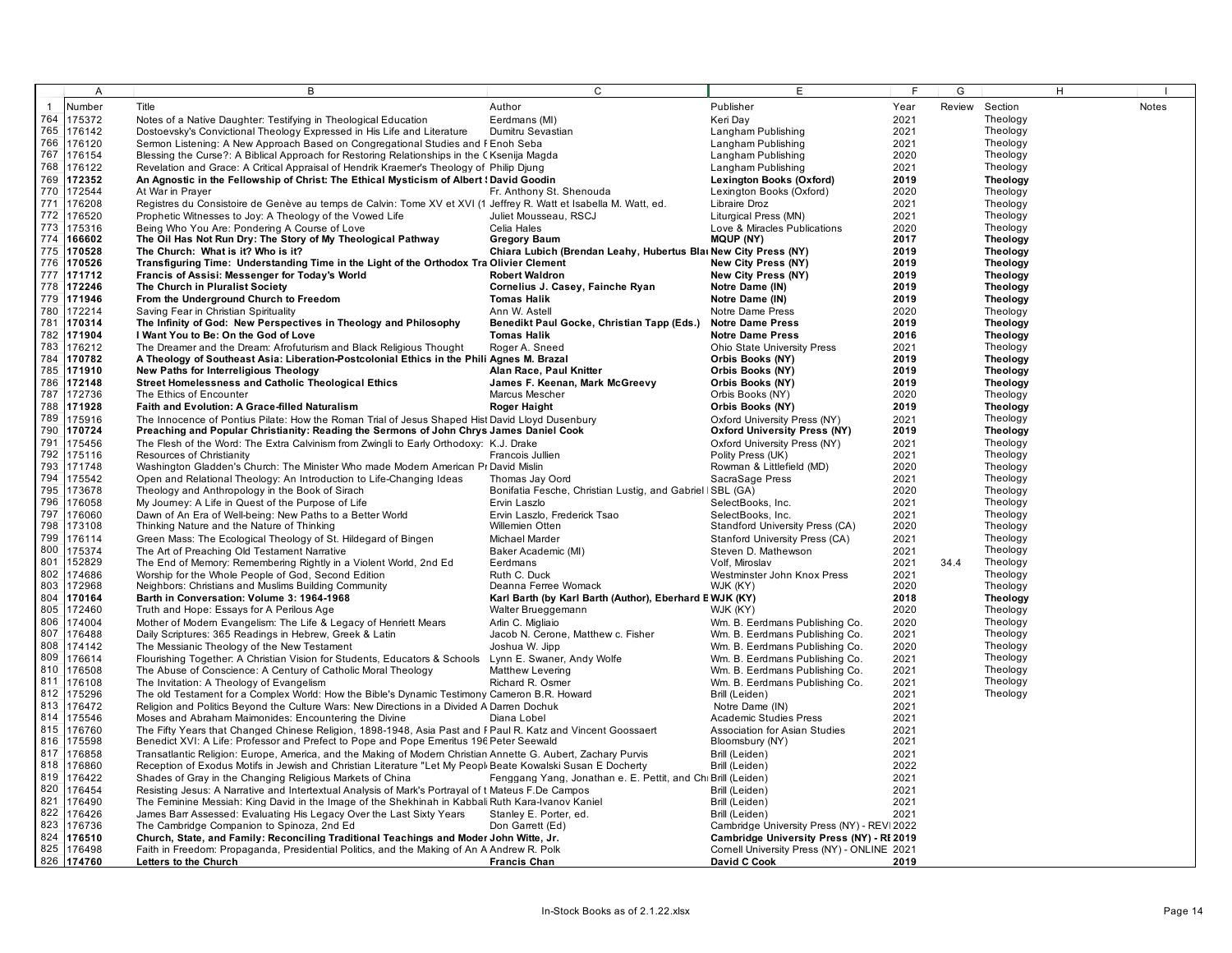|                | A                    | B                                                                                                                                                                                                    | C                                                                        | E                                                              | E            | G              | H |       |
|----------------|----------------------|------------------------------------------------------------------------------------------------------------------------------------------------------------------------------------------------------|--------------------------------------------------------------------------|----------------------------------------------------------------|--------------|----------------|---|-------|
| $\overline{1}$ | Number               | Title                                                                                                                                                                                                | Author                                                                   | Publisher                                                      | Year         | Review Section |   | Notes |
| 827            | 176724               | To Explore the Land of Canaan: Studies in Biblical Archaeology in Honor of Aren M. Maeir and George A. Pierce (Eds)                                                                                  |                                                                          | de Gruyter                                                     | 2022         |                |   |       |
| 828            | 176538               | Stairway To Paradise: Jews, Blacks, and the American Music Revolution                                                                                                                                | Ari Katorza                                                              | de Gruyter                                                     | 2021         |                |   |       |
| 829            | 176654               | The Notebook of Kamal al-Din the Weaver Aleppine notes from the end of th Edited by: Boris Liebrenz and Kristina Richards de Gruyter                                                                 |                                                                          |                                                                | 2021         |                |   |       |
| 830            | 174910               | The Coherence of "Gnosticism"Hans-Lietzmann-Vorlesungen, 18                                                                                                                                          | Einar Thomassen                                                          | de Gruyter                                                     | 2021         |                |   |       |
| 831            | 176728               | Appropriations of Literary Modernism in Media Art: Cultural Memory and the I Jordis Lau                                                                                                              |                                                                          | de Gruyter                                                     | 2022         |                |   |       |
| 832            | 176730               | The Study of Islamic Origins: New Perspectives and Contexts, Judaism, Chris Mette Bjerregaard Mortensen, Guillaume Dye, Is de Gruyter                                                                |                                                                          |                                                                | 2021         |                |   |       |
| 833            | 176748               | The Lord's Prayer in the Ghanaian Context: A Reception-Historical Study, St Michael F. Wandusim                                                                                                      |                                                                          | de Gruyter                                                     | 2021         |                |   |       |
| 834            | 176750               | Epiphanies and Dreams in Greek Polytheism: Textual Genres and 'Reality' fr Michael Lipka                                                                                                             |                                                                          | de Gruyter                                                     | 2022         |                |   |       |
|                | 835 176718           | Das Biographische Lexikon Des Salāhaddīn Halīl Ibn Aibak As-Safadī: Muha Muhammad Al-Huğairī (Editor), Sven Dedering (de Gruyter                                                                     |                                                                          |                                                                | 2020         |                |   |       |
| 836            | 176726               | Thy Father's Instruction: Reading the Nuremberg Miscellany as Jewish Cultur Naomi Feuchtwanger-Sarig                                                                                                 |                                                                          | de Gruyter                                                     | 2022         |                |   |       |
| 837            | 176766               | A History of Codex Bezae's Text in the Gospel of Mark, Arbeiten Zur Neutest Peter E. Lorenz                                                                                                          |                                                                          | de Gruyter                                                     | 2022         |                |   |       |
| 838            | 176752               | Being Alone in Antiquity: Greco-Roman Ideas and Experiences of Misanthro Rafat Matuszewski                                                                                                           |                                                                          | de Gruyter                                                     | 2022         |                |   |       |
| 839<br>840     | 176768               | The Spirit Says: Inspiration and Interpretation in Israelite, Jewish, and Early (Ronald Herms, John R. Levison, and Archie T. \de Gruyter                                                            |                                                                          |                                                                | 2021         |                |   |       |
| 841            | 176722<br>176720     | Paul on the Human Vocation<br>Rhetoric and Religion in Ancient Greece and Rome                                                                                                                       | Simon Durr                                                               | de Gruyter                                                     | 2021<br>2021 |                |   |       |
| 842            | 176770               | Who Am I to Judge? Homosexuality and the Catholic Church                                                                                                                                             | Sophia Papaioannou, Andreas Serafim, and Ky de Gruyter<br>Stephan Goertz | de Gruyter                                                     | 2022         |                |   |       |
| 843            | 176532               | The Concept of >Ruach Ra'ah‹ in Contemporary Rabbinic Responsa (1945-2 Studia Judaica                                                                                                                |                                                                          | de Gruyter                                                     | 2021         |                |   |       |
| 844            | 176814               | Individuals and Institutions in the Ancient Near East: A Tribute to Ran Zadok Uri Gabbay, Shai Gordin (eds)                                                                                          |                                                                          | de Gruyter                                                     | 2021         |                |   |       |
| 845            | 175248               | Jonah: Introduction and Commentary                                                                                                                                                                   | Amy Erickson                                                             | Eerdmans (MI)                                                  | 2021         |                |   |       |
| 846            | 176738               | The Religious Revolution: The Birth of Modern Spirituality, 1848-1898                                                                                                                                | Dominic Green                                                            | Farrar, Straus & Giroux                                        | 2022         |                |   |       |
| 847            | 176576               | Political Theology On Edge: Ruptures of Justice and Belief in the Anthropoc Clayton Crockett, Catherine Keller ed.                                                                                   |                                                                          | Fordham University Press                                       | 2022         |                |   |       |
| 848            | 175664               | Selected Hebrew Manuscripts from the Bavarian State Library                                                                                                                                          | Aliza Cohen-Mushlin                                                      | Harrassowitz Verlag (Germany)                                  | 2020         |                |   |       |
|                | 849 176784           | Jacob's Younger Brother: Christian-Jewish Relations after Vatican II                                                                                                                                 | Karma Ben-Johanan                                                        | Harvard University Press (MA)                                  | 2022         |                |   |       |
| 850            | 176566               | An Unchosen People: Jewish Political Reckoning in Interwar Poland                                                                                                                                    | Kenneth B. Moss                                                          | Harvard University Press (MA)                                  | 2021         |                |   |       |
| 851            | 175880               | The Veda in Kashmir, Volumes I and II History and Present State of Vedic Ti Michael Witzel                                                                                                           |                                                                          | Harvard University Press (MA)                                  | 2021         |                |   |       |
| 852            | 176568               | Hidden Caliphate: Sufi Saints beyond the Oxus and Indus                                                                                                                                              | <b>Waleed Ziad</b>                                                       | Harvard University Press (MA)                                  | 2021         |                |   |       |
| 853            | 176716               | "My Children, Read this Passage Every Year" Composition and Meaning in F Arnon Atzmon                                                                                                                |                                                                          | <b>Hebrew University Magnes Press</b>                          | 2021         |                |   |       |
| 854            | 176650               | "My Sons, Corrinne had this Affair" Editing and Meaning in the Ruling of Derey I Arnon Atzmon                                                                                                        |                                                                          | <b>Hebrew University Magnes Press</b>                          | 2021         |                |   |       |
| 855            | 176756               | The Intention of the Torah and the Intention of Its Readers Episodes of Con Eran Viezel                                                                                                              |                                                                          | <b>Hebrew University Magnes Press</b>                          | 2021         |                |   |       |
| 856<br>857     | 176652               | Philo of Alexandria An Intellectual Biography (האלכסנדחני ביוגרפיה אינטלקטואלית IMaren Niehoff Translation: Asaf Roth Ron Agmt Hebrew University Magnes Press                                        |                                                                          |                                                                | 2021         |                |   |       |
| 858            | 176734<br>176786     | Beyond Belief: How Pentecostal Christianity is Taking Over the World                                                                                                                                 | Elle Hardy                                                               | Hurst                                                          | 2021<br>2021 |                |   |       |
| 859            | 176762               | Black Indians & Freedmen: The African Methodist Episcopal Church & Indige Christina Dickerson-Cousin<br>America's Religious Crossroads: Faith and Community in the emerging Midwe Stephen T. Kissell |                                                                          | Illinois Press, University of<br>Illinois Press, University of | 2021         |                |   |       |
| 860            | 176066               | Journal of the International College for Postgraduate Buddhist StudiesVol. X The International College for Postgraduate Bud International College for Postgraduate 2021                              |                                                                          |                                                                |              |                |   |       |
| 861            | 176868               | Freeing Congregational Mission: A Practical Vision for Companionship, Cultu B. Hunter Farrell with S. Balaiedlang Khyllep                                                                            |                                                                          | InterVarsity Press                                             | 2022         |                |   |       |
| 862            | 176414               | Reformation Commentary on Scripture: New Testament I Matthew                                                                                                                                         | Jason K. Lee and William M. Marsh, ed.                                   | InterVarsity Press                                             | 2021         |                |   |       |
| 863            | 176870               | Centered-Set Church: Discipleship and Community without Judgmentalism Mark D. Baker                                                                                                                  |                                                                          | InterVarsity Press                                             | 2021         |                |   |       |
| 864            | 176590               | Discovering Biblical Equality: Biblical, Theological, Cultural & Practical Perspe Ronald W. Pierce, Cynthia Long Westfall, Christ InterVarsity Press                                                 |                                                                          |                                                                | 2021         |                |   |       |
| 865            | 176740               | Resisting the Marriage Plot: Faith and Female Agency in Austen, Bronte, Ga Dalene Joy Fisher                                                                                                         |                                                                          | IVP Academic (IL)                                              | 2021         |                |   |       |
| 866            | 176778               | The Everlasting People: G.K. Chesterton and the First Nations                                                                                                                                        | Matthew J. Milliner                                                      | IVP Academic (IL)                                              | 2021         |                |   |       |
| 867            | 176742               | In All the Scriptures: The Three Contexts of Biblical Hermeneutics                                                                                                                                   | Nicholas G. Piotrowski                                                   | IVP Academic (IL)                                              | 2021         |                |   |       |
| 868            | 176514               | Zhang Yijing (1871-1931) and the Search for a Chinese Christian Identity                                                                                                                             | Jue Wang                                                                 | Langham Publishing                                             | 2021         |                |   |       |
| 869            | 176128               | A Complementary Approach to the Interpretation and Translation of Biblical I Peter Kamande Thuo                                                                                                      |                                                                          | Langham Publishing                                             | 2021         |                |   |       |
|                | 870 176516           | Expository Preaching in a World of Spiritual Nominalism: Exploring the Churcl R. T. Johnson Raih                                                                                                     |                                                                          | Langham Publishing                                             | 2021         |                |   |       |
| 871<br>872     | 176874<br>176876     | Who Do You Say That I am? Christology in Africa                                                                                                                                                      | Rodney L. Reed and David K. Ngaruiya                                     | Langham Publishing                                             | 2021<br>2021 |                |   |       |
| 873            | 176266               | The Universal Eschatological Worship of Jesus Christ in Paul's Letter to the F Surif<br>Kwame Bediako: African Theology for a World Christianity                                                     | Tim Hartman                                                              | Langham Publishing<br>Langham Publishing                       | 2021         |                |   |       |
| 874            | 176764               | All Thy Lights Combine: Figural Reading in the Anglican Tradition                                                                                                                                    | Ephraim Rander and David Ney (Eds)                                       | Lexham Press                                                   | 2022         |                |   |       |
| 875            | 176812               | Galatians: Evangelical Biblical Theology Commentary                                                                                                                                                  | Matthew S. Harmon                                                        | Lexham Press                                                   | 2021         |                |   |       |
| 876            | 176466               | The Language of the Sūtras: Essays in Honor of Luis Gómez                                                                                                                                            | Natalie Gummer, ed.                                                      | <b>Mangalam Press</b>                                          | 2021         |                |   |       |
| 877            | 176608               | Christianity: A Biblical, Historical, and Theological Guide for Students                                                                                                                             | Kathryn M. Lopez, Jennifer Garcia Bashaw, The Mercer University Press    |                                                                | 2021         |                |   |       |
| 878            | 176610               | More Witnesses to the Baptist Heritage: Twenty-Four More Baptists Every Ch Michael E. Williams, Sr.                                                                                                  |                                                                          | <b>Mercer University Press</b>                                 | 2021         |                |   |       |
| 879            | 176780               | Cree and Christian: Encounters and Transformations                                                                                                                                                   | Clinton N. Westman                                                       | Nebraska Press, University of                                  | 2022         |                |   |       |
| 880            | 176580               | Choosing Hope: The Heritage of Judaism                                                                                                                                                               | David Amow                                                               | Nebraska Press, University of                                  | 2022         |                |   |       |
| 881            | 176512               | Come Now, Let Us Argue It Out: counter-Conduct and LGBTQ Evangelical A Jon Burrow-Branine                                                                                                            |                                                                          | Nebraska Press, University of                                  | 2021         |                |   |       |
| 882            | 176782               | A Country Strange and Far: The Methodist Church in the Pacific Northwest 1 Michael C McKenzie                                                                                                        |                                                                          | Nebraska Press, University of                                  | 2022         |                |   |       |
| 883            | 176052               | A Missionary Nation: Race, Religion, and Spain's Age of Liberal Imperialism, Scott Eastman                                                                                                           |                                                                          | Nebraska Press, University of                                  | 2021         |                |   |       |
| 884            | 175942               | Poetry of Morality, The Religions, and Compassion                                                                                                                                                    | Professor Patrick Pietroni                                               | New Mexico, University of                                      | 2020         |                |   |       |
| 885            | 176866               | Action (1893) with a new Preface: Essay on a Critique of Life and a Science Maurice Blondel                                                                                                          |                                                                          | Notre Dame Press, University of                                | 2021         |                |   |       |
| 887            | 886 176774           | The Rise of Modern Despotism in Iran: The Shah, The Opposition, and the LAIi Rahnema                                                                                                                 |                                                                          | Oneworld (UK)                                                  | 2021         |                |   |       |
|                | 176772<br>888 176776 | Proofs for Etemity, Creation and the Existence of God in Medieval Islamic an Herbert A Davidson                                                                                                      |                                                                          | Oneworld (UK)                                                  | 2021<br>2021 |                |   |       |
|                | 889 176578           | 'Abd al-Mu'min Mahdism and Caliphate in the Islamic West, Makers of the Mu Maribel Fierro<br>Islam and Nationalism in Modern Greece 1821-1940                                                        | Stefanos Katsikas                                                        | Oneworld (UK)<br>Oxford University Press (NY)                  | 2021         |                |   |       |
|                |                      |                                                                                                                                                                                                      |                                                                          |                                                                |              |                |   |       |